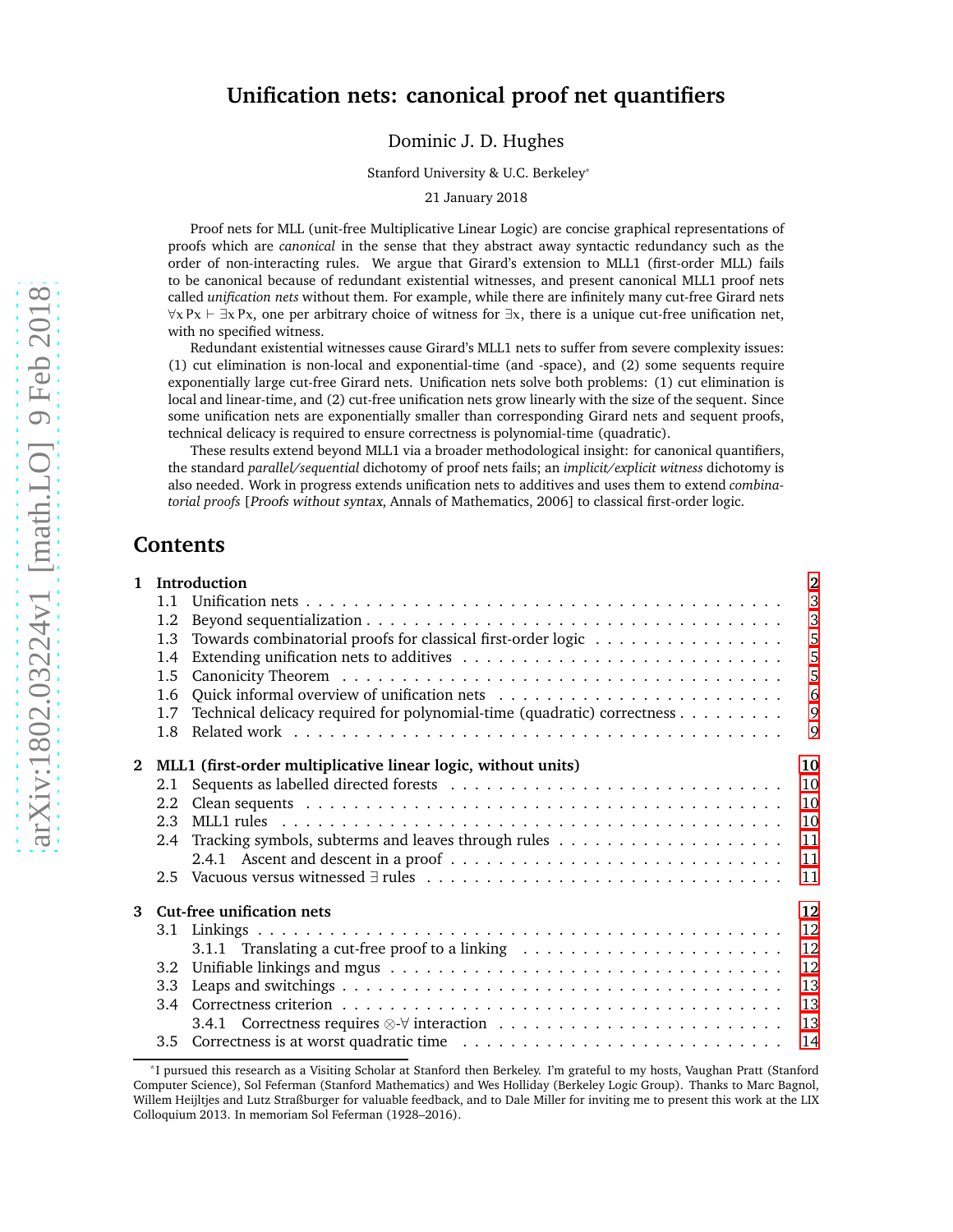|    | 3.6 The translation of a cut-free proof is a cut-free unification net                       | 15<br>15                   |  |  |  |  |  |
|----|---------------------------------------------------------------------------------------------|----------------------------|--|--|--|--|--|
|    | 4 Cut-free surjectivity theorem                                                             | 16<br>16<br>17             |  |  |  |  |  |
| 5. | <b>Canonicity Theorem</b><br>5.1 Proof equivalence via commutations and witness replacement | 18<br>19<br>19<br>19<br>19 |  |  |  |  |  |
| 6  | <b>Unification nets with cuts</b><br>6.1                                                    | 21<br>22<br>23             |  |  |  |  |  |
| 7  | <b>Surjectivity Theorem with cut</b><br>7.1<br>7.2<br>7.3                                   | 25<br>25<br>25<br>26       |  |  |  |  |  |
| 8  | Unification nets resolve the exponential blow-ups of Girard nets                            | 26                         |  |  |  |  |  |
| 9  | Factorizing the surjection through Girard nets and unification calculus                     | 28<br>28<br>29             |  |  |  |  |  |
|    | Appendices                                                                                  | 30                         |  |  |  |  |  |
|    | A MLL sequent calculus cut elimination is non-local and at best quadratic                   | 30                         |  |  |  |  |  |
| B  | Additional redundancy in Girard's 1996 variant                                              | 30                         |  |  |  |  |  |
|    | C Exponential computation blow-up in Girard nets                                            |                            |  |  |  |  |  |
| D  | Exponential size blow-up in Girard nets                                                     | 31                         |  |  |  |  |  |
|    | E Intuition for cuts as existentially closed tensors<br>33                                  |                            |  |  |  |  |  |

# <span id="page-1-0"></span>**1 Introduction**

Girard's elegant proof nets [\[Gir87,](#page-32-1) [DR89\]](#page-32-2) are concise graphical representations of proofs in MLL (unitfree multiplicative linear logic). For example, the two MLL proofs

$$
\otimes \frac{\overline{P, \overline{P}} \quad \overline{Q, \overline{Q}}}{\overline{P, \overline{P} \otimes Q, \overline{Q}} \quad \overline{R, \overline{R}}} \qquad \qquad \overline{R, \overline{R} \otimes \overline{P, \overline{P} \otimes Q, \overline{Q} \otimes R, \overline{R}}} \qquad \qquad \overline{P, \overline{P} \otimes Q, \overline{Q} \otimes R, \overline{R}} \otimes
$$

translate to the same MLL proof net:

$$
\overline{P} \quad \overline{P} \otimes \overline{Q} \quad \overline{\overline{Q}} \otimes \overline{R} \quad \overline{R}
$$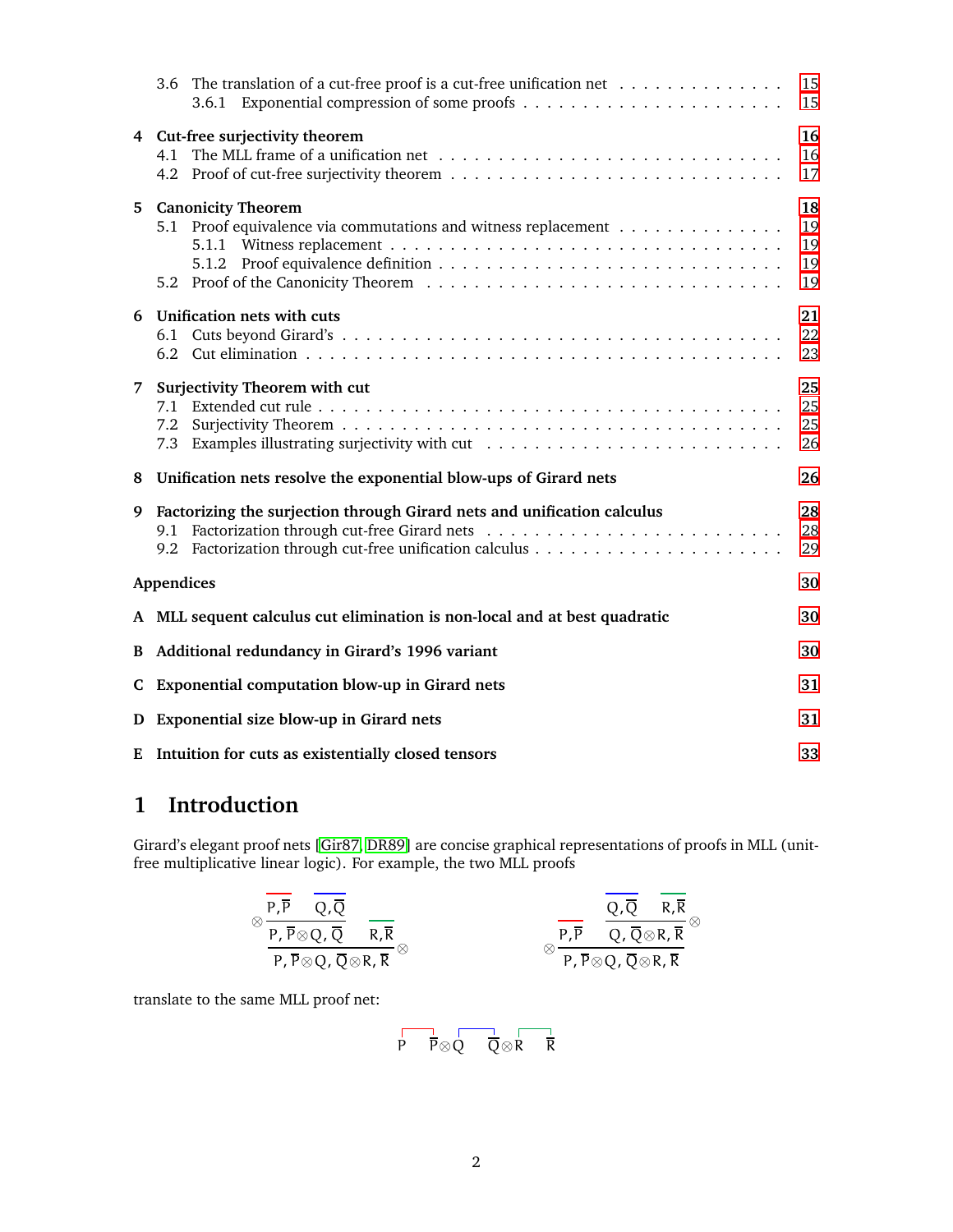<span id="page-2-2"></span>

| \n $\frac{\exists \frac{Pt}{\exists x \overline{P}x, Pt}}{\exists x \overline{P}x, \exists x \overline{P}x}$ \n | \n $\frac{\overline{P}t}{\exists x \overline{P}x}$ \n | \n $\frac{Pt}{\exists x \overline{P}x}$ \n            |                                                       |                                                       |
|-----------------------------------------------------------------------------------------------------------------|-------------------------------------------------------|-------------------------------------------------------|-------------------------------------------------------|-------------------------------------------------------|
| \n $\frac{\exists x \overline{P}x, \exists x \overline{P}x}{\exists x \overline{P}x}$ \n                        | \n $\frac{\overline{P}t}{\exists x \overline{P}x}$ \n | \n $\frac{\overline{P}t}{\exists x \overline{P}x}$ \n |                                                       |                                                       |
| \n $\frac{\overline{P}t}{\exists x \overline{P}x}$ \n                                                           | \n $\frac{\overline{P}t}{\exists x \overline{P}x}$ \n | \n $\frac{\overline{P}t}{\exists x \overline{P}x}$ \n |                                                       |                                                       |
| \n $\frac{\overline{P}t}{\exists x \overline{P}x}$ \n                                                           | \n $\frac{\overline{P}t}{\exists x \overline{P}x}$ \n | \n $\frac{\overline{P}t}{\exists x \overline{P}x}$ \n |                                                       |                                                       |
| \n $\frac{\overline{P}t}{\exists x \overline{P}x}$ \n                                                           | \n $\frac{\overline{P}t}{\exists x \overline{P}x}$ \n | \n $\frac{\overline{P}t}{\exists x \overline{P}x}$ \n | \n $\frac{\overline{P}t}{\exists x \overline{P}x}$ \n | \n $\frac{\overline{P}t}{\exists x \overline{P}x}$ \n |
| \n $\frac{\overline{P}t}{\exists x \overline{P}x}$ \n                                                           | \n $\frac{\overline{P}t}{\exists x \overline{P}x}$ \n | \n $\frac{\overline{P}t}{\exists x \overline{P}x}$ \n | \n $\frac{\overline{P}t}{\exists x \overline{P}x}$ \n |                                                       |

**Figure 1.** Illustrating unification net canonicity.

MLL proof nets are *canonical* in the sense that they abstract away syntactic redundancy such as the order of non-interacting rules. For example, the two proofs above differ only in the order they introduce non-interacting tensors  $\overline{P} \otimes Q$  and  $\overline{Q} \otimes R$ ; the proof net abstracts away this arbitrary choice. Such syntactic redundancies are not merely subjective aesthetic failures: as noted by Girard [\[Gir96\]](#page-33-0), they burden sequent calculus cut elimination with endless mechanical rule commutations. By purging these commutations, cut elimination for MLL proof nets is local (each reduction being a local graph rewrite) and linear time (eliminating all cuts is linear time in the size of the net). In contrast, cut elimination for MLL sequent calculus is non-local and at best quadratic (Appendix [A\)](#page-29-0).

Girard extended MLL proof nets with quantifiers, to MLL1 (first-order MLL), over a series of three papers [\[Gir87,](#page-32-1) [Gir88,](#page-32-3) [Gir91\]](#page-32-4). He reiterated them in The Blind Spot [\[Gir11\]](#page-33-1), choosing one for the cover picture, and characterizing them as "The only really satisfactory extension of proof-nets" (Chapter 11).

At first glance, they do indeed appear satisfactory: like the MLL nets they extend, they abstract away the redundant order of non-interacting rules using *parallelism* [\[Gir96\]](#page-33-0). However, we argue that they fail to be canonical (hence fail to be satisfactory) due to redundant existential witnesses, inherited from sequent calculus. For example, consider  $\forall x Px \vdash \exists x Px$ , whose one-sided form is  $\exists x \overline{P}x$ ,  $\exists x Px$ . Figure [1](#page-2-2) (left side) shows an infinite family of cut-free MLL1 proofs  $\Pi_t$ , one per existential witness term  $t = z$ , a,  $f(z, a)$ ,  $f(g(z), h(a, b))$ , etc. The choice of t is arbitrary, hence redundant. Correspondingly, there is an infinite family of cut-free Girard nets  $G_t$  (Figure [1](#page-2-2) centre), one per witness term t, since Girard nets inherit redundant existential witness directly from sequent calculus.<sup>[1](#page-2-3)</sup>

Redundant witnesses cause Girard's nets to suffer from two exponential blow-ups (see Section [8\)](#page-25-1): (1) cut elimination is non-local and exponential-time (and -space), and (2) some sequents require exponentially large cut-free Girard nets, *i.e.*, cut-free Girard nets are not *polynomially bounded* [\[CR79\]](#page-32-5), a serious flaw given that MLL1 possesses a polynomially bounded proof system [\[LS94\]](#page-33-2).

## <span id="page-2-0"></span>**1.1 Unification nets**

We present canonical MLL1 proof nets called *unification nets*, or *unets* for short, free of redundant existential witnesses. Figure [1](#page-2-2) (right side) illustrates canonicity: in contrast to the infinite families of cut-free sequent proofs and Girard nets, there is a unique cut-free unification net of  $\forall xPx \vdash \exists xPx$ . By leaving witnesses implicit, unification nets solve the exponential blow-ups of Girard nets (Section [8\)](#page-25-1): (1) cut elimination is local and linear-time, and (2) cut-free unification nets are only linearly larger than their underlying sequents, hence they are polynomially bounded (indeed *linearly bounded*). A quick informal overview of unification nets is provided in Section [1.6](#page-5-0) below.

## <span id="page-2-1"></span>**1.2 Beyond sequentialization**

Figure [2](#page-3-0) summarizes the relationship between MLL1 sequent calculus, Girard nets, and unification nets. The lower-left corner, *unification calculus* (defined in Section [9.2\)](#page-28-0) is a variant of MLL1 sequent calculus in which, like unification nets, existential witnesses remain implicit; it was conceived to fill out a commuting square.

<span id="page-2-3"></span> $1$ The [\[Gir96\]](#page-33-0) variant introduces additional redundancy not even present in sequent calculus, due to explicit witness annotations ∃<sup>t</sup> even for vacuous quantifiers (see App. [B\)](#page-29-1), so by *Girard net* we shall always mean the [\[Gir91\]](#page-32-4) and [\[Gir11\]](#page-33-1) variant.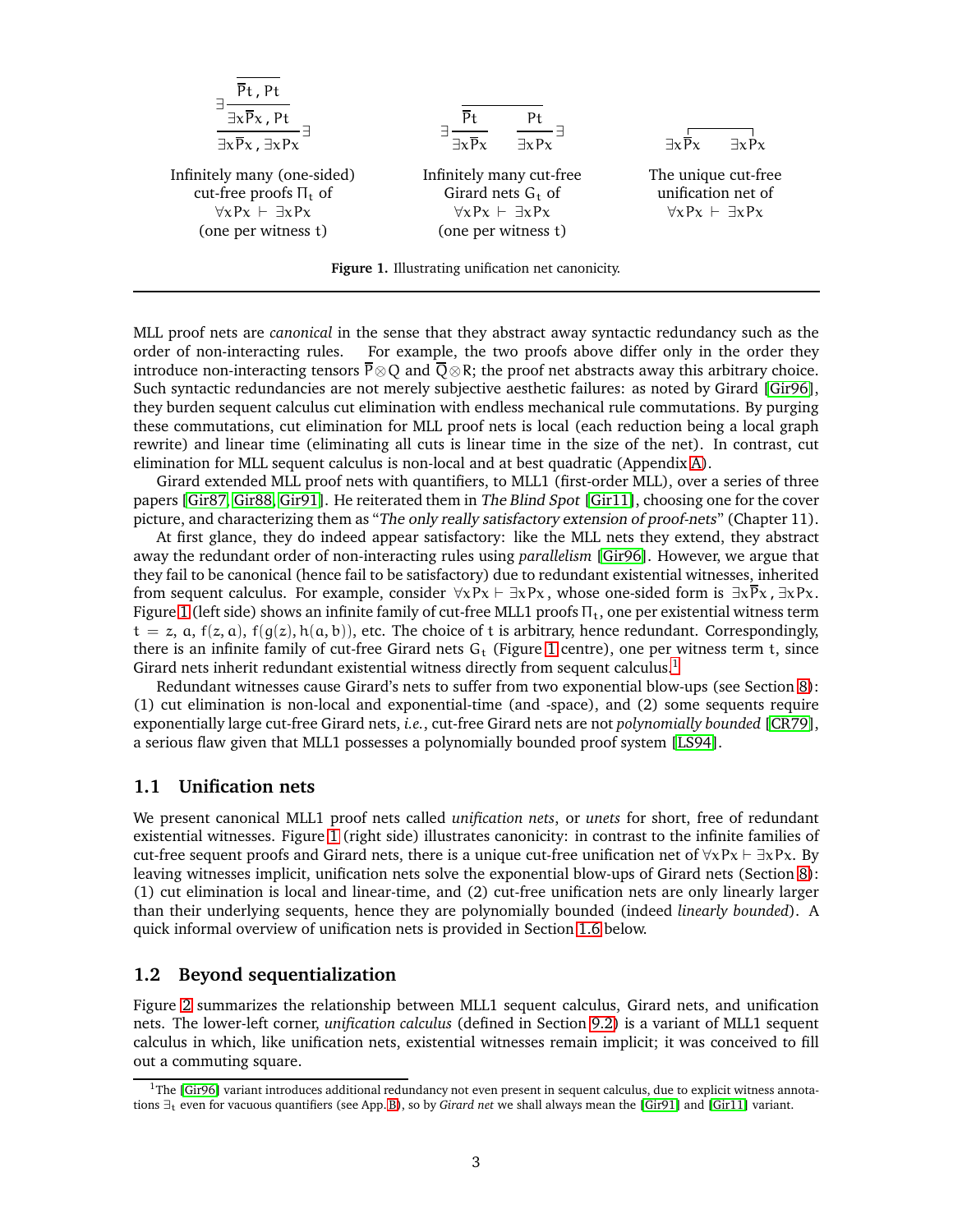## Explicit witnesses (exp-time cut elimination) (not polynomially bounded)

<span id="page-3-0"></span>

(polynomially bounded)

**Figure 2.** Relationship between MLL1 sequent calculus, Girard nets, and unification nets. Each doubleheaded arrow is a surjection between cut-free systems. The diagram commutes from top-left to bottomright: the surjection from MLL1 sequent calculus proofs to unification nets factorizes in two different ways, either through Girard nets (eliminating order redundancy first), or through unification calculus (eliminating witness redundancy first). (The reader may look ahead to Figure [4](#page-6-0) for an example of translation via an intermediate Girard net.)

The lower two systems are polynomially bounded, while the upper two are not, due to exponential size blow-ups (see Section [8\)](#page-25-1). Because of redundant existential witnesses, cut elimination for the upper two systems is exponential-time (and -space); for the lower two systems it is polynomial-time (also see Section [8\)](#page-25-1)). Cut elimination for unification nets is linear time.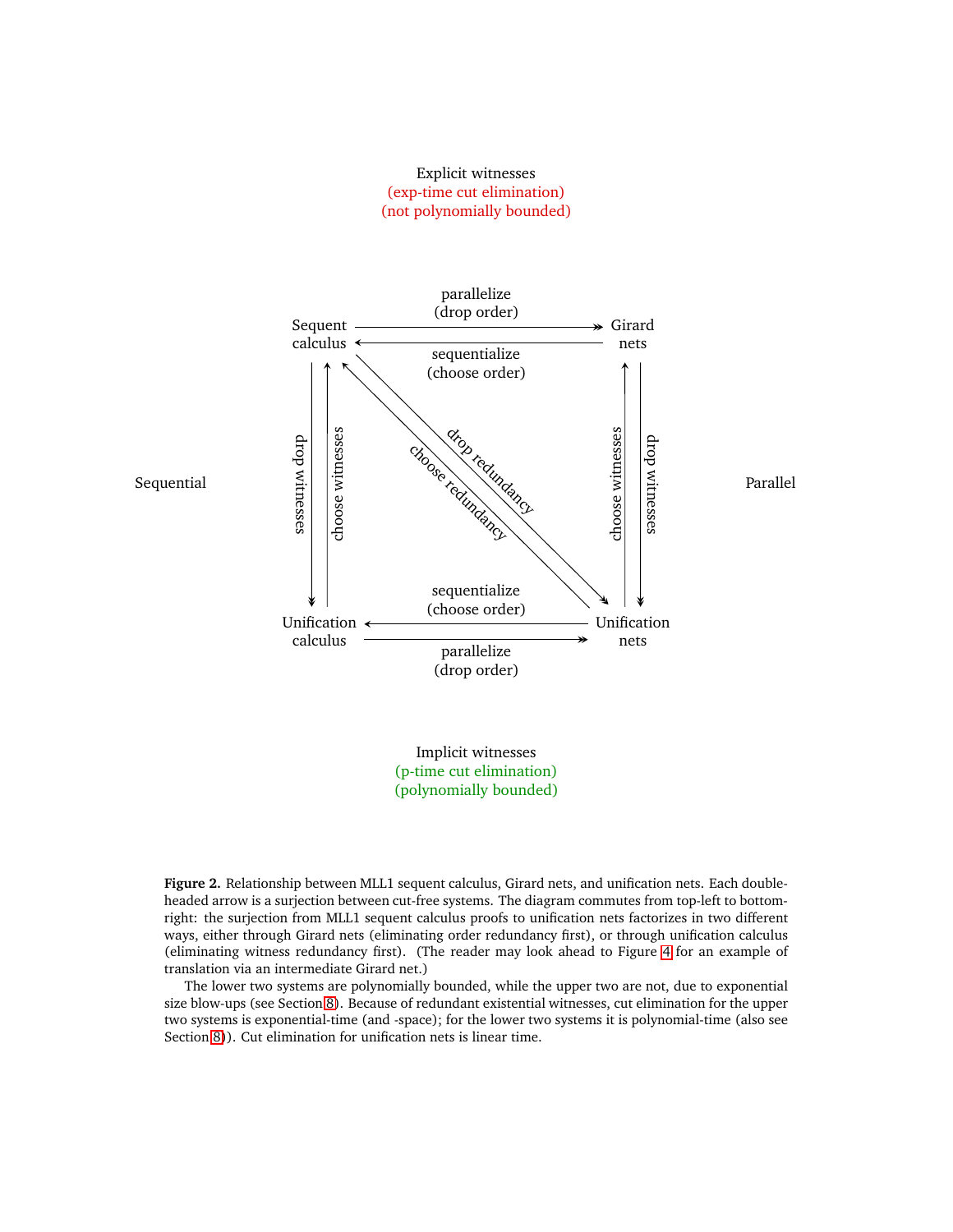Along the east-west axis we have the standard *parallel/sequential* dichotomy of proof nets [\[Gir96\]](#page-33-0): sequent calculus and unification calculus are sequential (*west*), including redundant order between non-interacting rules; Girard nets and unification nets are parallel (*east*), abstracting away this redundancy. Along the north-south axis we have an *implicit/explicit witness* dichotomy: sequent calculus and Girard nets have redundant explicit existential witnesses (*north*); unification calculus and unification nets abstract away this redundancy by leaving witnesses implicit (*south*).

## <span id="page-4-0"></span>**1.3 Towards combinatorial proofs for classical first-order logic**

Proof without syntax [\[Hug06a\]](#page-33-3) reformulated classical propositional logic in terms of *combinatorial proofs* rather than syntactic proofs. A key motivation for the present paper on unification nets was as a stepping stone towards extending combinatorial proofs to classical first-order logic, the subject of a paper in preparation.

A first-order combinatorial proof of Smullyan's drinker paradox  $\exists x (Px \Rightarrow \forall y \exists y)$  is shown belowleft.



The lower labelled graph abstracts the proved formula  $\exists x(Px \Rightarrow \forall yPy)$ , the upper partially-coloured graph abstracts a unification net, and the dotted lines indicate a *skew fibration*, a lax notion of graph fibration. As in the original propositional case [\[Hug06b\]](#page-33-4) (see also [\[Car10,](#page-32-6) [Str17\]](#page-33-5)), a skew fibration is a simultaneous parallelization of all contraction and weakening in a proof. By using a *semi-combinatorial* presentation style [\[Hug06b,](#page-33-4) §2.1], as top-right, the unification net becomes more apparent.

## <span id="page-4-1"></span>**1.4 Extending unification nets to additives**

The exponential size blow-up from explicit witnesses applies not only to MLL1, but far more generally, to quantifier-only sequent calculus (see Section [8\)](#page-25-1). Thus the blow-up applies to first-order additives. Current work in collaboration with Willem Heijltjes and Lutz Straßburger extends unification nets to ALL1 (first-order Additive Linear Logic without units). Since the examples in Figure [1](#page-2-2) involve no multiplicative connective, they are simultaneously additive. Thus the unification net in Figure [1](#page-2-2) is both an additive and a multiplicative unification net.

## <span id="page-4-2"></span>**1.5 Canonicity Theorem**

The cut-free MLL1 proofs

$$
\frac{1}{\frac{\overline{p}_\alpha, p_\alpha}{\exists x \overline{p}_x, \exists x P_x}}\n\frac{\overline{\overline{p}_f}_c, p_f_c}{\overline{\overline{p}_f}_c, \exists x P_x}\n\frac{\overline{\overline{p}_f}_c, p_f_c}{\overline{\overline{p}_f}_c, \exists x P_x}
$$

are *equivalent* in the sense that the left yields the right by commuting the order of the ∃ rules and replacing one arbitrary choice of existential witness, a, by another, fc. While they have distinct Girard nets (because Girard nets inherit redundant explicit exponential witnesses), they have the same unification net (from Figure [1\)](#page-2-2):

$$
\exists x \overline{P} x \qquad \exists x \overline{P} x
$$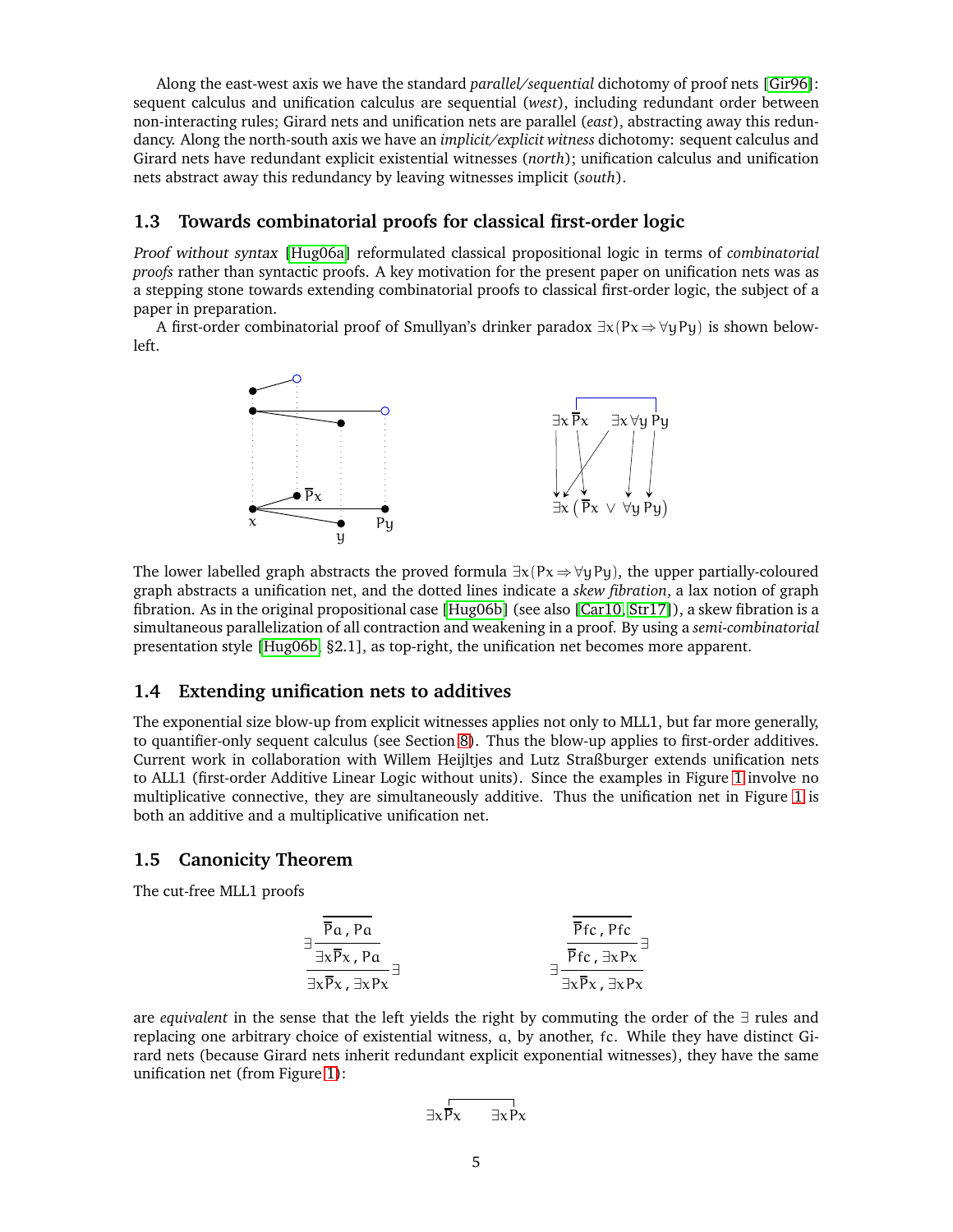<span id="page-5-1"></span>

**Figure 3.** Illustrating unification net translation (left) and correctness (right). The left side shows the translation of an MLL1 proof into a unification net θ. The right side shows the three steps in verifying correctness for θ: constructring the mgu σ = [y→x]; the graph (with a leap from  $\exists y$  to  $\forall x$  since σ(y) contains  $x$ ); one of four switchings, each required to be a tree. See main text for details.

In Section [5](#page-17-0) we formalize this notion of proof equivalence and prove a Canonicity Theorem (Theorem [4,](#page-17-1) page [18\)](#page-17-1): two cut-free MLL1 proofs are equivalent (modulo rule commutations and rewitnessing) if and only if they have the same unification net.

## <span id="page-5-0"></span>**1.6 Quick informal overview of unification nets**

An example unification net of the sequent  $\exists x(\overline{P}x \otimes Qy)$ ,  $\overline{Q}y$ , Pfz is shown below, with four *links*  $\Box$ and one  $cut \Box$  between dual formulas:



Unlike MLL nets and Girard's MLL1 nets, linked predicates need not be strictly dual, *e.g.*  $\bar{P}x$  and Pfz of the left-most link above.

An MLL1 proof translates to a unification net by tracking pairs of dual predicate symbols down from axiom rules. Figure [3](#page-5-1) shows a simple example.<sup>[2](#page-5-2)</sup> An example involving function symbols and ternary predicates is shown in Figure [4,](#page-6-0) together with the corresponding Girard net for comparison. Some unification nets are exponentially smaller than corresponding Girards nets and sequent proofs (see Sections [3.6.1](#page-14-1) and [8\)](#page-25-1).

Figure [5](#page-7-0) contrasts the local cut elimination of unification nets with the non-local cut elimination of Girard nets. Cut elimination for unification nets is linear time (Theorem [9,](#page-24-3) page [25\)](#page-24-3), versus exponential time and space for Girard nets (Section [8\)](#page-25-1).

<span id="page-5-2"></span><sup>&</sup>lt;sup>2</sup>The sequent is an instance of prenex extrusion  $A \otimes \exists x B \vdash \exists x (A \otimes B)$ , which is provable in MLL1 (x not free in A), with the right bound variable  $x$  renamed to  $y$  to avoid ambiguity.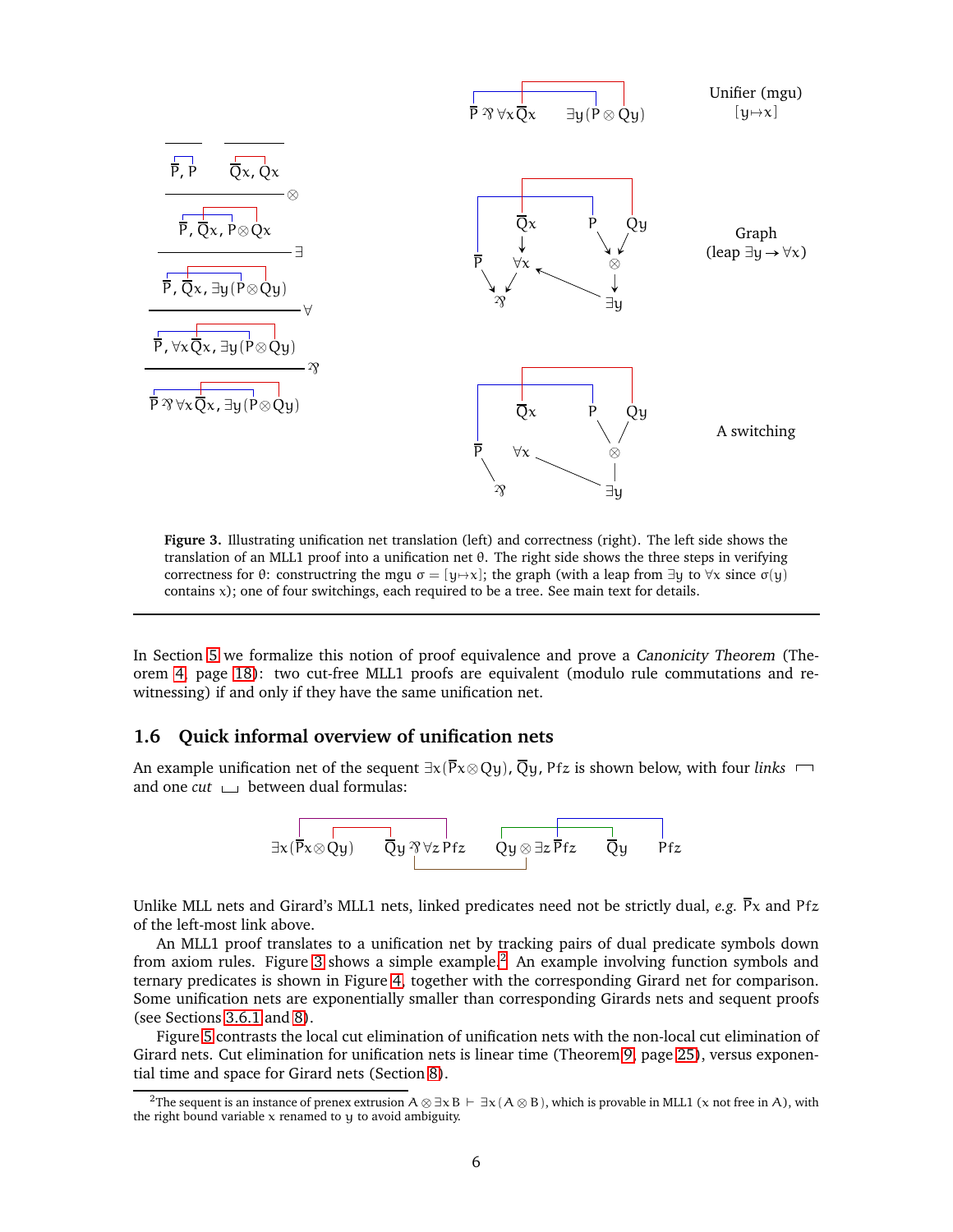<span id="page-6-0"></span>

| $\frac{\overline{P}(gu, fx, a), P(gu, fx, a)}{\overline{P}(gu, fx, a)}$                                                                                                                 |                                      |
|-----------------------------------------------------------------------------------------------------------------------------------------------------------------------------------------|--------------------------------------|
| $\frac{\exists v \overline{P}(gu, fv, a), P(gu, fx, a)} \exists v \overline{P}(gu, fv, a), \forall x P(gu, fx, a)} \exists v \overline{P}(gu, fv, a), \exists w \forall x P(w, fx, a)}$ |                                      |
|                                                                                                                                                                                         |                                      |
|                                                                                                                                                                                         |                                      |
| $\forall$ u $\exists v \overline{P}(gu, fv, a)$ , $\exists w \forall x P(w, fx, a)$                                                                                                     | $Q(h(z,a))$ , $\overline{Q}(h(z,a))$ |
| $\underbrace{\forall u \exists v \overline{P}(gu, fv, a), (\exists w \forall x P(w, fx, a)) \otimes Q(h(z, a)), \overline{Q}(h(z, a))}_{\equiv}$                                        |                                      |
| $\forall u \exists v \overline{P}(gu, fv, a), (\exists w \forall x P(w, fx, a)) \otimes Q(h(z, a)), \exists y \overline{Q}(y)$                                                          |                                      |







$$
\forall u \exists v \, \overline{P}(gu, fv, a) \qquad \qquad (\exists w \, \forall x \, P(w, fx, a)) \otimes Q(h(z, a)) \qquad \qquad \exists y \, \overline{Q}(y)
$$

Its unification net

**Figure 4.** An MLL1 proof, its Girard net, and its unification net.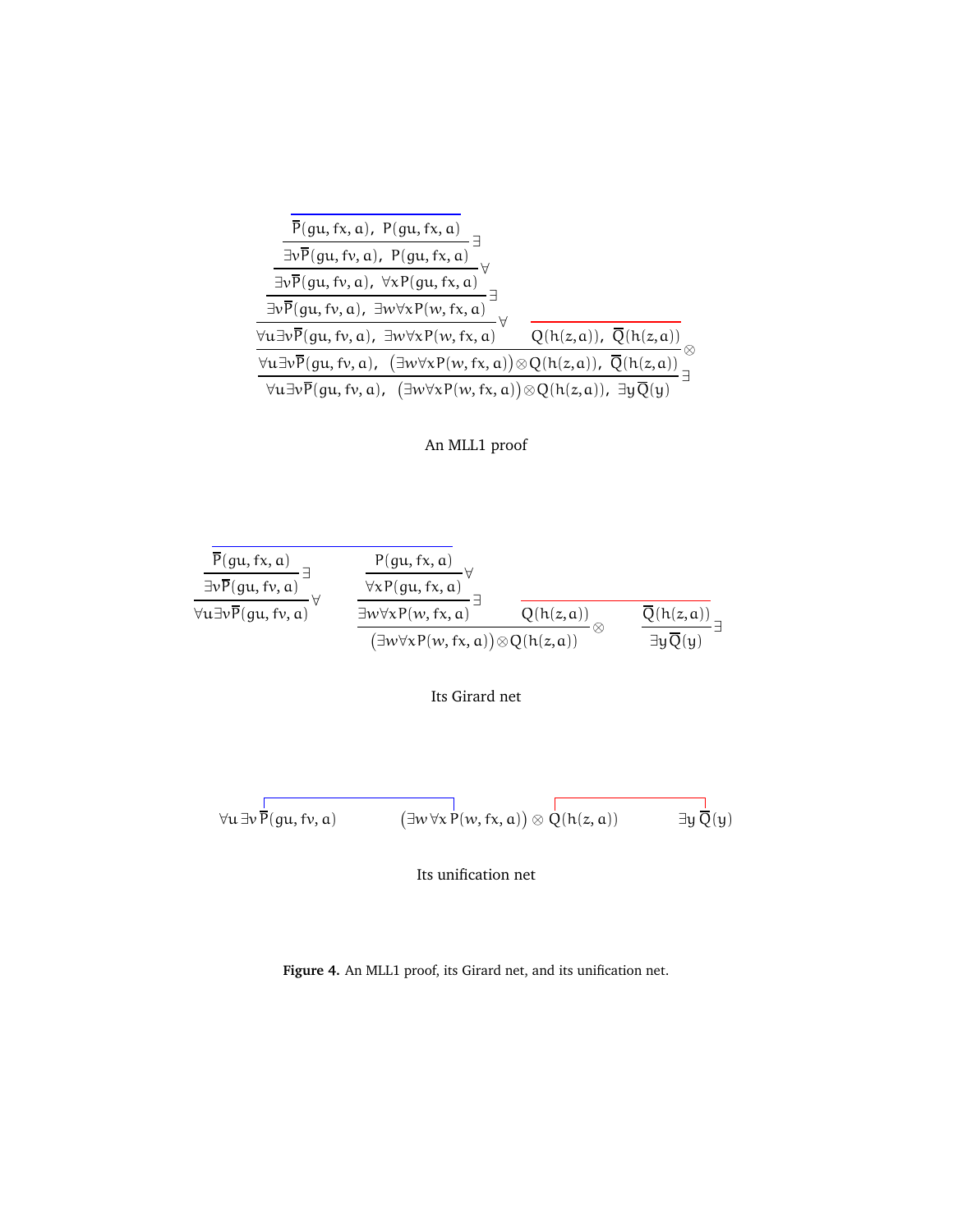## Girard's cut elimination is not local:

<span id="page-7-0"></span>

| Pf x<br>$\forall x \overline{P}$ fx                           | $\frac{\overline{P}y}{\forall y\overline{P}y}$ $\forall$<br>Pfx<br>∃y Py | $\frac{\dfrac{\overline{Q}y \quad Qy}{\overline{Q}y^{\prime 3}Qy}}{\dfrac{Py\otimes (\overline{Q}y^{\prime 3}Qy)}{\overline{Q}y^{\prime 3}Qy}}\otimes\\ \exists z\; \left(Pz\otimes (\overline{Q}z^{\prime 3}Qz)\right)}\exists$                                                                                                                                                                                                                                                                          |
|---------------------------------------------------------------|--------------------------------------------------------------------------|-----------------------------------------------------------------------------------------------------------------------------------------------------------------------------------------------------------------------------------------------------------------------------------------------------------------------------------------------------------------------------------------------------------------------------------------------------------------------------------------------------------|
|                                                               | global substitution $y \mapsto fx$                                       |                                                                                                                                                                                                                                                                                                                                                                                                                                                                                                           |
| $\overline{Pfx}$ $\forall$<br>$\forall x \, \overline{P} f x$ | $\overline{P}$ fx<br>Pf x                                                | $\frac{\frac{\overline{Qfx}-\overline{Qfx}}{\overline{Qfx}\mathcal{R}Qfx}}{\frac{Pfx}{\overline{Qfx}\mathcal{R}Qfx}}\mathcal{R}}\nonumber \\ \frac{\frac{\overline{Pfx}\otimes(\overline{Qfx}\mathcal{R}Qfx)}{\mathcal{R}Z\mathcal{R}Qfx}}{\exists z\left(Pz\otimes(\overline{Q}z\mathcal{R}Qz)\right)}\exists$                                                                                                                                                                                           |
| Pfx<br>$\overline{\forall x \overline{P}$ fx                  |                                                                          | $\frac{\frac{\overline{Q}\text{fx}}{\overline{Q}\text{fx}\mathcal{R}}\frac{\overline{Q}\text{fx}}{\overline{Q}\text{fx}\mathcal{R}}\mathcal{R}}{\frac{\text{Prx}\otimes(\overline{Q}\text{fx}\mathcal{R}\mathcal{Q}\text{fx})}{\mathcal{R}\text{fx}\otimes(\overline{Q}\text{fx}\mathcal{R}\mathcal{Q}\text{fx})}\otimes\\\frac{\overline{P}\text{fx}\otimes(\overline{Q}\text{fx}\mathcal{R}\mathcal{Q}\text{fx})}{\exists z\left(\text{Pz}\otimes(\overline{Q}z\mathcal{R}\mathcal{Q}z)\right)}\exists$ |





**Figure 5.** Cut elimination comparison.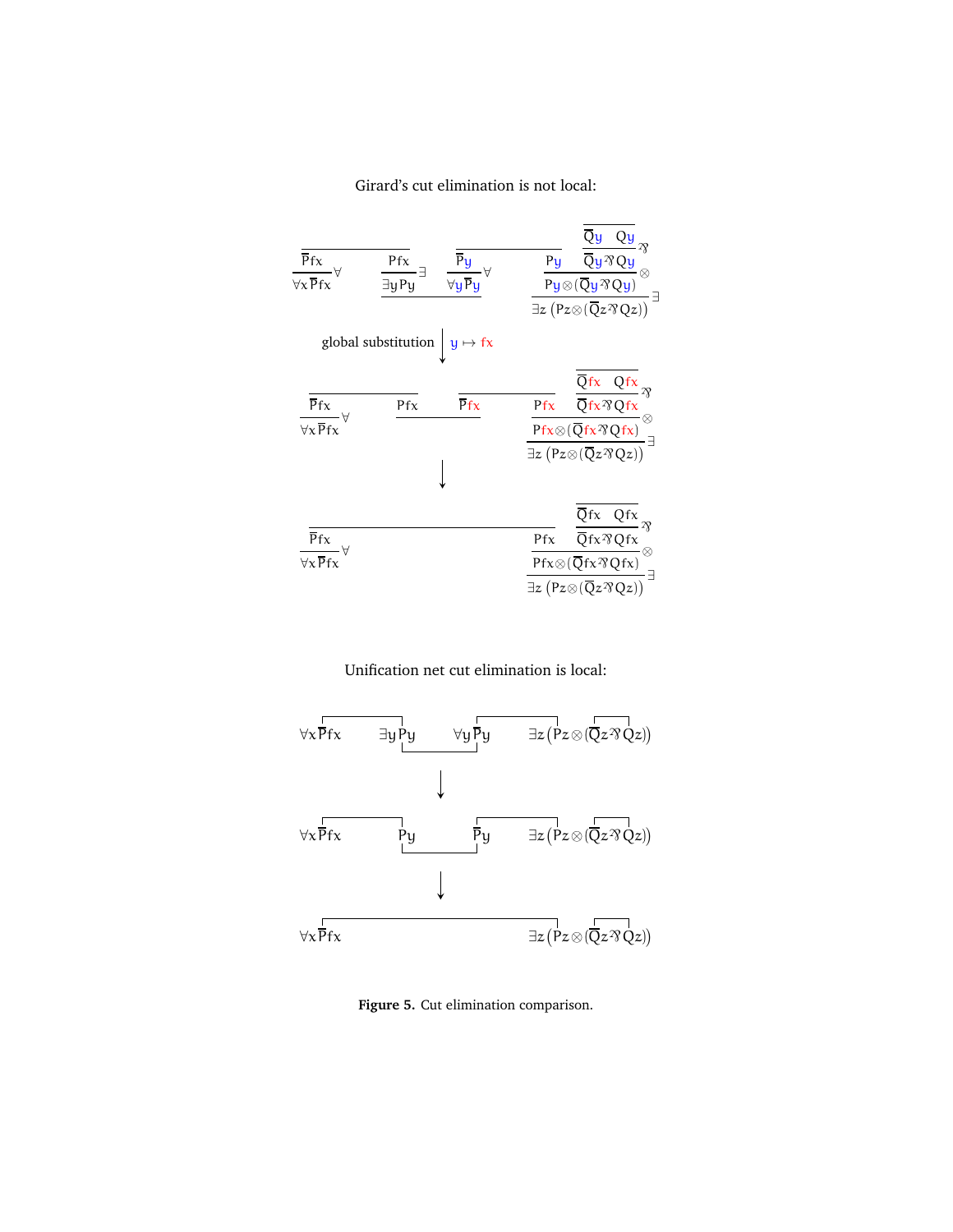The correctness criterion for unification nets has three parts, sketched below.

- (1) *Unification.* The linking must have a *unifier*: an assigment of terms to non-vacuous existential variables making every link dual. For example,  $[y \rightarrow x]$  is a unifier for the linking  $\theta$  in Figure [3](#page-5-1) (top-right), since  $Qy[y \rightarrow x] = Qx$ , dual to  $\overline{Q}x$ . As another example,  $[v \rightarrow x, w \rightarrow gu, y \rightarrow h(z, a)]$ unifies the linking in Figure [4.](#page-6-0)
- (2) *Leaps.* Construct the *graph* with an edge  $\exists y \rightarrow \forall x$  called a *leap*<sup>[3](#page-8-2)</sup> whenever the most general unifier (mgu) assigns to y a term containing x. Figure [3](#page-5-1) shows the graph of  $\theta$ .
- (3) *Switchings.* Verify every *switching* is a tree, each obtained by deleting all but one edge into every  $\mathcal{R}$  and  $\forall$  and undirecting remaining edges. One of the four switchings of  $\theta$  is shown in Figure [3.](#page-5-1)

See Section [3](#page-11-0) (cut-free unification nets) and Section [6](#page-20-0) (unification nets with cuts).

## <span id="page-8-0"></span>**1.7 Technical delicacy required for polynomial-time (quadratic) correctness**

Since some unification nets are exponentially smaller than corresponding Girards nets and sequent proofs (see Sections [3.6.1](#page-14-1) and [8\)](#page-25-1), technical delicacy is required to ensure that correctness is polynomial time. In Theorem [1](#page-13-1) (page [14\)](#page-13-1) we show that it is at worst quadratic time.

The complexity problem is that although *unifiability* can be checked in linear time [\[MM76\]](#page-33-6), constructing an actual *unifier* — in particular, the mgu required for the leaps in the graph — in general takes exponential time, because the unifier can be exponential in size.<sup>[4](#page-8-3)</sup> In Section [3.5](#page-13-0) we show that, with an appropriate choice of linear-time algorithm for checking unifiability, a biproduct of the algorithm provides enough information to construct all leaps in quadratic time, without the need for constructing the mgu explicitly. Thus the correctness of a unification net can be verified in quadratic time (Theorem [1,](#page-13-1) page  $14$ ).<sup>[5](#page-8-4)</sup>

### <span id="page-8-1"></span>**1.8 Related work**

Unification in the context of first-order logic goes back to Herbrand's theorem [\[Her30\]](#page-33-7). Robinson's resolution [\[Rob65\]](#page-33-8) is a seminal work. Our axiom links between predicates which are not strictly dual (*e.g.* Px and Pfy) are akin to the first-order connections/matings employed in automated theorem proving [\[Bib81,](#page-32-7) [And81\]](#page-32-8). In fact, Bibel in [\[Bib81,](#page-32-7) p. 4] coined *link* as an alternative term for a connection; we have adopted this terminology. The roots of first-order connections/matings with unification can be traced back further to Prawitz [\[Pra70\]](#page-33-9) and [\[Qui55\]](#page-33-10).

Our *leaps* from ∃x vertices to ∀y vertices play a similar role to Girard's *jumps* between ∀y vertices and occurrences of witnesses containing y, but in a more rarefied context without explicit witnesses. Both leaps and jumps capture dependencies between ∀ rules and ∃ rules in a proof, and the interaction between tensors and quantifiers.

Bellin and van de Wiele [\[BvdW95\]](#page-32-9) add a condition on eigenvariables to Girard's MLL1 net definition [\[Gir91\]](#page-32-4) to streamline kingdoms and empires. Since we leave witnesses implicit, and have no need for eigenvariables, we do not need an anologous condition.

Abstract representations of first-order quantifiers with explicit witnesses for classical logic have been presented by Heijltjes [\[Hei10\]](#page-33-11) (extending expansion trees [\[Mil84\]](#page-33-12)) and McKinley [\[McK10\]](#page-33-13). Straßburger presents proof nets for second-order MLL in [\[Str09\]](#page-33-14).

First-order proof nets with explicit witnesses are employed in linguistic analysis, for example, [\[Moo02\]](#page-33-15). It would be interesting to see if any simplication could result from using unification nets instead.

<span id="page-8-2"></span><sup>3</sup>Leaps perform a similar function to Girard's *jumps* [\[Gir96\]](#page-33-0).

<sup>&</sup>lt;sup>4</sup>For example, for an infix binary function symbol  $\circ$  the unifier of the system of equations E<sub>n</sub> comprising  $x_1 = c$ ,  $x_2 = x_1 \circ x_1$ , ...,  $x_n = x_{n-1} \circ x_{n-1}$  grows exponentially with n, since  $x_n$  is assigned a term containing  $2^n$  copies of the constant c.

<span id="page-8-4"></span><span id="page-8-3"></span> $5$ Checking that every switching of a graph is a tree takes only linear time [\[Gue99\]](#page-33-16).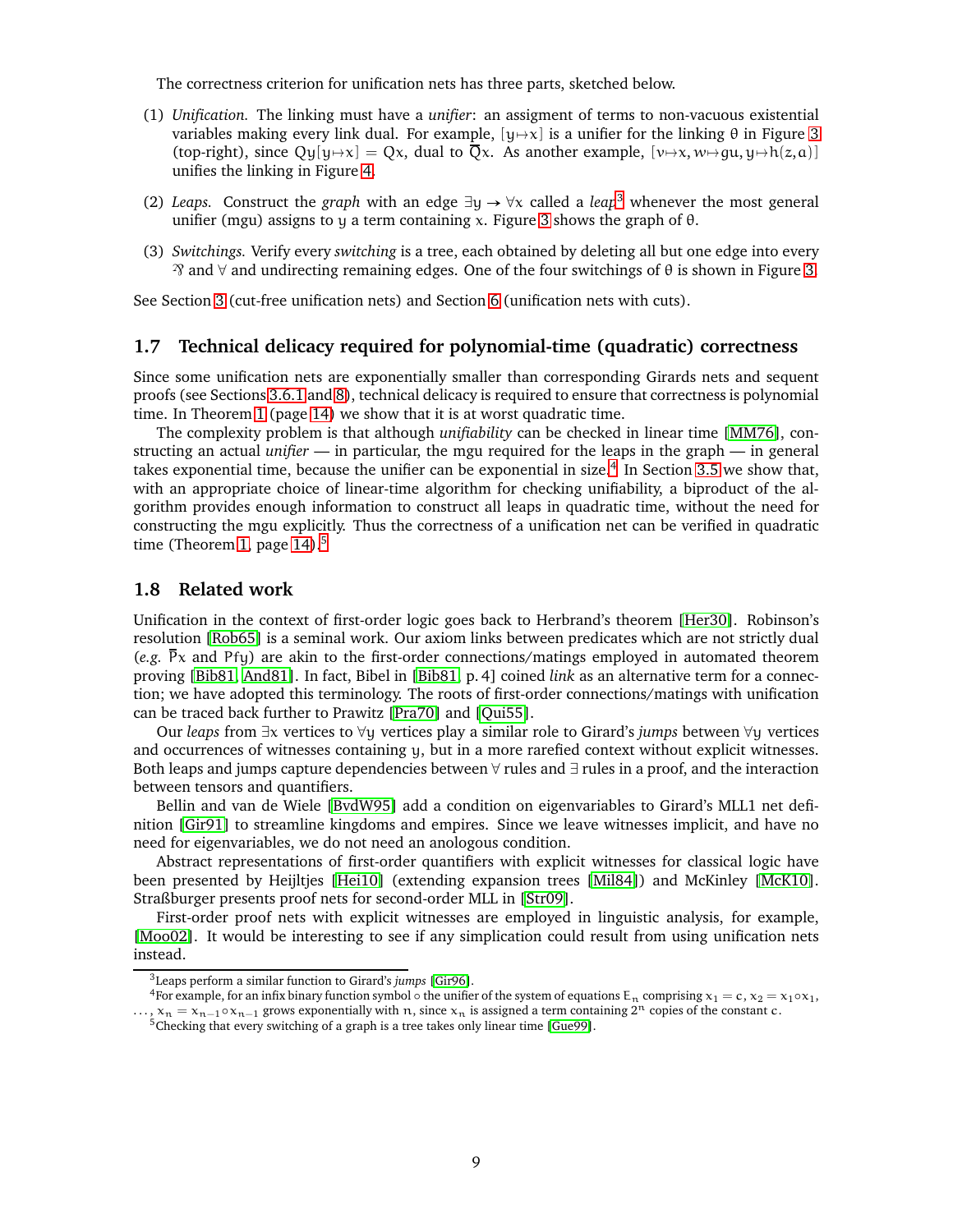# <span id="page-9-0"></span>**2 MLL1 (first-order multiplicative linear logic, without units)**

As in [\[Gir91\]](#page-32-4), we work with MLL1 (first-order multiplicative linear logic, without units). We adopt the following conventions:

|  | $x \, y \, z$ (term) variables                  | P Q R $\pi$ -ary predicate symbols ( $n \ge 0$ ) |
|--|-------------------------------------------------|--------------------------------------------------|
|  | f q h n-ary function symbols $(n \ge 1)$        | A B C formulas                                   |
|  | $\alpha$ b c constants (0-ary function symbols) | $\Gamma$ $\Delta$ $\Sigma$ sequents              |
|  | stu terms                                       |                                                  |

Fix an arity-preserving *negation* or *duality* function  $\overline{(\ )}$  on predicate symbols such that  $\overline{P} = P$  and  $\overline{P} \neq P$  for all P. A *predicate* or *atom* is an expression Pt<sub>1</sub>... t<sub>n</sub> for any n-ary predicate symbol P and terms  $t_i$ . We may insert parentheses to increase readability, *e.g.*, Pffy = P(ffy) = P(f(f(y))) if f is a unary (1-ary) function symbol. *Formulas* are generated from atoms by binary connectives tensor ⊗ and par  $\gamma$  and unary quantifiers  $\forall x$  and  $\exists x$  for each variable x. Negation extends to formulas by  $\overline{\pi \tau_1 \dots \tau_n} = \overline{\pi} \tau_1 \dots \tau_n$ ,  $\overline{A \otimes B} = \overline{A} \otimes \overline{B}$ ,  $\overline{A} \overline{\otimes B} = \overline{A} \otimes \overline{B}$ ,  $\overline{\exists x A} = \forall x \overline{A}$ ,  $\overline{\forall x A} = \exists x \overline{A}$ .

#### <span id="page-9-1"></span>**2.1 Sequents as labelled directed forests**

We identify a formula with its parse tree, a directed tree with leaves labelled by atoms and internal vertices by connectives and quantifiers. A *sequent* is a disjoint union of formulas. We write comma for disjoint union. For example, the two-formula sequent  $\forall x \overline{P}$ fx,  $\exists z (Pz \otimes (\overline{Q}z \otimes Qz))$  is the labelled directed forest below.



### <span id="page-9-2"></span>**2.2 Clean sequents**

A sequent or formula is *clean* if all quantifed variables are distinct from each other and from all free variables. For example,  $\exists xPx, \forall yOzu$  is clean but  $\exists xPx, \forall xOzx$  and  $\exists xPx, Ox$  are not. In a clean sequent, an *existential* (resp. *universal*) variable is one bound by an existential (resp. universal) quantifier. For example, in the sequent  $\forall x \overline{P} f x, \exists y Qyz$  the variables x, y, and z are universal, existential and free (respectively). A quantifier is *vacuous* if it binds no variable. For example, in ∀x∃y∀zPzc both  $\forall x$  and  $\exists y$  are vacuous, but  $\forall z$  is not.

### <span id="page-9-3"></span>**2.3 MLL1 rules**

Sequents are proved using the following rules, where  $A[x\rightarrow t]$  denotes the result of simultaneously substituting the term  $t$  for all free occurrences of  $x$  in  $A$ .

$$
\frac{\Gamma, A, B}{\Gamma, A^3 B} \gamma \qquad \qquad \frac{\Gamma, A[x \mapsto t]}{\Gamma, \exists x A} \exists
$$

$$
\frac{\Gamma, A \quad \overline{A}, \Delta}{\Gamma, \Delta} \text{cut} \qquad \qquad \frac{\Gamma, A \quad B, \Delta}{\Gamma, A \otimes B, \Delta} \otimes \qquad \qquad \frac{\Gamma, A}{\Gamma, \forall x A} \forall \quad (x \text{ not free in } \Gamma)
$$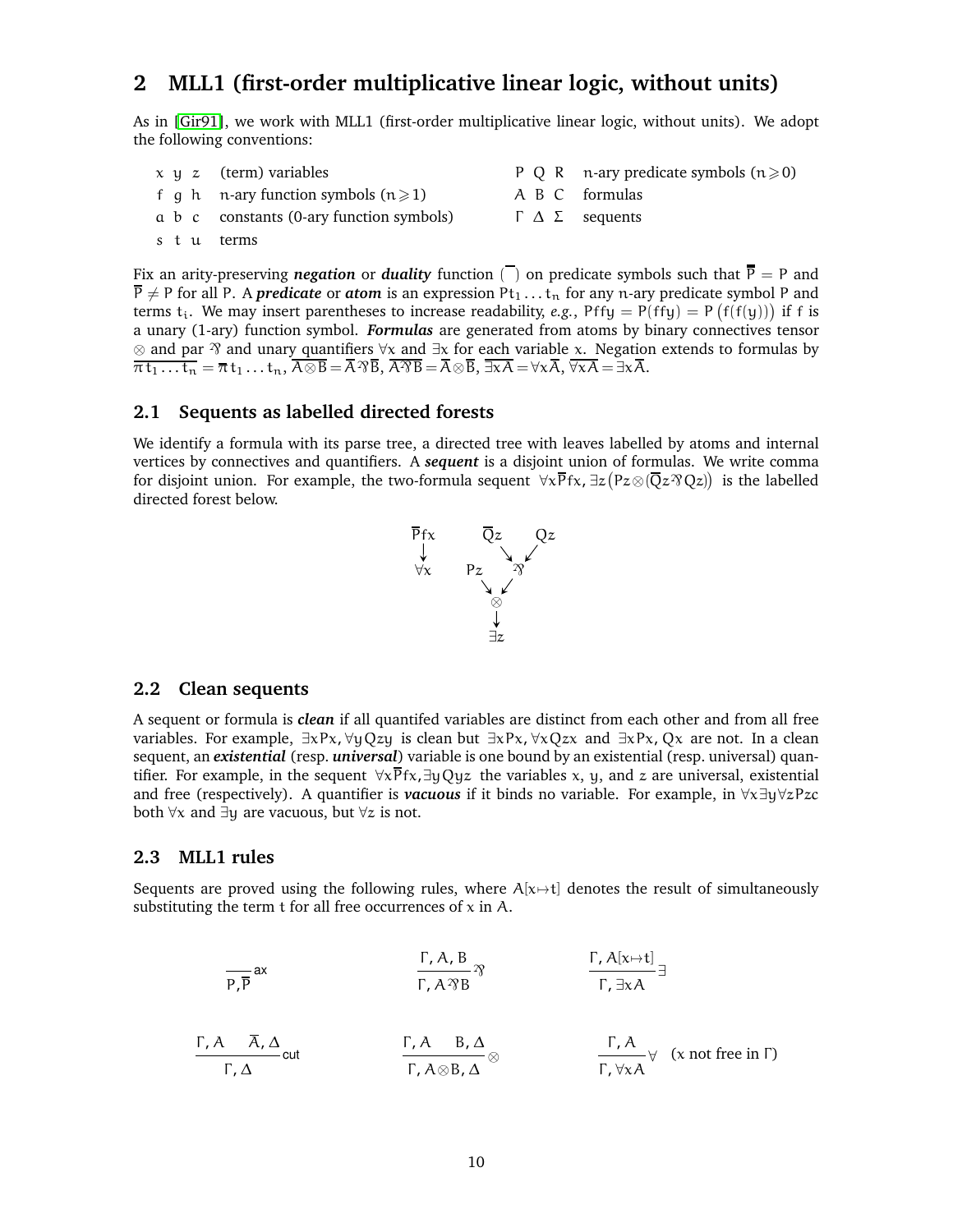These are the standard rules for first-order multiplicative linear logic [\[Gir87,](#page-32-1) [Gir88,](#page-32-3) [Gir91\]](#page-32-4), omitting turnstile ⊢ (redundant in a right-sided calculus) and the exchange rule (redundant since we treat sequents as labelled graphs). A sequent immediately above a rule is a *hypothesis* of a rule, and the sequent immediately below the rule is its *conclusion*. The conclusion of a proof is its final sequent (the conclusion of its final rule).

The sub-system without the two quantifier rules is MLL (multiplicative linear logic, without units).

## <span id="page-10-0"></span>**2.4 Tracking symbols, subterms and leaves through rules**

Every rule instance induces a *tracking* function on symbol occurrences, from above to below (a partial function in the case of a cut rule), for example,

|                                                                                                           |                                                                                                                              | $\overline{P}$ fza, Pfza $\otimes$ (Qfza $\overline{Q}$ hfza)                                                           |
|-----------------------------------------------------------------------------------------------------------|------------------------------------------------------------------------------------------------------------------------------|-------------------------------------------------------------------------------------------------------------------------|
| $P \otimes \forall x Q f x, \overline{Q} a, R y c$<br>$P \otimes \forall x Q f x, \overline{Q} a \Re y c$ | $\overline{Q}y, Qy$ = $\frac{\exists x \Pr{y, \overline{P}ay}}{\overline{Q}y, Qy \otimes \exists x \Pr{fy, \overline{P}ay}}$ | $\overrightarrow{Pfza}$ , $\exists x (\overrightarrow{Px} \otimes (\overrightarrow{Qfza} \otimes \overleftarrow{Qhx}))$ |

Tracking is injective except into occurrences of the variable x bound by an  $\exists$  rule (see example aboveright, where some  $f$ ,  $z$  and  $\alpha$  occurrences track to the same  $x$  occurrence).

Tracking extends to subterms, for example, above-right the first occurrence of fza above the rule tracks to the first occurrence of fza below, the second occurrence of fza above tracks to the first bound occurrence of  $x$  below, the last occurrence of  $fz$  a above tracks to the last bound occurrence of  $x$  below, and hfza above tracks to hx below.

The tracking of propositional variable occurrences doubles as a tracking of sequent leaves, since leaves are in bijection with propositional variable occurrences. Leaf tracking is a partial injective function for the cut rule, but is otherwise a bijection between leaves above the rule and leaves below.

#### <span id="page-10-1"></span>**2.4.1 Ascent and descent in a proof**

The *descent* of a symbol/subterm occurrence in a proof is the sequence of symbols/subterms traversed from it by exhaustively iterating tracking functions down the proof (until reaching the conclusion of the proof, or a cut formula); the *ascent* is the converse, exhaustively applying (inverse) tracking functions upwards (until reaching an axiom or a logical rule introducting the symbol). For example, consider the proof below-left. Below-right we have shaded the ascent of the bound occurrence of y in the conclusion, which is also the descent of the rightmost occurrence of the subterm ha in the axiom.

$$
\frac{\frac{\overline{p}_{fha, Pfha}}{\exists x \overline{p}_x, Pfha}}{\frac{\overline{p}_x \overline{p}_x, Pfha}{\exists x \overline{p}_x, \exists y Pf y} \exists}\n\frac{\frac{\overline{p}_{fha, Pfha}}{\exists x \overline{p}_x, Pfha}}{\frac{\overline{p}_x \overline{p}_x, Pfha}{\exists x \overline{p}_x, \exists y Pf y} \exists}\n\frac{\overline{p}_{fha, Pfha}}{\frac{\overline{p}_x \overline{p}_x, Pfha}{\exists y Pf y} \exists}\n\frac{\overline{p}_x \overline{p}_x}{\overline{p}_x} \frac{\overline{p}_x \overline{p}_x}{\overline{p}_x} \frac{\overline{p}_y \overline{p}_y}{\overline{p}_y} \frac{\overline{p}_y \overline{p}_y}{\overline{p}_y} \frac{\overline{p}_y \overline{p}_y}{\overline{p}_y} \frac{\overline{p}_y \overline{p}_y}{\overline{p}_y} \frac{\overline{p}_y \overline{p}_y}{\overline{p}_y} \frac{\overline{p}_y \overline{p}_y}{\overline{p}_y} \frac{\overline{p}_y \overline{p}_y}{\overline{p}_y} \frac{\overline{p}_y \overline{p}_y}{\overline{p}_y} \frac{\overline{p}_y \overline{p}_y}{\overline{p}_y} \frac{\overline{p}_y \overline{p}_y}{\overline{p}_y} \frac{\overline{p}_y \overline{p}_y}{\overline{p}_y} \frac{\overline{p}_y \overline{p}_y}{\overline{p}_y} \frac{\overline{p}_y \overline{p}_y}{\overline{p}_y} \frac{\overline{p}_y \overline{p}_y}{\overline{p}_y} \frac{\overline{p}_y \overline{p}_y}{\overline{p}_y} \frac{\overline{p}_y \overline{p}_y}{\overline{p}_y} \frac{\overline{p}_y \overline{p}_y}{\overline{p}_y} \frac{\overline{p}_y \overline{p}_y}{\overline{p}_y} \frac{\overline{p}_y \overline{p}_y}{\overline{p}_y} \frac{\overline{p}_y \overline{p}_y}{\overline{p}_y} \frac{\overline{p}_y \overline{
$$

## <span id="page-10-2"></span>**2.5 Vacuous versus witnessed** ∃ **rules**

Let  $ρ$  be an instance

$$
\frac{\Gamma, A[x \mapsto t]}{\Gamma, \exists x A} \exists
$$

of an ∃ rule in a proof Π. The rule is *vacuous* if x does not occur free in A; otherwise its *witness* is t (recoverable from  $A[x\rightarrow t]$  and A because A contains at least one occurrence of x), and we say  $\rho$  is *witnessed*. For example, in the proof above-left, the witness of the first ∃ rule is fha and the witness of the second is ha. If every ∃ rule in Π introduces a distinct bound variable, then we can unambiguously say that x is vacuous or has witness t (since x unambiguously determines the  $\exists$  rule instance  $\rho$ ). For example, in the proof above-left (end of Section [2.4.1\)](#page-10-1), the witnesses of x and y are fha and ha, respectively.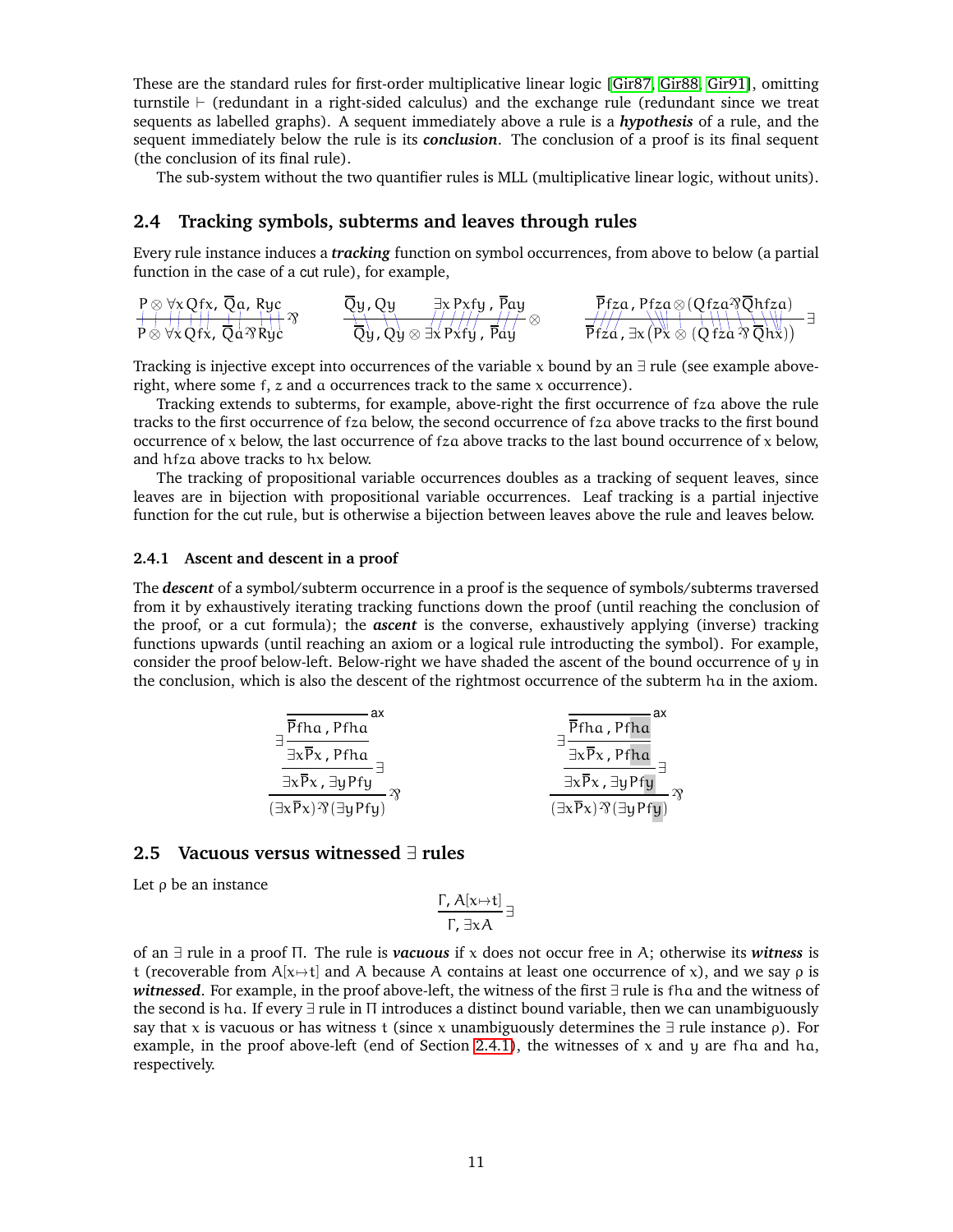<span id="page-11-4"></span>
$$
\frac{\theta \triangleright \Gamma, A, B}{\{\{\overline{P}, P\}\}\triangleright \overline{P}, P} \text{ax} \qquad \frac{\theta \triangleright \Gamma, A, B}{\theta \triangleright \Gamma, A \mathfrak{B} \mathfrak{B}} \mathfrak{B} \qquad \frac{\theta \triangleright \Gamma, A[x \mapsto t]}{\theta \triangleright \Gamma, \exists x A} \exists
$$
\n
$$
\frac{\theta \triangleright \Gamma, A \qquad \phi \triangleright B, \Delta}{\theta \cup \phi \triangleright \Gamma, A \otimes B, \Delta} \otimes \qquad \frac{\theta \triangleright \Gamma, A}{\theta \triangleright \Gamma, \forall x A} \forall \quad (x \text{ not free in } \Gamma)
$$

<span id="page-11-6"></span>**Figure 6.** Inductive translation of a cut-free MLL1 proof Π of Γ to a linking ⌊Π⌋ on Γ. We make two simplifying assumptions (without loss of generality): in the ⊗ case  $\theta$  and  $\phi$  are disjoint, and in the  $\exists$ case the leaf vertices of  $\exists x A$  and  $A[x\mapsto t]$  are the same (only their predicate labels vary, where x becomes t).

$$
\forall u \exists v \overline{P(gu,fv,a)} \qquad \qquad (\exists w \forall x P(w,fx,a)) \otimes \overline{Q(h(z,a))} \qquad \qquad \exists y \overline{Q}(y)
$$

**Figure 7.** A linking with mgu  $[v \mapsto x, w \mapsto qu, u \mapsto h(z, a)]$ , hence precedences  $\exists v \rightarrow \forall x$  and  $\exists w \rightarrow \forall u$ .

## <span id="page-11-1"></span><span id="page-11-0"></span>**3 Cut-free unification nets**

#### **3.1 Linkings**

A *link* is a pair {l,l'} of leaves whose predicate symbols are dual. A *linking* on a sequent Γ is a set of disjoint links whose union contains every leaf of  $\bar{\Gamma}$ . We draw a link  $\{l,l'\}$  as an undirected edge between the predicate symbols of l and l'. For example, a linking on the sequent  $\overline{P} \mathcal{B} \forall x \overline{Q} x$ ,  $\exists y (P \otimes Qy)$  is shown below, with two links:

$$
\overline{P \boxtimes \forall x \overline{Q} x \qquad \exists y (P \otimes Qy)}
$$

#### <span id="page-11-2"></span>**3.1.1 Translating a cut-free proof to a linking**

Every cut-free proof Π of a sequent Γ translates to a linking  $|Π|$  on Γ in the obvious way, by tracking dual pairs of predicate symbols from each axiom down the proof to form links on Γ . (*Tracking* was defined in Section [2.4.](#page-10-0)) For example, Figure [3](#page-5-1) (left side) on page [6](#page-5-1) shows the translation of a cut-free proof to the linking displayed above. A corresponding inductive definition of  $|\Pi|$ , implementing the same tracking one rule at a time, is shown in Figure [6,](#page-11-4) where  $\theta \triangleright \Gamma$  asserts that  $\theta$  is a linking on  $\Gamma$ .

### <span id="page-11-3"></span>**3.2 Unifiable linkings and mgus**

Let  $\lambda$  be a linking on Γ. Without loss of generality, assume Γ is clean (renaming bound variables if necessary, *e.g.*  $\exists x Px$ , Qx becomes  $\exists y Py$ , Qx). A *unifier* for  $\lambda$  is an assignment of terms to non-vacuous<sup>[6](#page-11-5)</sup> existential variables which equalizes the term sequences at either end of every link. For example,  $\sigma = [\nu \rightarrow x, \nu \rightarrow \gamma \mu, \gamma \rightarrow \gamma \mu, \gamma \rightarrow \gamma \mu]$  is a unifier for the linking in Figure [7](#page-11-6) since upon substituting by  $\sigma$  the first link has the three-term sequence (qu, fx, a) at either end, and the second has the oneterm sequence  $(h(z, a))$ .

<span id="page-11-5"></span><sup>6</sup>Recall (Section [2.2\)](#page-9-2) that a quantifier is vacuous if it binds no variable, *e.g.* in ∀x∃y∀zPzc both ∀x and ∃y are vacuous, but ∀z is not.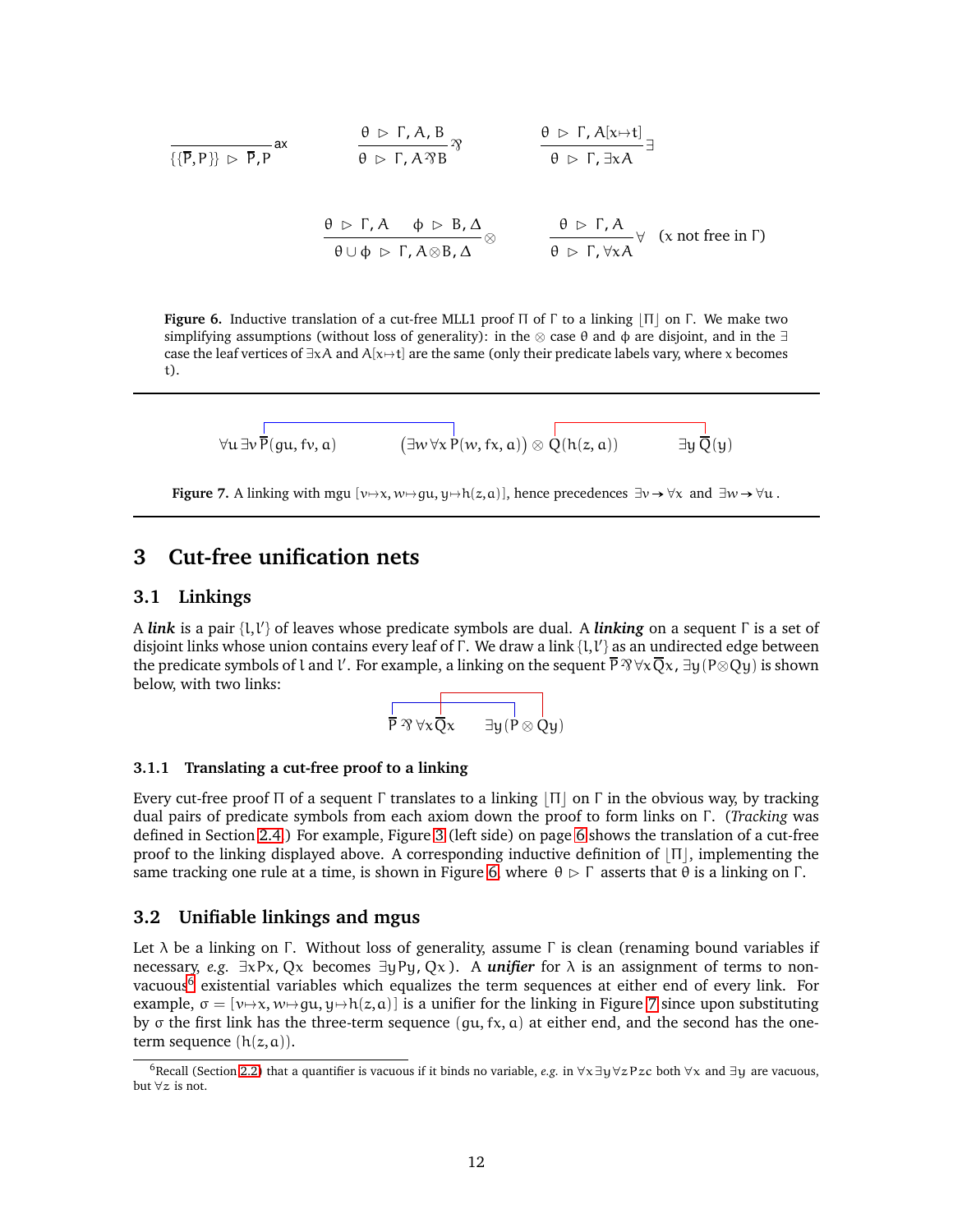The formal unification problem is as follows. An axiom link between  $P(s_1, \ldots, s_n)$  and  $\overline{P}(t_1, \ldots, t_n)$ determines n equations  $s_i = t_i$ . Taking the union across all links, we obtain a set of equations E. Solve E for the existential variables (treating free and universal variables as constants). For example, the link  $\bar{P}(gu, fv, a)$   $\dot{P}(w, fx, a)$  of the linking in Figure [7](#page-11-6) determines three equations  $gu = w$ ,  $fv = fx$  and  $a = a$ , and the link  $\overline{Q(h(z,a))}$   $\overline{Q}(y)$  yields  $h(z,a) = y$ , so  $E = \{qu = w, fv = fx, a = a, h(z,a) = y\}$ . Solve E for the existential variables v, w and y (treating the universal u and x as constants):  $[v\mapsto x, w\mapsto qu, y\mapsto h(z, a)]$ .

A linking is *unifiable* if it has a unifier. Unifiability can be determined in linear time [\[MM76\]](#page-33-6). The *most general unifier* or *mgu* yields every other unifier by substitution. For example, the mgu of  $\exists x \overline{P}x \exists y P_y$  is  $\sigma = [x \mapsto \alpha, y \mapsto \alpha]$  for  $\alpha$  a free variable: every unifier is  $\sigma_t = [x \mapsto t, y \mapsto t]$  for some term t, and  $\sigma$  yields  $\sigma_t$  by substituting t for  $\alpha$ , *i.e.*,  $\sigma_t = \sigma[\alpha \rightarrow t]$ . The mgu is defined up to free variable renaming [\[LMM88\]](#page-33-17): [ $x \mapsto \beta$ ,  $y \mapsto \beta$ ] also represents the mgu, for any other free variable β.

## <span id="page-12-0"></span>**3.3 Leaps and switchings**

Let λ be a unifiable linking on a sequent Γ . Without loss of generality, assume Γ is clean. A *precedence*  $\exists x \rightarrow \forall y$  is an existential quantifier  $\exists x$  and a universal quantifier  $\forall y$  such that the mgu of  $\lambda$  assigns to x a term containing y.<sup>[7](#page-12-3)</sup> For example, the precedences of the linking in Figure [7](#page-11-6) are  $\exists v \rightarrow \forall x$  and  $\exists w \rightarrow \forall u$ . The *graph*  $G(\lambda)$  of  $\lambda$  is the labelled directed forest Γ together with an undirected edge between leaves l and l ′ for every link {l,l ′ } in λ, and a directed edge from ∃x to ∀y, called a *leap*, for every precedence  $\exists x \rightarrow \forall y$ . For example, the graph of the linking

$$
(\exists x \overline{P} x) \mathfrak{N}\,(\forall y P y)
$$

whose unique unifier (hence mgu) is  $[x \mapsto y]$  is shown below.



A *switching* of  $\lambda$  is any derivative of  $G(\lambda)$  obtained by deleting all but one edge into each  $\mathcal{R}$  and  $\forall$ and undirecting remaining edges. For example, the four switchings of the previous example are below.



#### <span id="page-12-1"></span>**3.4 Correctness criterion**

A linking is *correct* if it is unifiable and all of its switchings are trees (acyclic and connected). For example, the linking above is correct: all four of its switchings, depicted just above, are trees. In Section [3.5](#page-13-0) we prove that correctness can be verified in quadratic time, despite the fact that constructing an explicit mgu, used to extract leaps, may take exponential time and space.

A *cut-free unification net* (or *cut-free unet* for short) on a sequent Γ is a correct linking on Γ .

#### <span id="page-12-2"></span>**3.4.1 Correctness requires** ⊗**-**∀ **interaction**

The following two linkings show that the interaction of tensor  $\otimes$  and universal quantification  $\forall$  is a necessary part of correctness, via leaps and switchings. Although the linkings differ only by exchanging

<span id="page-12-3"></span><sup>7</sup>Equivalently, *every* unifier of λ assigns to x a term containing y. The mgu-based definition is well-defined modulo renamining of free variables in the mgu, since free variables are distinct from bound variables, hence from universal variables.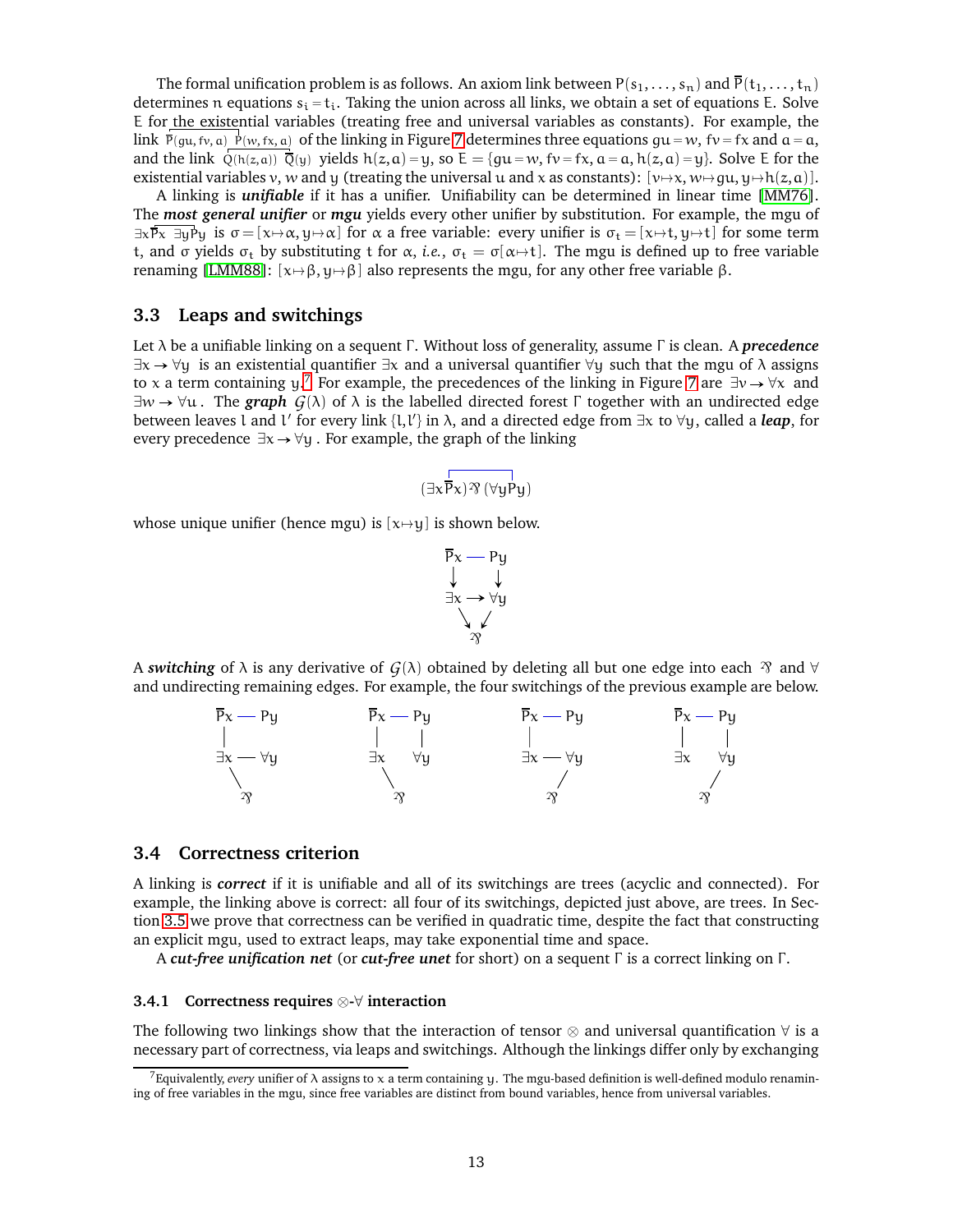$\otimes$  for  $\mathfrak{B}$ , the left is correct, while the right is not.

$$
\overline{P \otimes \forall x \overline{Q} x \qquad \exists y (P \otimes Qy)} \qquad \qquad \overline{P \otimes \forall x \overline{Q} x \qquad \exists y (P \otimes Qy)}
$$

The left linking  $\theta$  was the subject of Figure [3,](#page-5-1) and its sequent  $\Gamma$  is an instance of prenex extrusion  $A \otimes \exists x B \vdash \exists x (A \otimes B)$ , which is provable in MLL1 (x not free in A), with the right bound variable x renamed to y to avoid ambiguity. The right linking  $\theta'$  differs from  $\theta$  in that its sequent  $\Gamma'$  has  $\otimes$  and  $\gamma$  interchanged, and Γ' is an unprovable instance of prenex extrusion A  $\gamma \exists xB \vdash \exists x(A \gamma B)$ . We shall verify that  $\theta$  is correct, while  $\theta'$  is not.

Both linkings have the same unifier,  $[y \mapsto x]$ . Their respective graphs are:



Here is a switching of each:



All fours switchings of θ are trees, including the one above-left. However, the switching of θ ′ aboveright is not a tree, so  $\theta'$  fails to be a unification net.

This example shows that one cannot hope for a factorized correctness criterion which treats the propositional and first-order parts independently, for example, verifying separately that the underlying propositional MLL linking is correct (true for both linkings above), and that quantifier precedence  $\rightarrow$ (together with the subformula relation on quantifiers) is acyclic (also true for both linkings above).

### <span id="page-13-0"></span>**3.5 Correctness is at worst quadratic time**

Unifiability can be verified in linear time [\[MM76\]](#page-33-6). However, a standard mgu of the form

<span id="page-13-1"></span>
$$
[\mathbf{x}_1\!\mapsto\! t_1,\ldots,\mathbf{x}_n\!\mapsto\! t_n]
$$

may take exponential time and space to construct, and be exponential in size.<sup>[8](#page-13-2)</sup> Therefore, since such an mgu was used to construct the leaps in the correctness criterion, via its precedences, correctness is naively exponential time and space. The following theorem shows that we can check correctness in quadratic time by extracting all mgu precedences without actually having to build the mgu explicitly.

THEOREM 1 (CUT-FREE QUADRATIC-TIME CORRECTNESS) The correctness of <sup>a</sup> cut-free unification net can be verified in quadratic time.

<span id="page-13-2"></span><sup>&</sup>lt;sup>8</sup>For example, for an infix binary function symbol  $\circ$  the unifier of the system of equations  $E_n$  comprising  $x_1 = c$ ,  $x_2 = x_1 \circ x_1$ , ...,  $x_n = x_{n-1} \circ x_{n-1}$  grows exponentially with n, since  $x_n$  is assigned a term containing  $2^n$  copies of the constant c.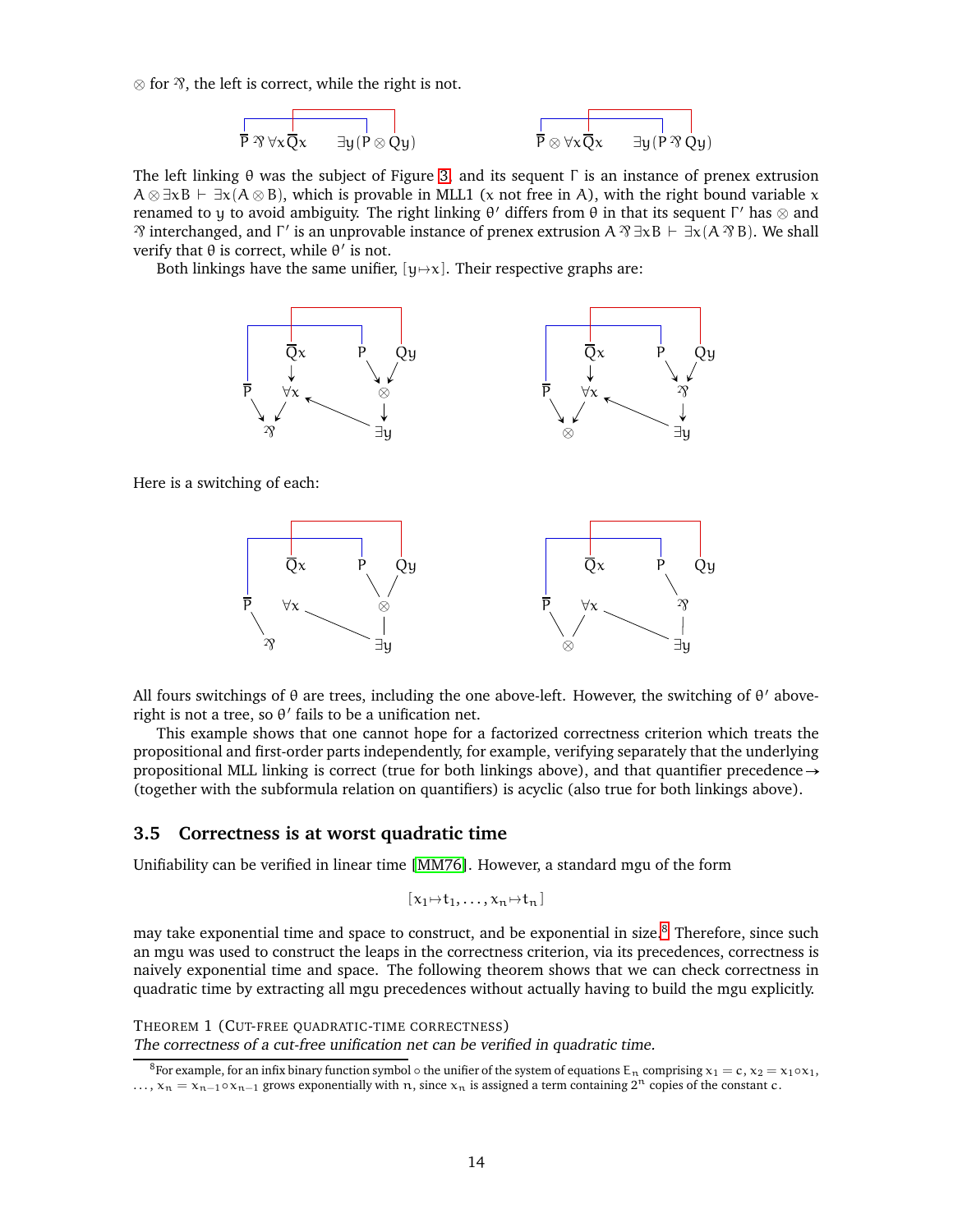*Proof.* Using the main linear-time unification algorithm of [\[MM76\]](#page-33-6) we construct a sequence of substitutions  $[x_1 \mapsto t_1],..., [x_n \mapsto t_n]$  with  $x_i$  not in  $t_i$  for  $i > j$  whose sequential composition is the mgu. In other words, writing  $s\sigma_k$  for  $s[x_1 \mapsto t_1][x_2 \mapsto t_2] \cdots [x_k \mapsto t_k]$  for any term s, the mgu is

$$
[\,x_1\hskip-2pt\mapsto\hskip-2pt t_1,\;x_2\hskip-2pt\mapsto\hskip-2pt t_2\sigma_1,\;\ldots,\;x_n\hskip-2pt\mapsto\hskip-2pt t_n\sigma_{n-1}\,]
$$

We now extract all precedences from the mgu using transitive closure, without the mgu itself. Let  $\{y_{i1},...,y_{i m_i}\}$  be the set of universal variables occuring in  $t_i$ , and define  $t'_i$  as the term  $f_iy_{i1}...y_{i m_i}$ for a fresh  $m_i$ -ary function symbol  $f_i$ . By construction, the sequential composition of substitutions  $[x_1 \mapsto t'_1], \ldots, [x_n \mapsto t'_n]$  has the same precedences as the mgu, but can be constructed in quadratic time (since each universal variable appears at most once in  $t'_i$ ). Thus we can construct the graph in quadratic time.

The graph determines a contractibility graph [\[Dan90\]](#page-32-10) with  $\gamma$ s and  $\forall s$  as switched nodes, and leaves, ⊗s and ∃s as unswitched nodes, checkable in linear time [\[Gue99\]](#page-33-16). Hence the overall complexity of correctness is at worst quadratic in the size of the unification net.

Later we extend this result to unification nets with cuts, in Theorem [5,](#page-21-1) page [22.](#page-21-1)

### <span id="page-14-0"></span>**3.6 The translation of a cut-free proof is a cut-free unification net**

Recall the translation of a cut-free MLL1 proof  $\Pi$  to a linking  $|\Pi|$  defined in Section [3.1.1.](#page-11-2)

#### THEOREM 2 The translation  $|\Pi|$  of a cut-free MLL1 proof  $\Pi$  is a unification net.

*Proof.* By structural induction on the proof, with respect to Figure [6.](#page-11-4) We assume (without loss of generality) that every sequent is clean (bound variables distinct from one another and from free variables).

The base case of an axiom rule is trivial.

 $\Im$  case. The mgu for  $\theta \triangleright \Gamma$ , A, B is also an mgu for  $\theta \triangleright \Gamma$ , A $\Im$ B since all quantifers and leaves stay the same. Any non-tree switching of  $\theta \triangleright \Gamma$ , A $\hat{\gamma}$ B will induce a non-tree switching of  $\theta \triangleright \Gamma$ , A, B, since the only addition to the switching graph is an outermost  $\mathcal{V}$  vertex.

 $\otimes$  case. The mgu for  $\theta \cup \phi$  is the union of the mgus for  $\theta$  and  $\phi$ , since their bound variables are independent: each comes from either the left hypothesis of the  $\otimes$  rule or the right, but not both. Every switching of  $\theta \cup \phi$  is the disjoint union of a switching of  $\theta$  and a switching of  $\phi$  joined at the new outermost ⊗ vertex: due to bound variable independence, there can be no leap between the two.

 $\forall$  case. Any mgu for  $\theta \rhd \Gamma$ , A is also an mgu of  $\theta \rhd \Gamma$ ,  $\forall xA$ , since x has merely transitioned from free to bound. Every switching of  $\theta \rhd \Gamma, \forall x \lambda$  is a switching of  $\theta \rhd \Gamma, \lambda$  plus a leap into the new  $\forall x$ vertex, which cannot break the property of being a tree since it has no outgoing edge.

 $\exists$  case. Suppose σ unifies  $\theta \rhd \Gamma$ ,  $A[x \mapsto t]$ . Assume x occurs free in A, otherwise the result is immediate. Then  $\sigma$  ∪ [x→t] unifies  $\theta$  ⊳ Γ,∃xA, since any occurrence of x in a leaf of  $\exists$ xA is replaced with an occurrence of t in the same leaf of A[x→t]. Suppose  $\theta \triangleright \Gamma$ ,  $\exists xA$  has a switching cycle. It must involve a leap from the new  $\exists x$  vertex to some  $\forall y$ , otherwise  $\theta \triangleright \Gamma$ ,  $A[x \mapsto t]$  immediately has a switching cycle. Thus  $\exists x \rightarrow \forall y$  in  $\theta \triangleright \Gamma$ , $\exists x \lambda$ , so the mgu  $\sigma$  assigned to x a term t containing y, and x occurs in A (otherwise the mgu would assign a fresh free variable to x instead). Thus t occurs in  $A[x\rightarrow t]$ , hence y occurs free in  $A[x\rightarrow t]$ , contradicting the fact that (without loss of generality) all free and bound variables are distinct.

#### <span id="page-14-1"></span>**3.6.1 Exponential compression of some proofs**

On certain cut-free proofs, the translation to a cut-free unification net provides an exponential compression. Consider the progression of formulas  $A_i$  beginning

$$
\begin{array}{rcl} A_0 & = & \exists x_0 \left( \overline{P}(c \circ x_0) \mathfrak{R} P(x_0 \circ c) \right) \\ A_1 & = & \exists x_1 \exists x_0 \left( \overline{P}((c \circ x_0) \circ x_1) \mathfrak{R} P(x_1 \circ (x_0 \circ c)) \right) \\ A_2 & = & \exists x_2 \exists x_1 \exists x_0 \left( \overline{P}(((c \circ x_0) \circ x_1) \circ x_2) \mathfrak{R} P(x_2 \circ (x_1 \circ (x_0 \circ c))) \right) \\ A_3 & = & \exists x_3 \exists x_2 \exists x_1 \exists x_0 \left( \overline{P}(((c \circ x_0) \circ x_1) \circ x_2) \circ x_3) \mathfrak{R} P(x_3 \circ (x_2 \circ (x_1 \circ (x_0 \circ c)))) \right) \end{array}
$$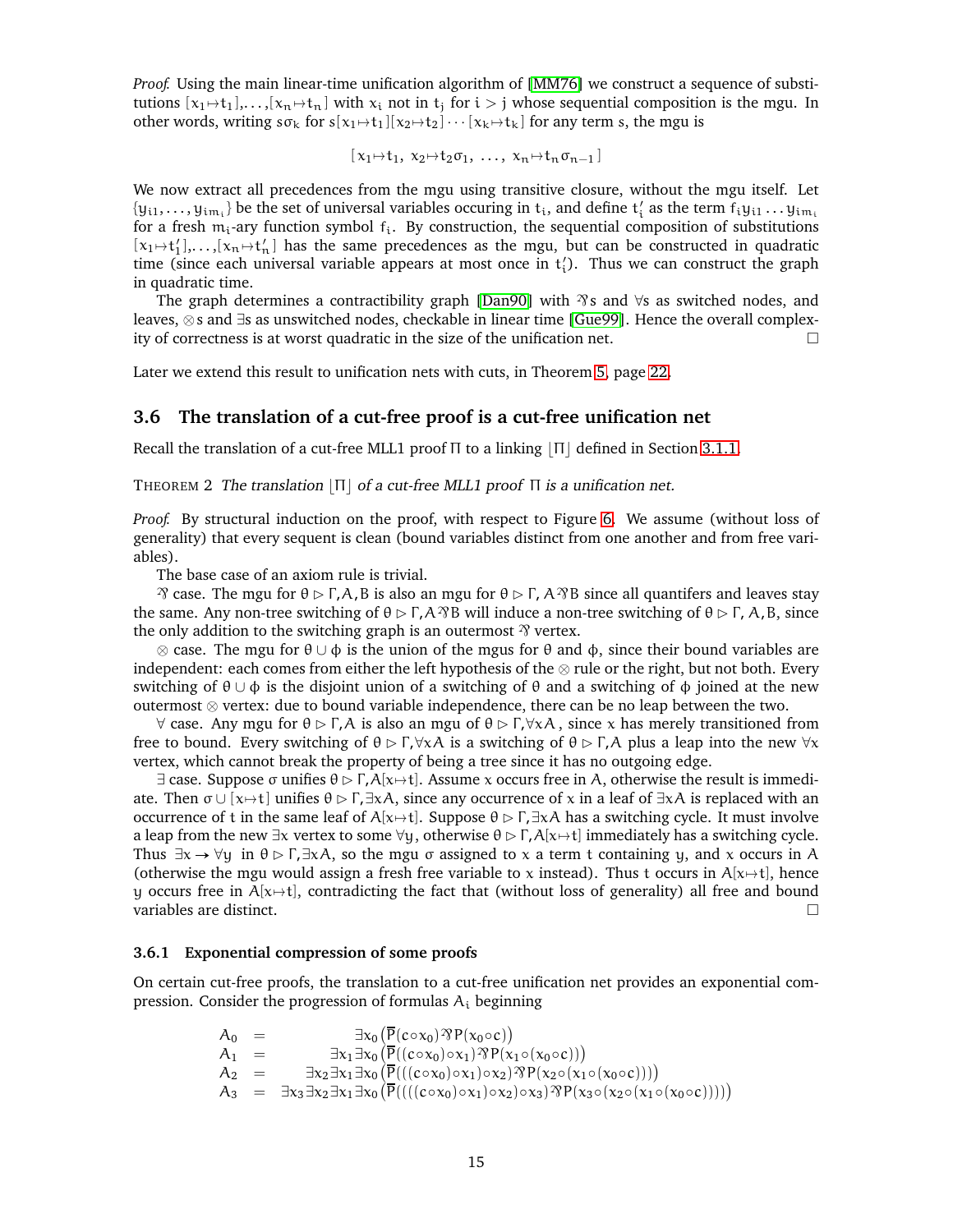While the size of  $A_i$  grows linearly in i, the unique cut-free proof  $\Pi_i$  of  $A_i$  grows exponentially in i, since its axiom rule contains the predicate  $\alpha_i$  with  $2^i$  occurrences of the constant c, and its dual  $\bar{\alpha}_i$ :

$$
\alpha_0 = \text{Pcoc}
$$
\n
$$
\alpha_1 = \text{P}(c \circ c) \circ (c \circ c)
$$
\n
$$
\alpha_2 = \text{P}((c \circ c) \circ (c \circ c)) \circ ((c \circ c) \circ (c \circ c))
$$
\n
$$
\alpha_3 = \text{P}(((c \circ c) \circ (c \circ c)) \circ ((c \circ c) \circ (c \circ c)) \circ (((c \circ c) \circ (c \circ c) \circ ((c \circ c) \circ (c \circ c)))
$$

The translation  $|\Pi_i|$  of  $\Pi_i$  is

 $\exists x_0 \exists x_1 \cdots \exists x_n \left( \stackrel{\leftarrow}{P}((\cdots((c \circ x_0) \circ x_1) \cdots) \circ x_n) \stackrel{\leftarrow}{\gamma} \stackrel{\leftarrow}{P}(x_n \circ (x_{n-1} \circ (\cdots (x_0 \circ c) \cdots)))\right)$ 

which is the unique cut-free unification net on  $A_i$ . This grows linearly with i, hence  $|\Pi_i|$  is exponentially smaller than  $\Pi_i$ .

The unique cut-free Girard net  $G_i$  on  $A_i$  also grows exponentially in i, since its axiom link is between  $\alpha_i$  and  $\overline{\alpha}_i$ . In Section [8](#page-25-1) we discuss the complexity issues of Girard nets in depth, and explain how unification nets resolve them.

## <span id="page-15-0"></span>**4 Cut-free surjectivity theorem**

In this section we show that every cut-free unification net derives from a cut-free proof. In standard proof net theory, a surjectivity theorem of the following form would typically be called a *sequentialization* theorem. However, as remarked in the Introduction (Section [1.2\)](#page-2-1), and emphasized in the commuting diagram in Figure [2,](#page-3-0) in the context of unification nets the inverse of the surjection expresses both sequentialization (choice of rule orderings) and explicit witness assignment (choice of witnesses). Thus we simply label the theorem as *surjectivity*.

#### <span id="page-15-2"></span>THEOREM 3 (CUT-FREE SURJECTIVITY)

The translation from cut-free proofs to cut-free unification nets is surjective.

We prove this theorem via an MLL encoding of a unification net, called the *frame*, defined in Section [4.1,](#page-15-1) via which we can appeal to the standard MLL splitting tensor theorem [\[DR89\]](#page-32-2). The proof of Theorem [3](#page-15-2) is Section [4.2.](#page-16-0)

## <span id="page-15-1"></span>**4.1 The MLL frame of a unification net**

Let θ be a unification net on an MLL1 sequent Γ . Define the *frame* of θ by exhaustively applying the following subformula rewrites, in order, to obtain a linking  $\theta_m$  on an MLL sequent  $\Gamma_m$ :

- (1) *Encode every precedence*  $\exists x \rightarrow \forall y$  *as a new link*. Iterate through the precedences  $\exists x \rightarrow \forall y$  one by one. For each such precedence  $\exists x \rightarrow \forall y$ , with corresponding subformulas  $\exists x A$  and  $\forall y B$ , add a link as follows. Let Q be a fresh predicate symbol (distinct for each precedence). Replace ∃xA by Q⊗∃xA and  $\forall y$ B by  $\overline{Q}$   $\Re$  $\forall y$ B, and add a link between Q and  $\overline{Q}$ .
- (2) *Delete quantifiers.* After step 1, replace every subformula of the form ∀yA or ∃x A by A. (We no longer need their leaps, because we encoded leaps as links in step 1.)
- (3) *Delete terms.* After step 2, replace every predicate  $Pt_1 \ldots t_n$  by a nullary predicate symbol P.

For example, the frame of the unification net  $\theta$ 

$$
\overset{\text{d}}{\underset{\text{d}}{\exists x}}\overset{\text{d}}{\overline{P}}_{x})\,\mathfrak{B}\left(\forall yP y\right)
$$

(already considered in Section [3.3\)](#page-12-0) is the following MLL linking  $\theta_m$ :

<span id="page-15-3"></span>
$$
\overline{\left(\overline{Q \otimes P} \right) \mathcal{V} \left(\overline{Q} \mathcal{V} P \right) }
$$

Note that this is a correct MLL proof net. We generalize this in the following proposition.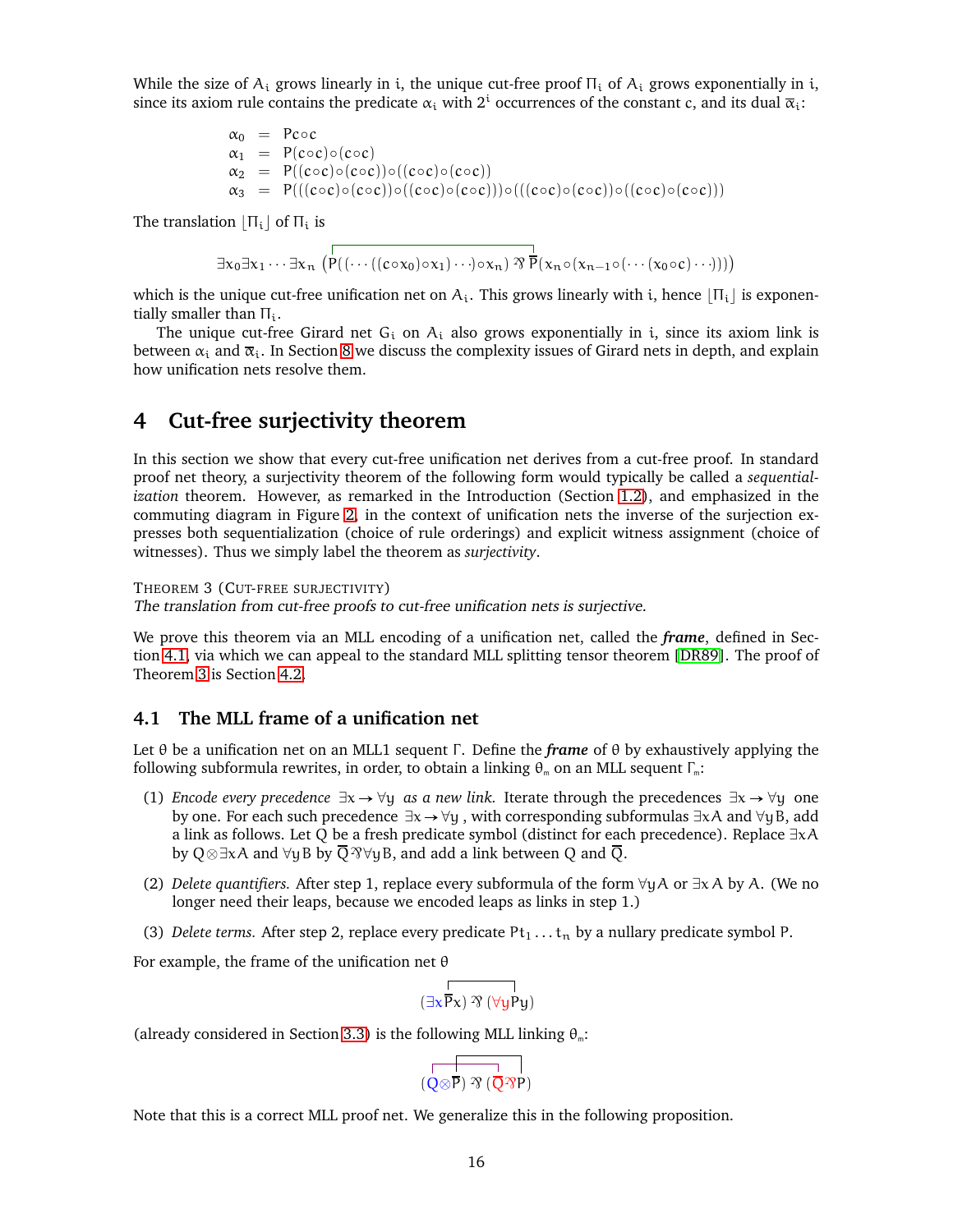LEMMA 1 Let θ be a unification net on Γ. The frame  $\theta_m$  on Γ<sub>m</sub> is an MLL proof net.

*Proof.* Each step (1)–(3) in the frame construction preserves the property that every switching is a tree. Steps (1) and (2) together replace every leap with a link, and since the new  $\otimes$  represents the outgoing end of the leap and the new  $\gamma$  represents the incoming end, switchings correspond before and after. Step (3) has no effect on switchings (since it just re-labels leaves).  $\Box$ 

For example, here is the graph of  $(\exists x \vec{P}x)$   $\mathcal{R}$  ( $\forall y \vec{P}y$ ), followed by its four switchings:



Correspondingly, its frame  $\left(\sqrt{\mathcal{O}^2P}\right)$  as the following graph and four switchings:



Observe the direct correspondence, switching for switching.

<span id="page-16-1"></span>We shall require the following frame-related lemma in the proof of Theorem [3](#page-15-2) (Cut-free surjectivity). Let θ be a unification net on Γ. A  $\otimes$  root vertex v *splits* if deleting v (and its two incoming edges) from the graph  $G(\theta)$  disconnects the it into two connected components.

#### LEMMA 2 No tensor added during the frame construction splits.

*Proof.* Let the MLL proof net  $\theta_m$  on  $\Gamma_m$  be the result of applying the frame construction to the unification net θ on Γ. Every tensor added during the construction has the form  $Q \otimes C$  for a fresh predicate symbol Q. Let  $\overline{Q}$   $\overline{Q}$  be the subformula of the dual predicate symbol  $\overline{Q}$ , also added during the construction. If the ⊗ splits then the unique path from the ⊗ to the  $\mathfrak{B}$  in the graph  $G(\theta_m)$  traverses the link from Q to  $\overline{Q}$ . Thus every switching which deletes the edge from  $\overline{Q}$  into the  $\overline{\gamma}$  is disconnected, contradicting the fact that (by Lemma [1\)](#page-15-3)  $\theta_m$  is an MLL proof net, every one of whose switchings is a tree.

## <span id="page-16-0"></span>**4.2 Proof of cut-free surjectivity theorem**

*Proof of Theorem [3](#page-15-2) (Cut-free surjectivity).* Let θ be a cut-free unification net on Γ . We proceed by induction on the number of connectives in Γ. In the base case Γ is Pt<sub>1</sub> . . . t<sub>n</sub>,  $\bar{P}t_1$  . . . t<sub>n</sub> for some n-ary predicate symbol P and terms  $t_i$ , hence the corresponding axiom translates to  $\theta$ , a single link.

For the induction step, let  $G$  be the graph of  $\theta$ .

( $\gamma$ ) Suppose Γ is Δ,A $\gamma$ B. Let Γ' be Δ,A,B and define θ' on Γ' by the same links as θ (identifying the leaves of Γ' with those of Γ). The linking  $\theta'$  is a unification net because (a) the mgu of  $\theta$  is also the mgu of θ' (since all quantifiers and terms remain untouched, so the unification problem is identical) and (b) every switching of  $\theta'$  is a tree, since were some switching of  $\theta'$  not a tree, it would induce a non-tree switching of θ by adding an edge to the deleted  $\frac{1}{2}$  down from the root of A (or of B). Appealing to induction with  $\theta'$  yields a cut-free proof  $\Pi'$  whose translation is  $\theta'$ . Appending the par rule  $\frac{\overline{\Delta}A}{\Delta}$ ,  $\frac{\overline{B}}{\Delta}$  yields a cut-free proof Π, whose translation is θ because all links pass through the  $\gamma$  rule.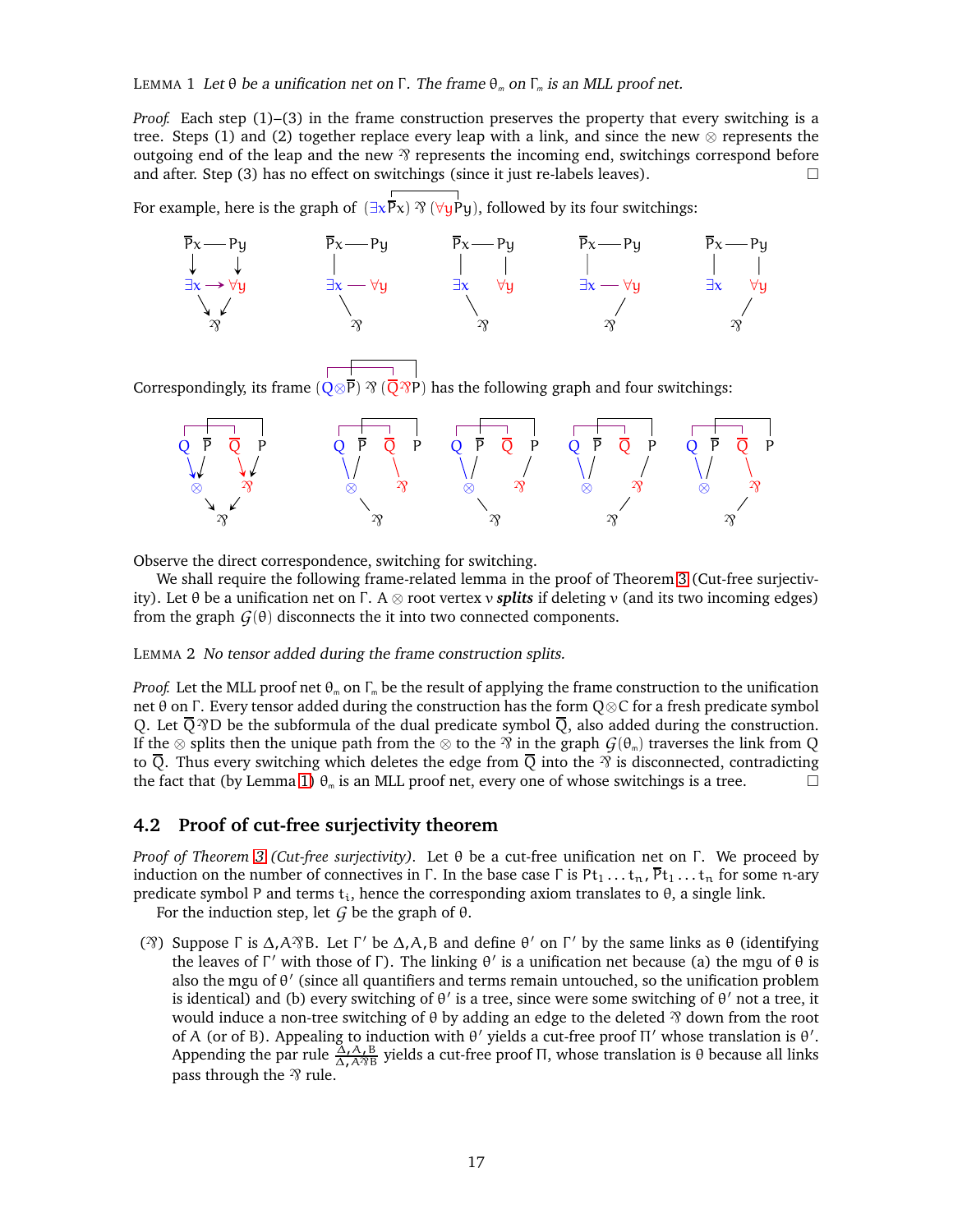- (∀) Suppose Γ is Δ, ∀x A. Let Γ' be Δ, A and define  $θ'$  on Γ' by the same links as  $θ$  (identifying the leaves of Γ' with those of Γ). The mgu of  $θ$  is also the mgu of  $θ'$  since x has only transitioned from a universal variable to a free variable (hence the unification problem is identical). Every switching of  $\theta'$  is a tree, since were some switching of  $\theta'$  not a tree, it would induce a non-tree switching of  $\theta$  by adding an edge down from the root of A to the deleted  $\forall x$ . Appealing to induction with θ' yields a cut-free proof Π' whose translation is θ'. Appending the  $\forall$  rule  $\frac{\Delta_t A}{\Delta_t \forall x A}$ yields a cut-free proof Π, whose translation is θ because all links pass through the ∀ rule.
- (∃) If *G* has a root ∃ with no outgoing leap, say ∃x, we write down a final ∃ rule as follows. Let σ be the mgu of  $\theta$ , assigning the term t to x. Delete  $\exists x$  by replacing the corresponding formula  $\exists x A$  in  $\Gamma$  by  $A[x \mapsto t]$  (substituting t for x throughout A) to form  $\Gamma'$ , write down a final  $\exists$  rule inferring  $\Gamma$  from  $\Gamma'$ , and appeal to induction with  $\theta'$  on  $\Gamma'$ . We obtain the mgu of  $\theta'$  on  $\Gamma'$ by deleting the assignment  $x \mapsto t$  from  $\sigma$  and replacing every other assignment  $y \mapsto u$  with  $y \mapsto u'$ where  $u' = u[x \mapsto t]$  (substituting t for x throughout u). Every switching of the graph  $\mathcal{G}'$  of  $\theta'$ on Γ ′ is a tree because each switching induces one in *G* (since the deleted ∃x was a root of Γ and every leap of *G*′ is also a leap in *G*).[9](#page-17-2)
- (∃⊗) Otherwise every root of *G* is either an ∃ with an outward leap or a ⊗. Let  $\theta_m$  on  $\Gamma_m$  be the frame of θ on Γ (defined in Section [4.1\)](#page-15-1). By the MLL splitting tensor theorem [\[DR89\]](#page-32-2) some ⊗ root vertex  $ν$  of  $θ$ <sub>m</sub> on Γ<sub>m</sub> splits. By Lemma [2](#page-16-1)  $ν$  is a ⊗ vertex in Γ, and since every root  $\exists$  has an outward leap, v is a root (since no root  $\otimes$  of  $\Gamma_m$  can result from step 2 in the frame construction deleting an ∃ vertex below it). Thus v splits in *G*: deleting v (and its two incoming edges) disconnects *G* into  $G_1$  and  $G_2$ . Let  $\Gamma_1$  and  $\Gamma_2$  be the underlying sequents of  $G_1$  and  $G_2$ , and let  $\theta_1$  and  $\theta_2$  be the respective restrictions of  $\theta$ . Since v splits, each  $\theta_i$  is a unification net: its mgu is by restriction from θ, and any non-tree switching of  $θ_i$  would induce a non-tree switching of  $θ$ . Write down a  $\otimes$  rule inferring  $\Gamma$  from  $\Gamma_1$  and  $\Gamma_2$ , and appeal to induction with  $\theta_1$  on  $\Gamma_1$  and  $\theta_2$  on  $\Gamma_2$ .

## <span id="page-17-0"></span>**5 Canonicity Theorem**

The cut-free MLL1 proofs

$$
\frac{\frac{1}{\overline{P}a, Pa}}{\frac{1}{\exists x \overline{P}x, \exists x Px}}\n\frac{\frac{1}{\overline{P}fc, Pfc}}{\frac{1}{\overline{P}fc, \exists x Px}}\n\frac{\frac{1}{\overline{P}fc, Pfc}}{\frac{1}{\exists x \overline{P}x, \exists x Px}}\n\frac{1}{\overline{P}fc, \exists x Px}
$$

are *equivalent* in the sense that the left yields the right by commuting the order of the ∃ rules and replacing one arbitrary choice of existential witness, a, by another, fc. While they have distinct Girard nets (because Girard nets inherit redundant explicit exponential witnesses), they have the same unification net (the one in Figure [1](#page-2-2) of the Introduction):

<span id="page-17-1"></span>
$$
\exists x \overline{P_X \qquad \exists x P x}
$$

In Section [5.1](#page-18-0) we formalize two proofs as equivalent if one can be obtained from the other by rule commutations and witness replacement, and in Section [5.2](#page-18-3) prove:

THEOREM 4 (CANONICITY) Two cut-free MLL1 proofs are equivalent (modulo rule commutations and witness replacement) if and only if they have the same unification net.

<span id="page-17-2"></span><sup>&</sup>lt;sup>9</sup>Intuitively, the fact that ∃x has no leap means that no earlier ∀ rule requires this ∃ rule to proceed it, in order to hide free variables occurrences in the ∀ rule context. Thus it is safe to write down this ∃ rule as the final rule of a proof (since no ∀ rule is forced to be below the ∃ rule).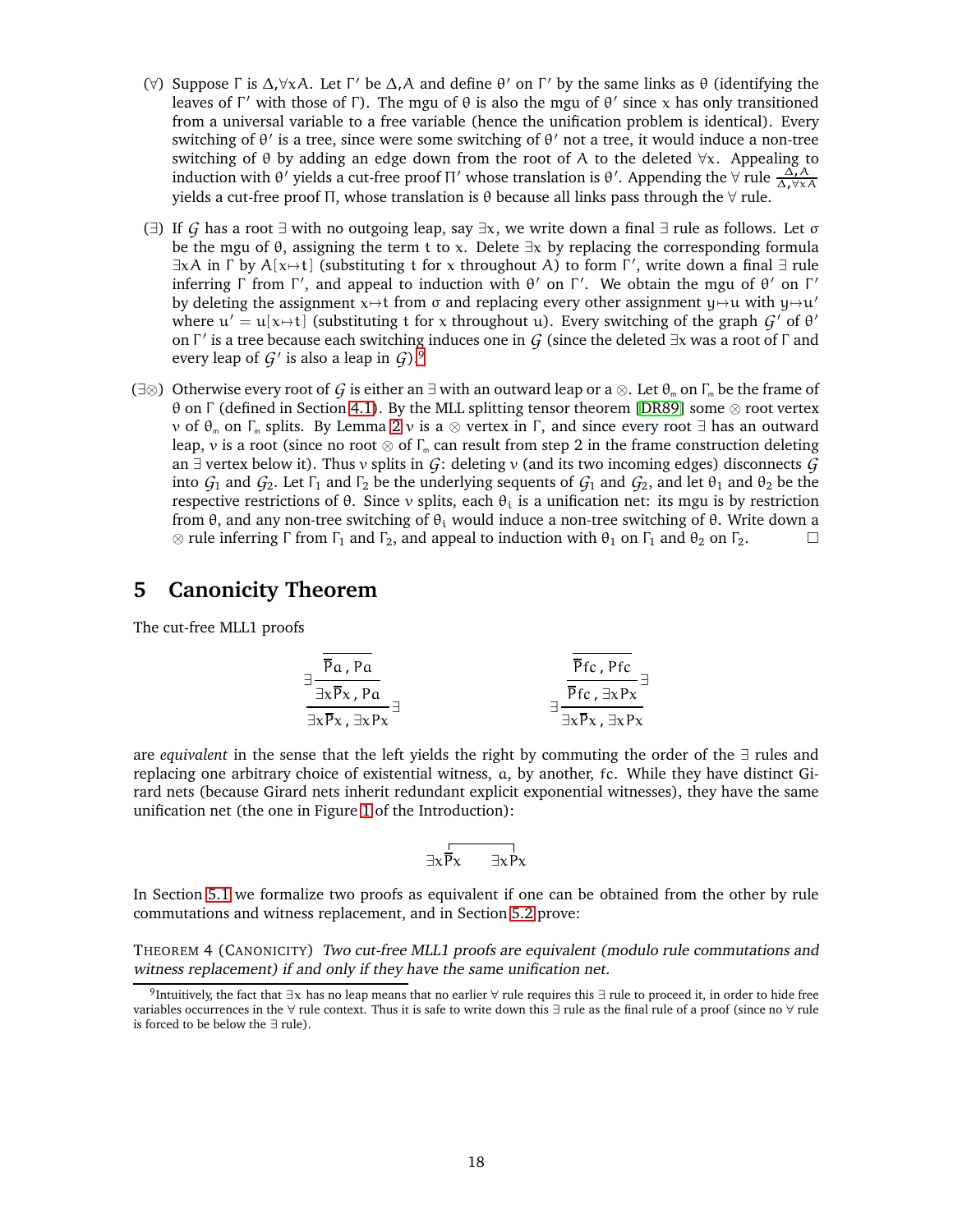## <span id="page-18-1"></span><span id="page-18-0"></span>**5.1 Proof equivalence via commutations and witness replacement**

#### **5.1.1 Witness replacement**

Let Π be a proof of Γ. Without loss of generality, assume Γ is clean. Thus every  $\exists$  rule introduces a distinct existential variable. Let x be an existential variable in  $\Pi$  and let  $\rho$  be the  $\exists$  rule

$$
\frac{\Gamma, A[x \mapsto t]}{\Gamma, \exists x A} \exists
$$

introducing x. The *scope* of x in Π is every occurrence of t above ρ which descends to an occurrence of  $x$  in  $\exists x \lambda$  in the conclusion of ρ. (See Section [2.4.1](#page-10-1) for the definition of descent, via the symbol tracking functions through rules.) Given a term u, define the *witness replacement*  $\Pi[x\mapsto u]$  by replacing every occurrence of t in the scope of x by u. For example, if  $\Pi$  is below-left then  $\Pi[x\mapsto hzb]$  is below-centre and  $\Pi[x \mapsto hzb][y \mapsto hzb]$  is below-right:

$$
\frac{\frac{\overline{p}_{fc}}{\overline{p}_{fc}}}{\frac{\overline{p}_{fc}}{\exists y P_{y}}}\exists \text{ x} \overline{p}_{xc, \exists y P_{y}} \overline{p}_{tx} \overline{p}_{tx} \overline{p}_{tx} \overline{p}_{tx} \overline{p}_{ty} \overline{p}_{ty} \overline{p}_{tx} \overline{p}_{tx} \overline{p}_{tx} \overline{p}_{tx} \overline{p}_{tx} \overline{p}_{tx} \overline{p}_{tx} \overline{p}_{tx} \overline{p}_{tx} \overline{p}_{tx} \overline{p}_{tx} \overline{p}_{ty}
$$

In general, a witness replacement may not be a well-formed proof: in the center example  $\Pi[x\mapsto hzb]$ the axiom rule is ill-formed, since it is between non-dual predicates  $\overline{P}$ hzb and Pfc. The right example  $\Pi[x\rightarrow hzb][y\rightarrow hzb]$  is, however, a well-defined cut-free proof, since the axiom is between dual predicates Phzb and Phzb.

A *re-witnessing* of a cut-free proof Π is any proof obtained from Π by a sequence of witness replacements. For example,  $\Pi[x\mapsto hzb][y\mapsto hzb]$  above-right is a re-witnessing of  $\Pi$  above-left. If  $\sigma =$  $[x_1 \rightarrow t_1, \ldots, x_n \rightarrow t_n]$  is an assigment of terms to existential variables in Π, write Πσ for re-witnessing by  $\sigma$ , *i.e.*,  $\Pi \sigma = \Pi[x_1 \mapsto t_1] \dots [x_n \mapsto t_n]$ . This is well-defined with respect to the choice of ordering of the  $x_i$  because scopes of distinct existential variables do not overlap.

#### <span id="page-18-2"></span>**5.1.2 Proof equivalence definition**

A *rule commutation* is any of the subproof rewrites in Figure [8,](#page-19-0) where, for clarity and brevity, passive side formulas are omitted. For example, the ∃/⊗ commutation at the bottom-left of Figure [8](#page-19-0) abbreviates

$$
\exists \frac{\Gamma, A[x \mapsto t], B}{\Gamma, \exists x A, B \otimes C, \Delta} \quad \leftrightarrow \quad \frac{\Gamma, A[x \mapsto t], B \quad C, \Delta}{\exists \Gamma, \exists x A, B \otimes C, \Delta} \otimes \exists \frac{\Gamma, A[x \mapsto t], B \otimes C, \Delta}{\Gamma, \exists x A, B \otimes C, \Delta}
$$

where the omitted contexts  $\Gamma$  and  $\Delta$  flow passively through the rules.

Two cut-free MLL1 proofs are *commutation-equivalent* if one yields the other by a sequence of (zero or more) rule commutations, and *equivalent* if one yields the other by a sequence of rule commutations and/or re-witnessings. For example, the two proofs shown at the beginning of Section [5](#page-17-0) are equivalent, but not commutation-equivalent (since re-witnessing is required).

### <span id="page-18-3"></span>**5.2 Proof of the Canonicity Theorem**

We prove Theorem [4](#page-17-1) (page [18\)](#page-17-1), the Canonicity Theorem. The proof follows from a number of auxiliary results below.

Let  $\theta$  be a cut-free unification net on Γ, with graph  $G(\theta)$ . A root v of Γ is *ready* if any of the following cases hold, which correspond to our ability to write down a final rule introducing  $\nu$  in the proof of Theorem [3](#page-15-2) (Cut-free surjectivity):

- v is a  $\mathcal{R}$  or  $\forall$ :
- v is an  $\exists$  with no outgoing leap in  $G(\theta)$ ;
- v is a  $\otimes$  which splits  $G(\theta)$ .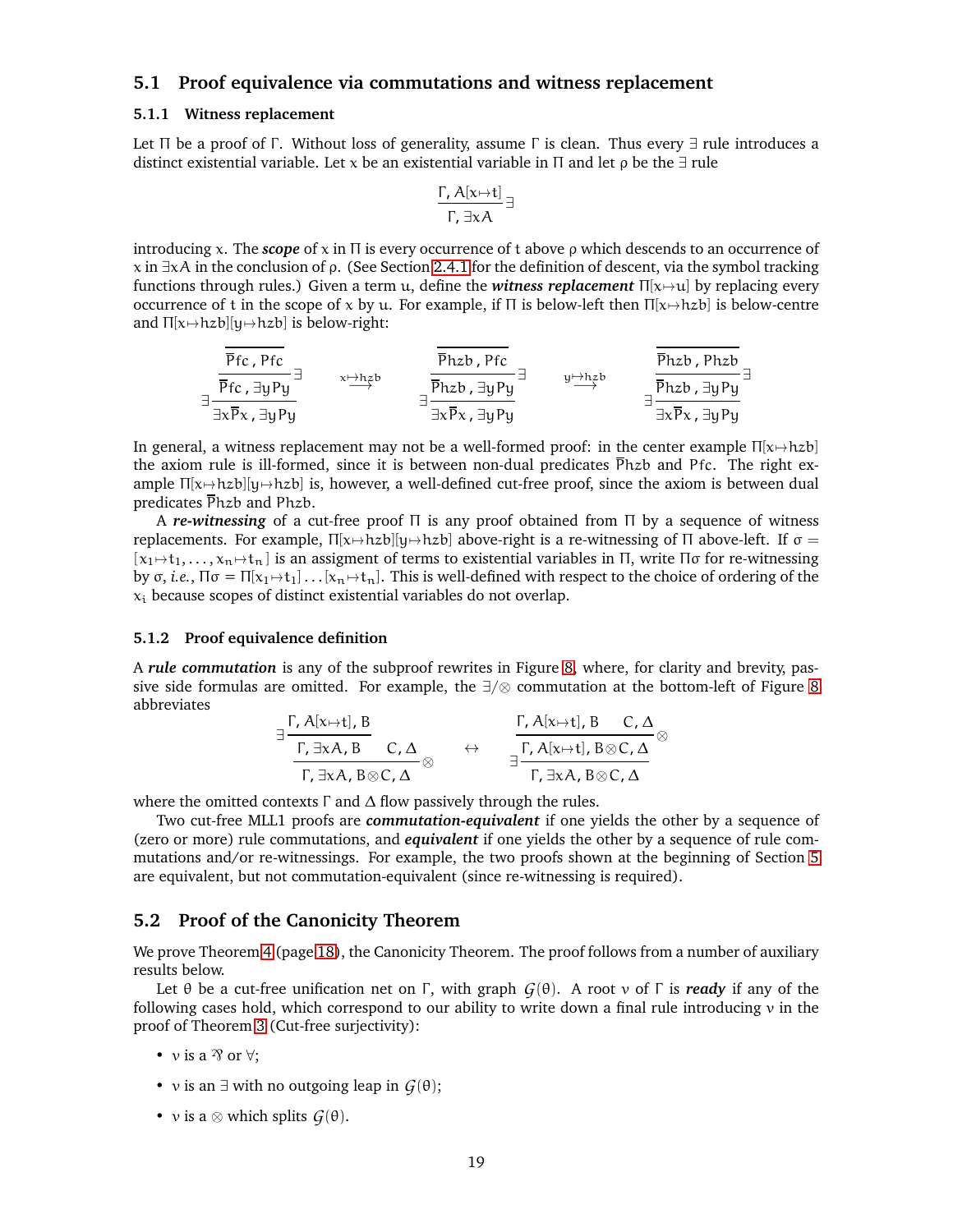<span id="page-19-0"></span>
$$
\frac{A}{A \otimes B, C} \quad \frac{B, C}{A \otimes B, C \otimes D} \quad \Leftrightarrow \quad \frac{B, C \otimes D}{A \otimes B, C \otimes D} \quad \frac{B, C, D}{A \otimes B, C, D} \quad \frac{B, C, D}{A \otimes B, C, D} \quad \frac{B, R, C, D}{A \otimes B, C \otimes D} \quad \frac{B, R, C, D}{A \otimes B, C \otimes D} \quad \frac{B, R, C, D}{A \otimes B, C \otimes D} \quad \frac{B, R, C, D}{A \otimes B, C \otimes D} \quad \frac{B, R, C, D}{A \otimes B, C \otimes D} \quad \frac{B, R, C, D}{A \otimes B, C \otimes D} \quad \frac{B, R, M, B}_{B \otimes C, C} \quad \frac{B, R, M, B}_{B \otimes C, C} \quad \frac{B, R, C}{B, R, B \otimes C} \quad \frac{B, R, C}{B, R, R, C \otimes D} \quad \frac{B, R, M, B}{B, R, C \otimes D} \quad \frac{B, R, M, B}{B, R, C \otimes D} \quad \frac{B, R, M, B}{B, R, C \otimes D} \quad \frac{B, R, M, B}{B, R, C \otimes D} \quad \frac{B, R, M, B}{B, R, R, C \otimes D} \quad \frac{B, R, M, B}{B, R, R, C \otimes D} \quad \frac{B, R, M, B}{B, R, R, R, C \otimes D} \quad \frac{B, R, M, B}{B, R, R, R, C \otimes D} \quad \frac{B, R, R, C}{B, R, R, R, R, C} \quad \frac{B, R, R, C}{B, R, R, R, R, C} \quad \frac{B, R, R, C}{B, R, R, R, R, C} \quad \frac{B, R, R, C}{B, R, R, R, R, C} \quad \frac{B, R, R, C}{B, R, R, R, R, C} \quad \frac{B, R, R, C}{B, R, R, R, R, C} \quad \frac{B, R, R, C}{B, R, R, R, R, C} \quad \frac{B, R, M, B, C}{B, R, R, R, R, C} \quad \frac{B, R, M, B, C}{B, R
$$

**Figure 8.** MLL1 rule commutations. Each is a local rewrite in a proof, left-to-right or right-to-left, with arbitrary passive side-formulas in the context; see main text for details. In the ∃/∀ commutation y may not occur in t and in the ∀/⊗ commutation x may not occur free in C (precluding malformed ∀-rules on the right). The lower three commutations involving a  $\otimes$  rule have a symmetric variant exchanging the left and right hypotheses (omitted to save space).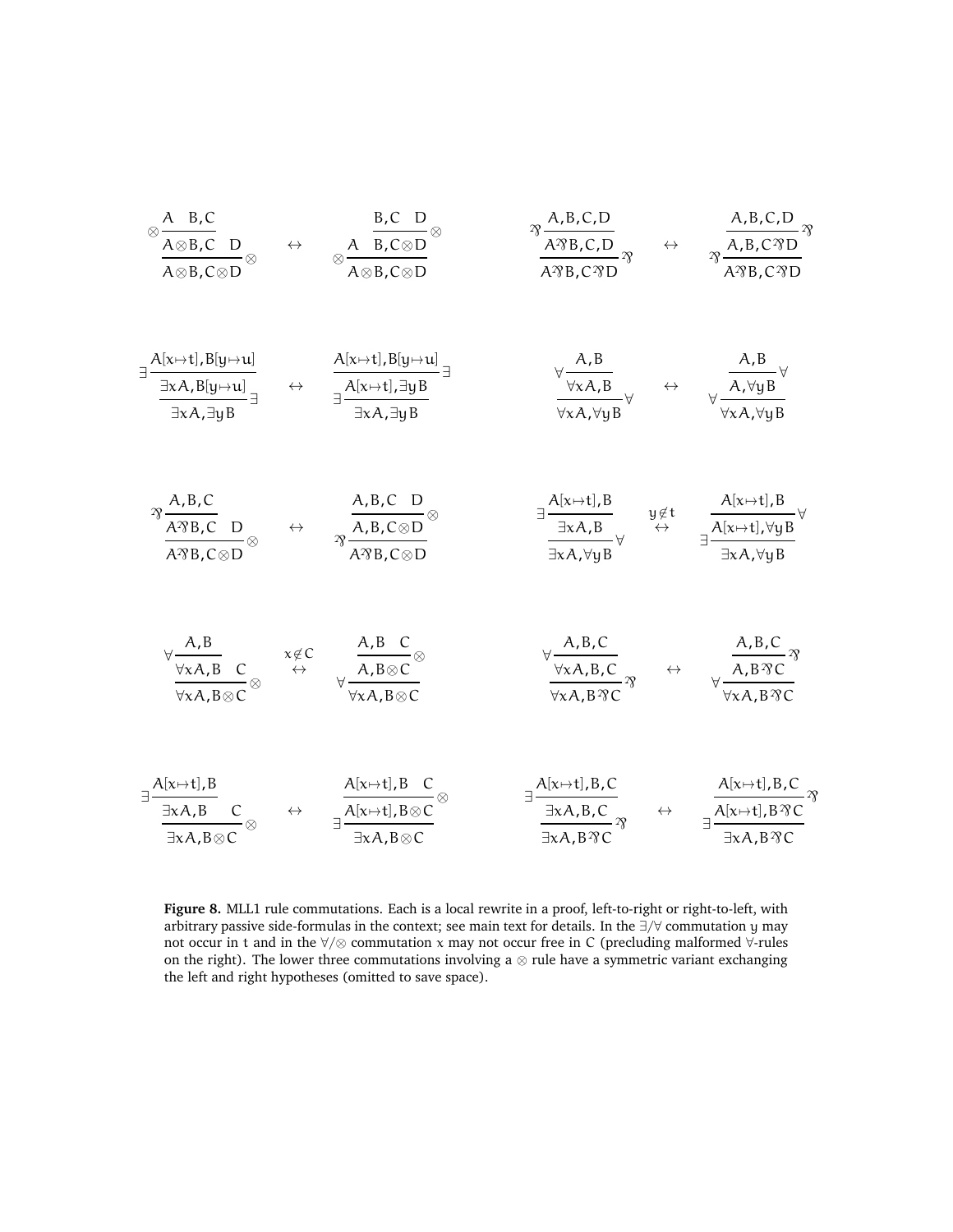<span id="page-20-1"></span>A rule ρ *commutes downwards* if a commutation rewrite (Figure [8\)](#page-19-0) applies with ρ as the upper rule.

LEMMA 3 Let  $\rho$  be a penultimate logical rule in a cut-free proof  $\Pi$  introducing a vertex v. If v is ready in the unification net of  $\Pi$ , then  $\rho$  commutes downwards.

*Proof.* Let w be the root introduced by the final rule. Since v is ready, it is also root. Thus ρ will only fail to commute downwards if one of the side conditions of a commutation is not satisfied, of which there are two cases (see Figure [8\)](#page-19-0): (a)  $\forall$  commuting down through  $\otimes$ , with the  $x \notin C$  side condition, and (b)  $\exists$  commuting down through  $\forall$ , with the  $\psi \notin t$  side condition. The former case is ruled out by assuming (without loss of generality) that  $\Gamma$  is clean, and the latter case is ruled out by observing that if y ∈ t then  $y = \exists x$  would have a leap  $\exists x \rightarrow \forall y$ , contradicting the readiness of v.

<span id="page-20-2"></span>Let  $\Pi$  be a cut-free proof of  $\Gamma$  and  $\nu$  a vertex of  $\Gamma$ . Since MLL1 has no contraction or weakening, a unique rule  $\rho(v)$  in  $\Pi$  introduces v.

LEMMA 4 Let  $θ$  be the unification net of a cut-free proof  $\Pi$ . If v is a ready vertex in  $θ$ , then  $\Pi$  is commutation-equivalent to <sup>a</sup> cut-free proof Π′ whose final rule introduces v.

*Proof.* Let *ρ* be the rule in Π which introduces *v*. Proceed by induction on the number of rules between ρ and the final rule of Π, iterating Lemma [3.](#page-20-1)

<span id="page-20-3"></span>LEMMA 5 Let  $\sigma$  be the mgu of the unification net of a cut-free proof  $\Pi$ . The re-witnessing  $\Pi \sigma$  is a well-defined cut-free proof.

*Proof.* The unification net correctness criterion ensures that the mgu  $\sigma$  equalizes the term sequences in every link. Thus every axiom of Πσ is well-formed, so Π can only fail to be a well-formed proof if one of its ∀ rules introducing ∀y fails the side condition precluding free occurrences of y in the context. Since σ is an mgu, for every existential variable x the witness of x in Π contains more universal variables than the witness assigned by  $\sigma$ . Thus a  $\forall$  rule side condition fails in  $\Pi\sigma$  only if it also fails in  $\Pi$ .

<span id="page-20-4"></span>Let  $\Pi$  be cut-free proof. Without loss of generality, its conclusion  $\Gamma$  is clean, hence every quantifer rule introduces a distinct bound variable. Define the *witness assignment*  $\sigma_{\Pi}$  of  $\Pi$  by setting  $\sigma_{\Pi}(x)$  to be the witness of x, for every non-vacuous existential variable of Π.

LEMMA 6 Suppose  $\Pi$  and  $\Pi'$  are cut-free proofs with the same witness assignment and the same unification net. Then Π and Π′ are commutation-equivalent.

*Proof.* Let θ be the unification net of Π and Π'. Let ρ be the last rule of Π, introducing the vertex ν. Since  $ρ$  is the last rule of Π, ν is ready in θ. By Lemma [4,](#page-20-2) Π' is commutation-equivalent to Π" whose final rule  $\rho''$  introduces v. Since commutations do not change witnesses,  $\Pi$  and  $\Pi''$  have the same witness assignment. Thus  $\rho$  and  $\rho''$  are the same rule instance: if they are not  $\exists$  rules, this is immediate; otherwise the equality of witness assignment ensures that as  $\exists$  rules  $\rho$  and  $\rho''$  introduce the same witness. Appeal to induction with the subproofs above  $\rho$  and  $\rho''$ . — Первый процесс в после производите в собстании и производите в собстании и производите в собстании и произ<br>В собстании и производите в собстании и производите в собстании и производите в собстании и производите в собс

*Proof of Theorem [4](#page-17-1) (Canonicity).* Let Π and Π′ be cut-free proofs with the same unification net, whose mgu is σ. By Lemma [5](#page-20-3) the re-witnessings Πσ and Π'σ are well-defined cut-free proofs, which are commutation-equivalent by Lemma [6](#page-20-4) because they have same witness assigment, σ. Thus Π and Π ′ are equivalent modulo rule commutations and re-witnessings.

# <span id="page-20-0"></span>**6 Unification nets with cuts**

Extending unification nets with cuts comes essentially for free, as in the propositional case [\[Gir87\]](#page-32-1) where one treats a cut as a tensor (see *e.g.* [\[HG03\]](#page-33-18)):[10](#page-20-5)

$$
A\overline{A} \qquad \approx \qquad A\otimes \overline{A}
$$

<span id="page-20-5"></span> $10$ While the definition comes for free, proving that cut elimination is well-defined requires work, as in the propositional case.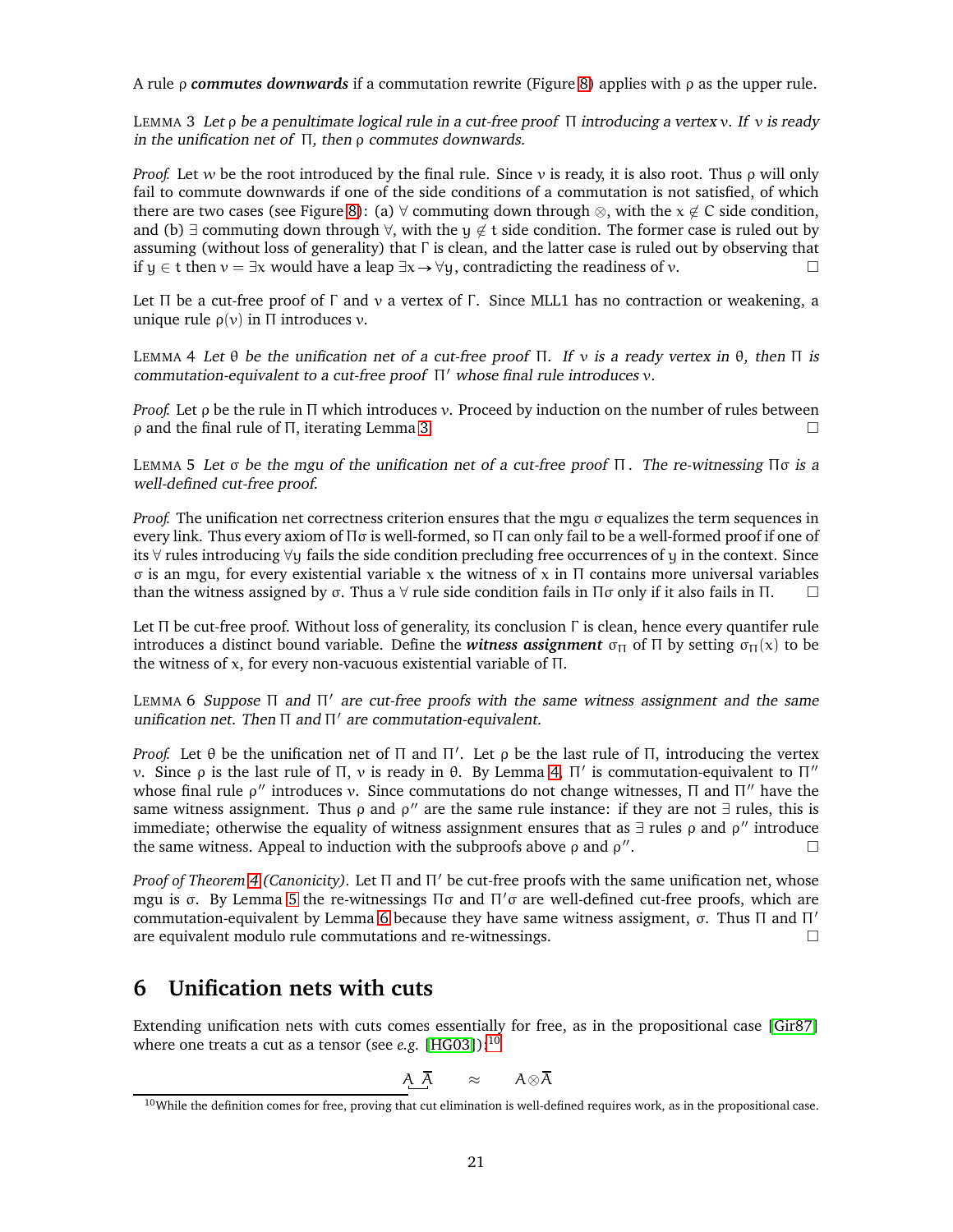For quantifiers one must generalize slightly, to an existentially closed tensor:

<span id="page-21-2"></span>
$$
\overline{A} \quad \approx \quad \exists \vec{x} (A \otimes \overline{A}) \tag{1}
$$

where  $\exists \vec{x} = \exists x_1 ... \exists x_n$  for  $x_1 ... x_n$  the free variables in A. Appendix [E](#page-32-0) provides motivation and intuition for [\(1\)](#page-21-2) from a proof-theoretic perspective. The following definitions derive automatically from the cut-free definitions (Section [3\)](#page-11-0) by thinking of a cut as an existentially closed tensor.

A *cut* A  $\overline{A}$  is a disjoint union of dual formulas A and  $\overline{A}$ , the *cut formulas*, with an undirected edge between their roots, a *cut edge*. A *cut sequent* is a disjoint union of a sequent and zero or more cuts. Let ∆ be a cut sequent. A *link* on ∆ is a pair {l,l ′ } of dual leaves in ∆. A *linking* on ∆ is a set of disjoint links whose union contains every leaf of ∆. The lower half of Figure [5](#page-7-0) (page [8\)](#page-7-0) shows two linkings on cut sequents: the first linking on

$$
\forall x \overline{P} fx \text{ , } \exists y \underline{P} y \text{ } \forall y \overline{P} y \text{ , } \exists z (Pz \otimes (\overline{Q} z \mathfrak{N} Q z))
$$

and the second on

$$
\forall x \overline{P} fx \text{, } P \underleftarrow{y} \underbrace{\overline{P}} y \text{, } \exists z (Pz \otimes (\overline{Q} z \mathfrak{N} Q z))
$$

(The sequent of the third linking is trivially a cut sequent, with zero cuts.)

We consider every free variable of A (hence also  $\overline{A}$ ) to be bound in the cut A  $\overline{A}$ . Such bound variables are the *cut variables* of  $A \overline{A}$ . Their renaming is analogous to renaming of existential or universal variables. For example, the following two cut sequents are equivalent up to renaming of bound variables:

$$
\forall x Px, Qx \overline{Q}x, Rx \overline{R}x
$$
  $\forall x Px, Qy \overline{Q}y, Rz \overline{R}z$ 

This is akin to the renaming of bound variables in the cut-free sequent below-left to yield the cut-free sequent below-right:

$$
\forall x Px, \exists x (Qx \otimes \overline{Q}x), \exists x (Rx \otimes \overline{R}x) \qquad \qquad \forall x Px, \exists y (Qy \otimes \overline{Q}y), \exists z (Rz \otimes \overline{R}z)
$$

The (cut-free) *encoding* of a cut A  $\overline{A}$  is the existentially closed tensor  $\exists \vec{x} (A \otimes \overline{A})$  where  $\exists \vec{x}$  denotes  $\exists x_1 \ldots \exists x_n$  for  $x_1 \ldots x_n$  the free variables in A.<sup>[11](#page-21-3)</sup> For technical convenience, and without loss of generality, we assume the leaves of the encoding are identical to the leaves of the cut. (For example, if Px  $\bar{P}$ x is the cut whose leaves are l and l', labelled Px and  $\bar{P}$ x, respectively, then the encoding is ∃x(Px⊗Px) with the same leaves l and l ′ , still labelled Px and Px, respectively.) The *encoding* of a cut sequent  $\Delta$  is the sequent  $\Delta_{\exists}^{\otimes}$  obtained by replacing each cut by its encoding.

Let  $\theta$  be a linking on a cut sequent  $\Delta$ . By our assumption that the leaves remain unchanged by encoding, θ also constitutes a (cut-free) linking on ∆ ⊗ ∃ . The linking θ on ∆ is *correct* if θ is correct (in the cut-free sense of Section [3.4\)](#page-12-1) on ∆ ⊗ ∃ . A *unification net* (or *unet* for short) on a cut sequent ∆ is a correct linking on ∆.

<span id="page-21-1"></span>THEOREM 5 (QUADRATIC-TIME CORRECTNESS)

The correctness of <sup>a</sup> unification net can be verified in quadratic time.

*Proof.* The cut-free case (Theorem [1\)](#page-13-1) carries over, since cut-free encoding is linear time.

#### <span id="page-21-0"></span>**6.1 Cuts beyond Girard's**

Our definition of cut is more general than Girard's. For example, consider the two unification nets below:



The former has an analogue in Girard's setting, with four conclusions (Pfx,  $\bar{P}$ fx, Pfx and  $\exists z \bar{P}z$ ). The latter unification net, slightly more compact with  $y$  in place of  $fx$  in the cut, has no analogue.

<span id="page-21-3"></span><sup>&</sup>lt;sup>11</sup> For definiteness, we assume a fixed order of the  $x_i$ . The choice of this order is arbitrary.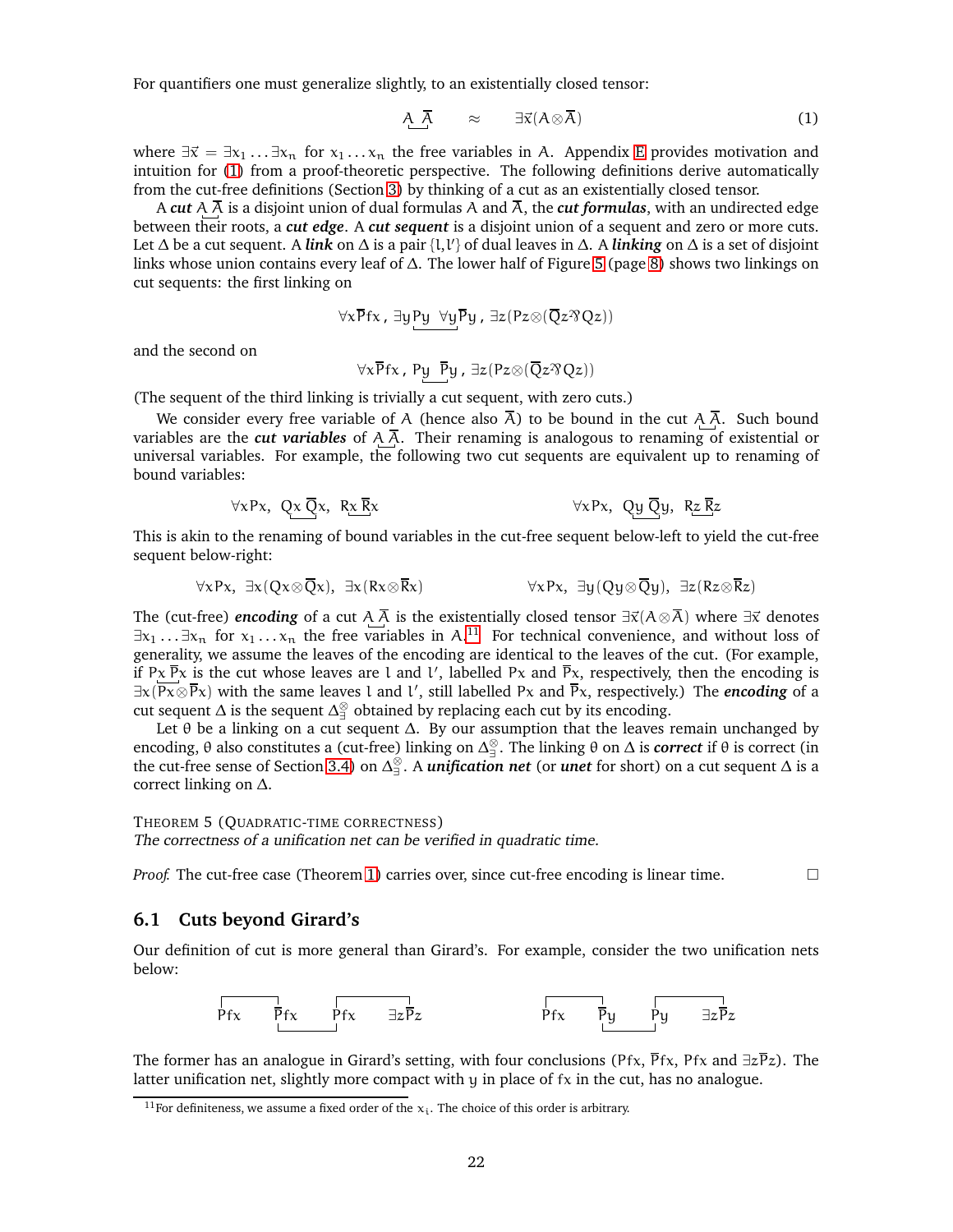### <span id="page-22-0"></span>**6.2 Cut elimination**

A *cut reduction* on a unification net is a subgraph rewrite of any of the following forms:



Here  $\vec{t}$  denotes any sequence of terms. We refer to the upper subgraphs as *redexes*.

THEOREM 6 Reducing <sup>a</sup> cut from <sup>a</sup> unification net yields <sup>a</sup> unification net.

To prove this theorem we shall require auxiliary definitions and a key lemma concerning the reduction of a quantifier cut.

A *cycle* in the graph of a linking is a subgraph *C* with vertex set  $\{v_1, \ldots, v_n\}$  for  $n \ge 2$ , all  $v_i$  distinct, and an edge (directed or undirected) between  $v_i$  and  $v_{i+1}$  for all i (mod n), such that if  $n=2$  then C contains two distinct edges<sup>[12](#page-22-1)</sup> between  $v_1$  and  $v_2$ ; *C* is a *switching cycle* (*cf.* [\[HG03\]](#page-33-18)) if it contains at most one directed edge into any  $\mathcal{B}$  or  $\forall$  vertex.

LEMMA 7 Let  $\theta$  be a unification net on  $\Gamma$ ,  $\exists x \overline{A}$   $\forall x A$  and let the linking  $\theta'$  on  $\Gamma$ ,  $\overline{A}$  A be the result of reducing the distinguished quantifier cut. Then the graph of θ ′ has no switching cycle.

*Proof.* The respective cut-free encodings are

$$
\Gamma^{\otimes}_{\exists}, \ \exists x_1 \ldots \exists x_n (\exists x \overline{A} \otimes \forall x A) \qquad \qquad \Gamma^{\otimes}_{\exists}, \ \exists x_1 \ldots \exists x_n \exists x (\overline{A} \otimes A)
$$

where the additional  $\exists x$  in the latter is because, without loss of generality, x is free in A: when x is not free in A, the result is trivial since the quantifiers  $\exists x$  and  $\forall x$  in the redex cut  $\exists x \overline{A}$   $\forall x \overline{A}$  are vacuous, hence topologicaly inert. To avoid bound variable conflict, rename  $\forall x$  to  $\forall \dot{x}$ :

<span id="page-22-3"></span><span id="page-22-2"></span>
$$
\Gamma^{\otimes}_{\exists}, \ \exists x_1 \ldots \exists x_n (\exists x \overline{A} \otimes \forall \dot{x} \dot{A})
$$

where  $\dot{A}$  is the result of substituting  $\dot{x}$  for  $x$  in A.

Let σ be a unifier for  $\theta$ . Thus  $\sigma = [z_1 \mapsto t_1, \ldots, z_k \mapsto t_k, x \mapsto t]$ , where the  $z_i$  include the  $x_i$ . The term t assigned to x cannot contain  $\dot{x}$ , or there would be a switching cycle due to the resulting precedence  $\exists x \rightarrow \forall \dot{x}$ , via the ⊗ of the encoding of  $\exists x \overline{A} \ \forall x A$ :



Let  $t'_i$  be the result of substituting t for  $\dot{x}$  in  $t_i$ . Define  $\sigma' = [z_1 \mapsto t'_1, \dots, z_k \mapsto t'_k, x \mapsto t]$ . This is a welldefined unifier for  $\theta'$  since none of the  $t'_i$  contains  $\dot{x}$  (because t did not contain  $\dot{x}$ ). Without loss of generality, σ ′ is an mgu.

We must prove that  $G(\theta')$  has no switching cycle. Suppose  $\mathcal C'$  was such. We consider three subcases, according to whether there are zero, one or two (or more) leaps in  $C'$  which are not in  $G(\theta)$ . Let r and  $\bar{r}$  be the root vertices of A and  $\bar{A}$ , respectively, and assume that A has the same vertices as A. We assume  $G(\theta)$  and  $G(\theta')$  have the same vertices, except for the necessary difference around the tensors of the encodings of the two cuts:



<span id="page-22-1"></span><sup>&</sup>lt;sup>12</sup>This can arise if there is a leap  $\exists x \rightarrow \forall y$  with  $\forall y$  the argument of  $\exists x$ .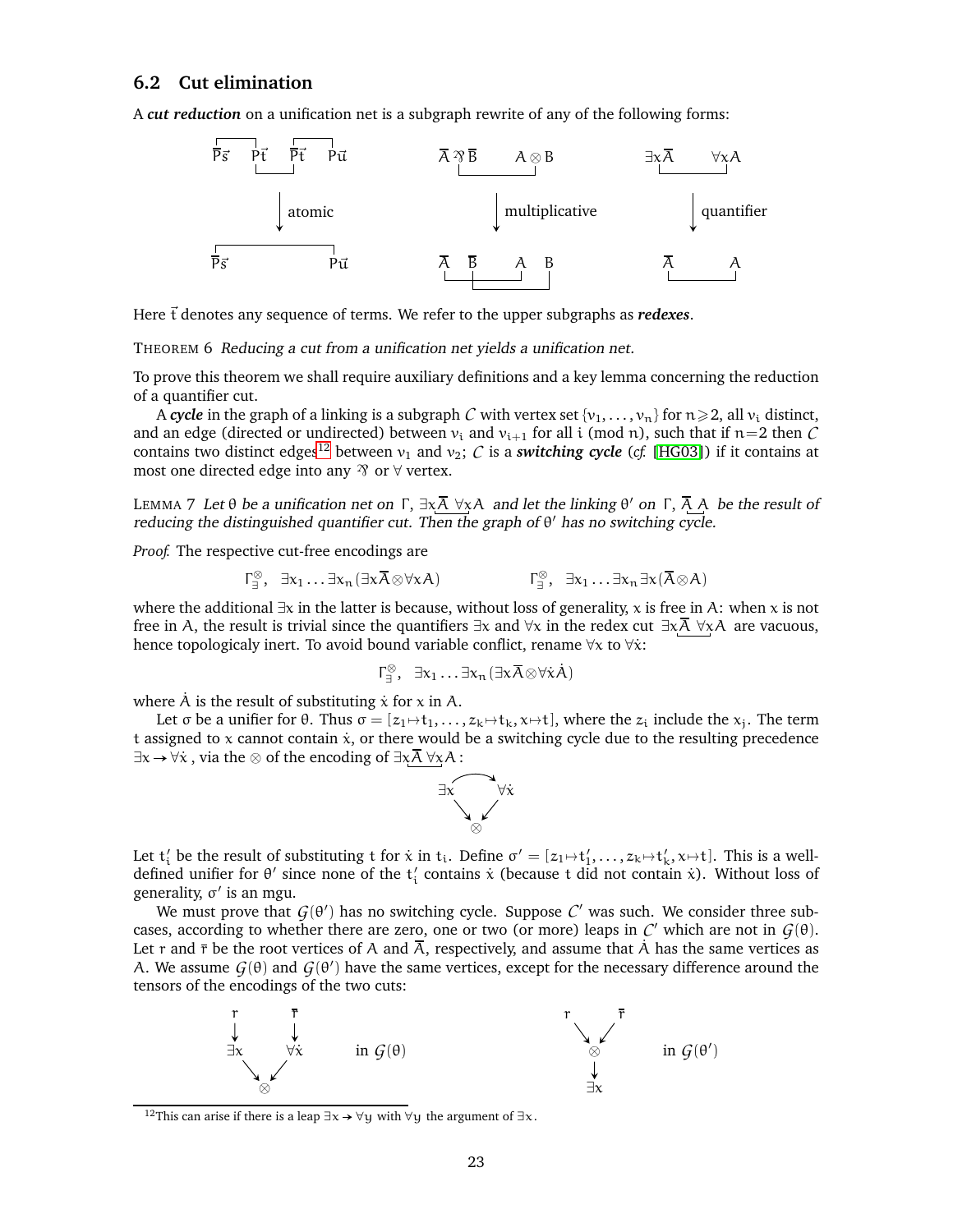For technical convenience we shall assume the vertex of ∃x is the same in each case.

Case: every leap of  $C'$  is in  $G(\theta)$ . Define a switching cycle in  $G(\theta)$  from  $C'$  by, if necessary, re-routing a traversal of the tensor of the encoding of A  $\overline{A}$  to the tensor of the encoding of  $\forall \dot{x} \overline{A} \exists x A$ .

Case:  $C'$  contains a single leap  $\exists z_i \to \forall y$  which does not occur in  $G(\theta)$ . (The leap must be from an  $\exists z_i$  since both  $\sigma$  and  $\sigma'$  assign  $x \mapsto t$ .) This is depicted below-left, where the dashed line represents one or more edges in *C* ′ .



The leap  $\exists z_i \rightarrow \forall y$  came from a precedence present in  $\theta'$  but not in  $\theta$ . Such an additional precedence can arise only from the construction of  $t'_i$  by substituting  $t$  for  $\dot{x}$  in  $t_i$ , hence  $y$  must be in  $t$ , so  $\exists x \to \forall y$ is a precedence of  $\theta$  (since x $\rightarrow$ t in  $\sigma$ ), with a corresponding leap  $\exists x \rightarrow \forall y$  in  $G(\theta)$ . Since t<sub>i</sub> contains  $\dot{x}$ , there is a precedence  $\exists x_i \rightarrow \forall \dot{x}$ , hence a leap  $\exists z_i \rightarrow \forall \dot{x}$  in  $G(\theta)$ . Thus we can construct a switching cycle in  $G(\theta)$  as above-right.

Case: there are two or more leaps in  $\mathcal{C}'\subseteq\mathcal{G}(\theta')$  which are not present in  $\mathcal{G}(\theta),$  say (without loss of generality)  $\exists z_1 \to \forall y_1$  and  $\exists z_2 \to \forall y_2$ . Either (a) the leaps are in the same direction around  $C'$ , as shown below-left, or (b) they are in opposite directions, as below-right.



Reasoning for each  $\exists z_i$  and  $\forall y_i$  as in the previous subcase for  $\exists z_i$  and  $\forall y_i$ , we have leaps  $\exists x \rightarrow \forall y_i$ and  $\exists z_i \rightarrow \forall x$ . Thus, in  $G(\theta)$ , if (a), we can construct the switching cycle below-left, and if (b), the switching cycle below-right.



 $\Box$ 

With Lemma [7](#page-22-2) in hand, we can now prove that reducing a cut from a unification net yields a unification net (Theorem [6\)](#page-22-3).

*Proof of Theorem [6.](#page-22-3)* Each of the three reductions preserves the difference between the number of links and the number of ⊗s and cuts, thus (see *e.g.* [\[HG05,](#page-33-19) §4.7.1]) to confirm a switching is a tree we need only check that it is acyclic. Acyclicity of all switchings is equivalent (see *e.g.* [\[HG05,](#page-33-19) §4.7.2]) to there being no switching cycle in the graph of the linking.

Atomic case: an atomic cut reduction takes  $\theta$  on Γ, Pt  $\overrightarrow{Pt}$  to  $\theta'$  on Γ. Let σ be mgu for  $\theta$ , which by definition equalizes the term sequences  $\vec{s}$  and  $\vec{t}$  (due to the left link in the redex) and  $\vec{t}$  and  $\vec{u}$  (due to the right link). By transitivity σ equalizes  $\vec{s}$  and  $\vec{u}$ , thus the restriction σ' of σ to existential variables in  $θ'$  is an mgu for  $θ'$ . A switching cycle  $C'$  of  $G(θ')$  induces a corresponding switching cycle  $C$  of *G*( $θ$ ): since  $σ'$  is a restriction of  $σ$ , every leap in  $\tilde{C}'$  determines a corresponding leap in *C*; if *C'* passes through the new link  $\bar{P}\vec{s}$  P $\vec{u}$ , in *C* go instead between  $\bar{P}\vec{s}$  and P $\vec{u}$  via the cut P $\vec{t}$   $\bar{P}\vec{t}$  (*i.e.*, via the ⊗ of its encoding  $\exists \vec{x} (P\vec{t} \otimes \overline{P}\vec{t}))$ .

Multiplicative case: a multiplicative cut reduction takes θ on Γ,  $\bar{\rm A}$   $\rm \mathfrak{\bar B}$  A  $\otimes$ B to θ $'$  on Γ,  $\bar{\rm A}$  A,  $\bar{\rm B}$  B . There is no change in mgu, precedences or leaps, so the reasoning  $\overline{of}$  the usual multiplicative case [\[Gir96\]](#page-33-0) goes through directly.

Quantifier case: Lemma [7.](#page-22-2)

THEOREM 7 (STRONG NORMALIZATION) Every sequence of cut reductions terminates.

*Proof.* Each reduction reduces the size of the cut sequent.

THEOREM 8 (CONFLUENCE) Cut reduction is confluent.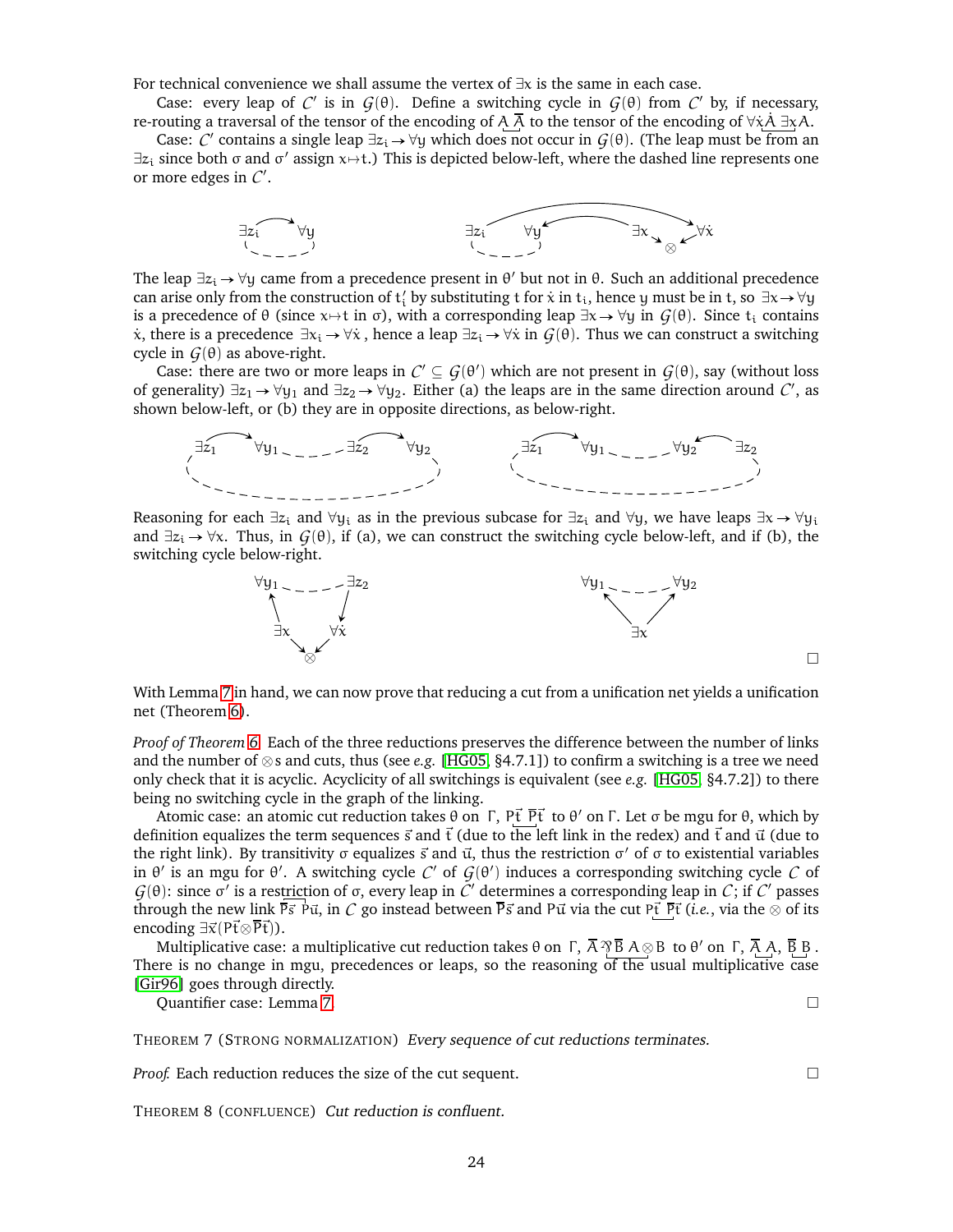<span id="page-24-3"></span>THEOREM 9 (LINEAR TIME CUT ELIMINATION) Eliminating all cuts from a unification net  $\theta$  takes time linear in the size of  $\theta$ .

*Proof.* Cut elimination is strongly normalizing, confluent and local.

## <span id="page-24-0"></span>**7 Surjectivity Theorem with cut**

The principle that a cut is akin to an existentially closed tensor

A  $\overline{A}$  ≈  $\exists \vec{x} (A \otimes \overline{A})$ 

yields surjectivity essentially for free: view each cut rule as a tensor rule followed by zero or more existential rules (one per free variable  $x$  in A), appeal to the cut-free surjectivity theorem (Theorem [3\)](#page-15-2), then observe that ∃-rules can always be commuted upwards (so that encoded ∃-rules can be brought up to immediately below their encoded tensor rule, ready for conversion into a cut rule). This argument is detailed and formalized below.

## <span id="page-24-1"></span>**7.1 Extended cut rule**

To streamline the formalization, corresponding to the existential closure we extend the cut rule by retaining the cut formulas in the conclusion and allowing a substitution  $\sigma$  of the cut formulas A and  $\overline{A}$  in the hypotheses:

$$
\frac{\Gamma, A\sigma \quad \overline{A}\sigma, \Delta}{\Gamma, A\overline{A}, \Delta}cut
$$

Here  $\sigma$  is any substitution of terms for free variables in A and  $\overline{A}$ . Two examples are below:

| $\overline{Pfx, \overline{Pfx}}$ | $\overline{Pfx, \overline{Pfx}}$ | $\overline{Pfx, \overline{Pfx}}$ |                                  |
|----------------------------------|----------------------------------|----------------------------------|----------------------------------|
| $\overline{Pfx, \overline{Pfx}}$ | $\overline{Pfx, \overline{Pfx}}$ | $\overline{Pfx, \overline{Pfx}}$ | $\overline{Pfx, \overline{Pfx}}$ |
| $\overline{Pfx, \overline{Pfx}}$ | $\overline{Pfx, \overline{Pfx}}$ | $\overline{Pfx, \overline{Pfx}}$ | $\overline{Pfx, \overline{Pfx}}$ |
| $\overline{Pfx, \overline{Pfx}}$ | $\overline{Pfx, \overline{Py}}$  | $\overline{Qx}$                  |                                  |

In the left example  $\sigma$  is trivial,  $\sigma = [x \mapsto x]$ , so that  $A\sigma = A$ , and in the right example  $\sigma = [y \mapsto fx]$ . We write MLL1<sup>⊔</sup> for this extended sequent calculus.

The translation of a proof to a linking is unchanged from the cut-free case: trace the atoms down from the axioms onto the conclusion. For example, the two proofs above translate to the linkings below.



#### <span id="page-24-4"></span><span id="page-24-2"></span>**7.2 Surjectivity Theorem**

THEOREM 10 (SURJECTIVITY) The translation from MLL1<sup> $\sqcup$ </sup> proofs to linkings is a surjection onto unification nets.

*Proof.* Let  $\theta$  be a unification net. Replace each cut A  $\overline{A}$  by the corresponding existentially closed tensor  $\exists\vec x(A\otimes\overline{A})$ , then apply the cut-free surjectivity theorem (Theorem [3\)](#page-15-2) to obtain a cut-free proof  $\Pi^{\otimes}_\exists$ . For each cut A  $\overline{A}$  between formulas with n free variables, commute (if necessary) the n ∃-rules associated with A A upwards in the proof to be adjacent to the tensor rule associated with A A. Form  $\Pi$  by replacing the tensor rule and n ∃-rules of A  $\bar{A}$  by a single cut rule, for each cut A  $\bar{A}$ . By induction, Π translates to θ.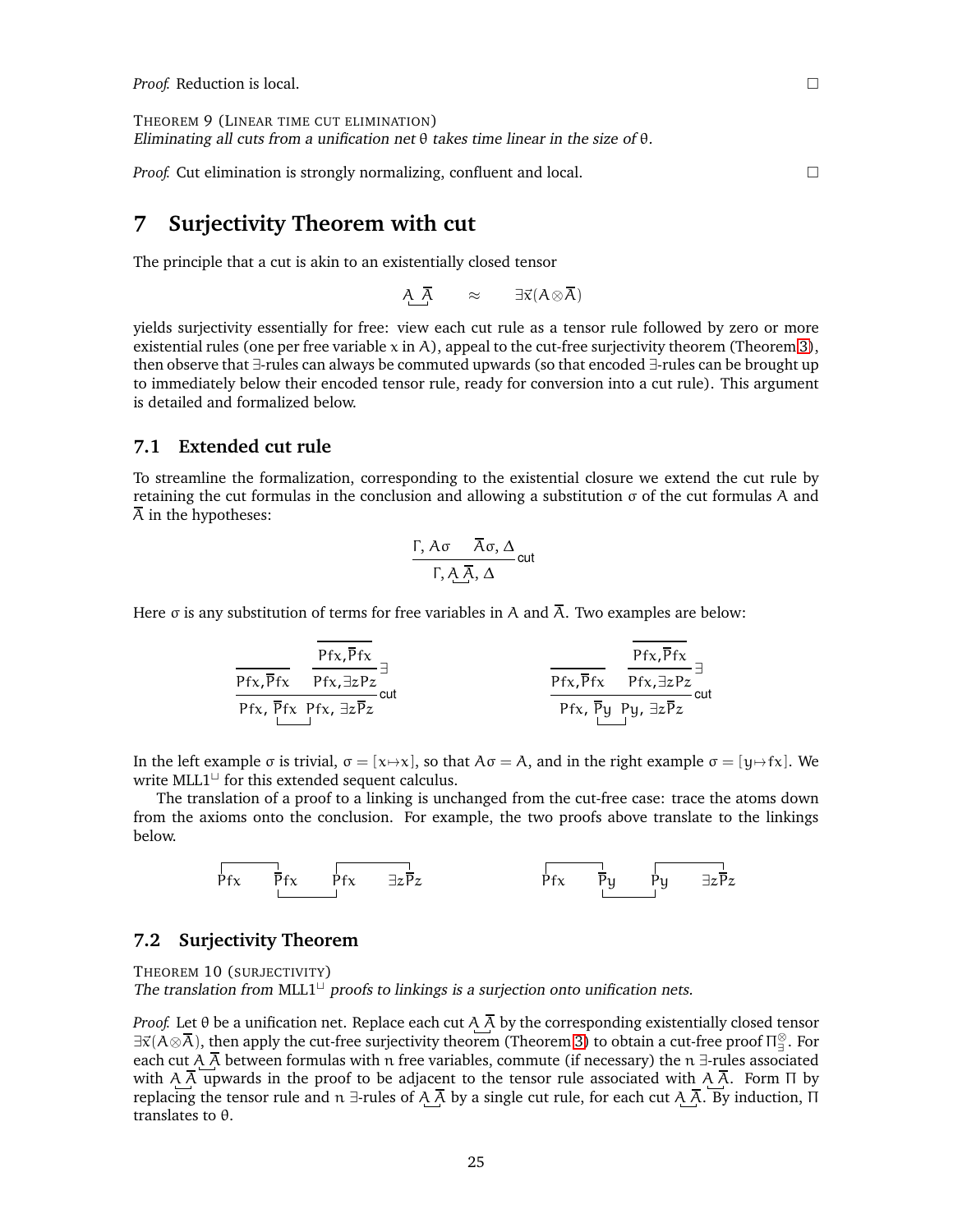Conversely, suppose  $\Pi$  translates to  $\theta$ , with concluding cut sequent  $\Delta$ . Form  $\Pi_{\exists}^{\otimes}$  with concluding cut-free sequent  $\Delta_\exists^\otimes$  by replacing each cut rule in  $\Pi$  by a tensor rule followed by ∃-rules. Thus  $\Delta_\exists^\otimes$  is the result of replacing each cut A  $\overline{A}$  in  $\Delta$  by the corresponding existentially closed tensor  $\exists \vec{x} (A \otimes \overline{A})$ . Since the transformation of  $\Pi$  to  $\overline{\Pi_{\exists}^{\otimes}}$  does not change the tracking of atoms down the proof onto the conclusion, θ on  $\Delta_{\exists}^{\otimes}$  can be viewed as a translation of  $\Pi_{\exists}^{\otimes}$ . Via the cut-free surjectivity theorem, θ on  $\Delta_{\exists}^{\otimes}$  is a cut-free unification net. Since the definition of a unification net with cuts was formulated by encoding cuts as closed existential tensors,  $\theta$  on  $\Delta$  is a unification net.

## <span id="page-25-0"></span>**7.3 Examples illustrating surjectivity with cut**

We illustrate Theorem [10](#page-24-4) with the following pair of linkings (copied from the end of Section [7.1\)](#page-24-1):

$$
\begin{array}{ccc}\n\overrightarrow{Pfx} & \overrightarrow{Pfx} & \overrightarrow{ZFz} \\
\downarrow \qquad \qquad & \downarrow \qquad \qquad & \downarrow \qquad \qquad & \downarrow \qquad \qquad & \downarrow \qquad \qquad & \downarrow \qquad \qquad & \downarrow \qquad \qquad & \downarrow \qquad \qquad & \downarrow \qquad \qquad & \downarrow \qquad \qquad & \downarrow \qquad \qquad & \downarrow \qquad \qquad & \downarrow \qquad \qquad & \downarrow \qquad \qquad & \downarrow \qquad \qquad & \downarrow \qquad \qquad & \downarrow \qquad \qquad & \downarrow \qquad \qquad & \downarrow \qquad \qquad & \downarrow \qquad \qquad & \downarrow \qquad \qquad & \downarrow \qquad \qquad & \downarrow \qquad \qquad & \downarrow \qquad \qquad & \downarrow \qquad \qquad & \downarrow \qquad \qquad & \downarrow \qquad \qquad & \downarrow \qquad \qquad & \downarrow \qquad \qquad & \downarrow \qquad \qquad & \downarrow \qquad \qquad & \downarrow \qquad \qquad & \downarrow \qquad \qquad & \downarrow \qquad \qquad & \downarrow \qquad \qquad & \downarrow \qquad \qquad & \downarrow \qquad \qquad & \downarrow \qquad \qquad & \downarrow \qquad \qquad & \downarrow \qquad \qquad & \downarrow \qquad \qquad & \downarrow \qquad \qquad & \downarrow \qquad \qquad & \downarrow \qquad \qquad & \downarrow \qquad \qquad & \downarrow \qquad \qquad & \downarrow \qquad \qquad & \downarrow \qquad \qquad & \downarrow \qquad \qquad & \downarrow \qquad \qquad & \downarrow \qquad \qquad & \downarrow \qquad \qquad & \downarrow \qquad \qquad & \downarrow \qquad \qquad & \downarrow \qquad \qquad & \downarrow \qquad \qquad & \downarrow \qquad \qquad & \downarrow \qquad \qquad & \downarrow \qquad \qquad & \downarrow \qquad \qquad & \downarrow \qquad \qquad & \downarrow \qquad \qquad & \downarrow \qquad \qquad & \downarrow \qquad \qquad & \downarrow \qquad \qquad & \downarrow \qquad \qquad & \downarrow \qquad \qquad & \downarrow \qquad \qquad & \downarrow \qquad \qquad & \downarrow \qquad \qquad & \downarrow \qquad \qquad & \downarrow \qquad \qquad & \downarrow \qquad \
$$

First replace each cut by its encoding:

$$
\overrightarrow{Pfx} = \frac{1}{\exists x (\overrightarrow{Pfx} \otimes \overrightarrow{Pfx})} \qquad \frac{1}{\exists z \overrightarrow{Pz}} \qquad \qquad \overrightarrow{Pfx} = \frac{1}{\exists y (\overrightarrow{Py} \otimes \overrightarrow{Py})} \qquad \frac{1}{\exists z \overrightarrow{Pz}}
$$

Apply the cut-free surjectivity theorem:

$$
\frac{\overline{Pfx,\overline{Pfx}}}{\frac{\overline{Pfx,\overline{Pfx}}}{\overline{Pfx,\overline{Pfx},\exists zPz}}}\overline{\exists}_{\substack{\overline{Pfx,\overline{Pfx}}\\\overline{Pfx,\overline{Pfx}\otimes Pfx,\exists z\overline{Pz}}\\\overline{Pfx,\overline{Pfx}\otimes Pfx,\exists z\overline{Pz}}}}^{\text{Pfx},\overline{\overline{Pfx}}}\overline{\exists}_{\substack{\overline{Pfx,\overline{Pfx}}\\\overline{Pfx,\overline{Pfx}\otimes Pfx,\exists z\overline{Pz}}\\\overline{Pfx,\exists y\overline{Py}\otimes Py,\exists z\overline{Pz}}}}^{\text{Pfx},\overline{\overline{Pfx}}}\overline{\exists}_{\substack{\overline{Pfx,\overline{Pfx}\otimes Pfx,\exists z\overline{Pz}}\\\overline{Pfx,\exists y\overline{Py}\otimes Py,\exists z\overline{Pz}}}}^{\text{Pfx},\overline{\overline{Pfx}}}
$$

Finally. replace each ⊗-rule-∃-rule pair by an extended cut rule:

| $\overline{Pfx, \overline{Pfx}}$ | $\overline{Pfx, \overline{Pfx}}$                           |                                  |                                  |
|----------------------------------|------------------------------------------------------------|----------------------------------|----------------------------------|
| $\overline{Pfx, \overline{Pfx}}$ | $\overline{Pfx, \overline{Pfx}}$                           | $\overline{Pfx, \overline{Pfx}}$ | $\overline{Pfx, \overline{Pfx}}$ |
| $\overline{Pfx, \overline{Pfx}}$ | $\overline{Pfx, \overline{Pfx}}$                           | $\overline{Pfx, \overline{Pfx}}$ | $\overline{Pfx, \overline{Pfx}}$ |
| $\overline{Pfx, \overline{Pfx}}$ | $\overline{Pfx, \overline{Py} Py, \overline{\exists zPz}}$ |                                  |                                  |

## <span id="page-25-1"></span>**8 Unification nets resolve the exponential blow-ups of Girard nets**

Redundant existential witnesses cause Girard's MLL1 nets to suffer from two major complexity issues, absent from MLL nets:

(1) *Exponential computation blow-up*: *Cut elimination is non-local and both exponential-time and exponential-space.*Reducing a quantifier cut in a Girard net substitutes witnesses globally throughout the net: see Figure [5](#page-7-0) on page [8](#page-7-0) (top half) for an illustration. Chaining together a series of such substitutions, each duplicating a term, results in exponential growth of a Girard net during cut elimination; see Appendix [C,](#page-30-0) especially Figure [11,](#page-31-0) for an example.

This is a severe regression from MLL nets, whose cut elimination is local and linear-time.

(2) *Exponential size blow-up*: *Some sequents demand exponentially large cut-free Girard nets.* The size of the smallest cut-free Girard net on a sequent grows exponentially with the size of the sequent. In proof complexity terminology [\[CR79\]](#page-32-5), cut-free Girard nets are not *polynomially bounded*: there is no polynomial p against which every provable sequent Γ has a *short* cut-free Girard net, *i.e.*, a cut-free Girard net G such that  $|G| \leq p(|\Gamma|)$ , where  $|X|$  is the size of X. An illustrative example of size blow-up is shown in Figure [9,](#page-26-0) and detailed in Appendix  $D^{13}$  $D^{13}$  $D^{13}$ 

<span id="page-25-2"></span><sup>&</sup>lt;sup>13</sup> Section [3.6.1](#page-14-1) showed an alternative example, involving a par  $\mathcal{R}$ . The example in Appendix [D](#page-30-1) is more general since it is quantifier-only.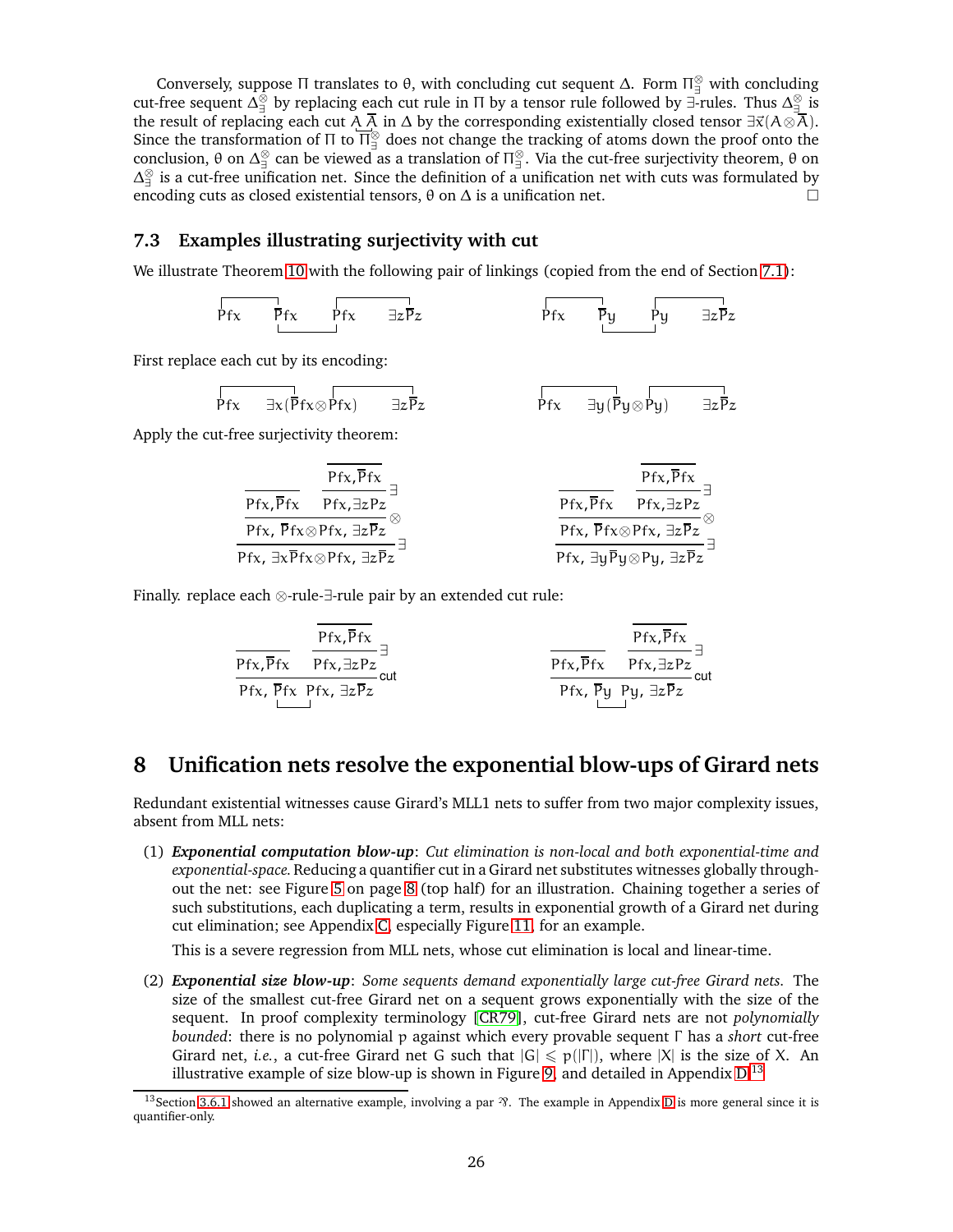<span id="page-26-0"></span>

| $\overline{P}(c, c \circ c, (c \circ c) \circ (c \circ c), ((c \circ c) \circ (c \circ c)) \circ ((c \circ c) \circ (c \circ c)))$ , $P(c, c \circ c, (c \circ c) \circ (c \circ c), ((c \circ c) \circ (c \circ c)) \circ ((c \circ c) \circ (c \circ c)))$ |
|--------------------------------------------------------------------------------------------------------------------------------------------------------------------------------------------------------------------------------------------------------------|
| $\frac{1}{2}P(c, c \circ c, (c \circ c) \circ (c \circ c), ((c \circ c) \circ (c \circ c)) \circ ((c \circ c) \circ (c \circ c)))$ , $\exists z P(c, c \circ c, (c \circ c) \circ (c \circ c), z)$                                                           |
| $\exists y \overline{P}(c, c \circ c, y, y \circ y), \exists z P(c, c \circ c, (c \circ c) \circ (c \circ c), z)$                                                                                                                                            |
| $\exists y \overline{P}(c, c \circ c, y, y \circ y), \exists x \exists z P(c, x, x \circ x, z)$                                                                                                                                                              |
| $\exists v \exists y P(v, v \circ v, y, y \circ y), \exists x \exists z P(c, x, x \circ x, z)$                                                                                                                                                               |

A minimal cut-free proof

| $\frac{1}{2} \overline{P}(c, c \circ c, (c \circ c) \circ (c \circ c), ((c \circ c) \circ (c \circ c)) \circ ((c \circ c) \circ (c \circ c)))$ $P(c, c \circ c, (c \circ c) \circ (c \circ c), ((c \circ c) \circ (c \circ c)) \circ ((c \circ c) \circ (c \circ c)))$ |                                                               |
|------------------------------------------------------------------------------------------------------------------------------------------------------------------------------------------------------------------------------------------------------------------------|---------------------------------------------------------------|
| $\exists$ y P(c, c $\circ$ c, y, y $\circ$ y)                                                                                                                                                                                                                          | $\exists z P(c, c \circ c, (c \circ c) \circ (c \circ c), z)$ |
| $\exists v \exists y \overline{P}(v, v \circ v, y, y \circ y)$                                                                                                                                                                                                         | $\exists x \exists z P(c, x, x \circ x, z)$                   |

The unique (hence minimal) cut-free Girard net

 $\exists v \exists y \overline{P(v, v \circ v, y, y \circ y)}$   $\exists x \exists z P(c, x, x \circ x, z)$ 

The unique unification net

**Figure 9.** Illustrating exponential size blow-up in cut-free MLL1 proofs and cut-free Girard nets. The top sub-figure shows a minimal cut-free MLL1 proof of  $\exists v \exists y \overline{P}(v, v \circ v, y, y \circ y)$ ,  $\exists x \exists z P(c, x, x \circ x, z)$ , where P is a 4-ary predicate and  $\circ$  is an infix binary function symbol. The mid sub-figure shows the unique (hence minimal) cut-free Girard net. Due to explicit existential witnesses, both have an axiom rule/link which is exponentially larger than the sequent: in the general case with P an n-ary predicate (see Appendix [D\)](#page-30-1), the axiom rule/link contains  $2(2<sup>n</sup>-1)$  occurrences of the constant c (here  $2(2^4-1) = 30$ ). In contrast, the cut-free unification net grows only linearly with n. Since this example has no multiplicative connective, it also shows that first-order additive proof nets with explicit witnesses suffer from the same exponential blow-up. Indeed, this example shows that quantifier-only sequent calculus suffers the blow-up.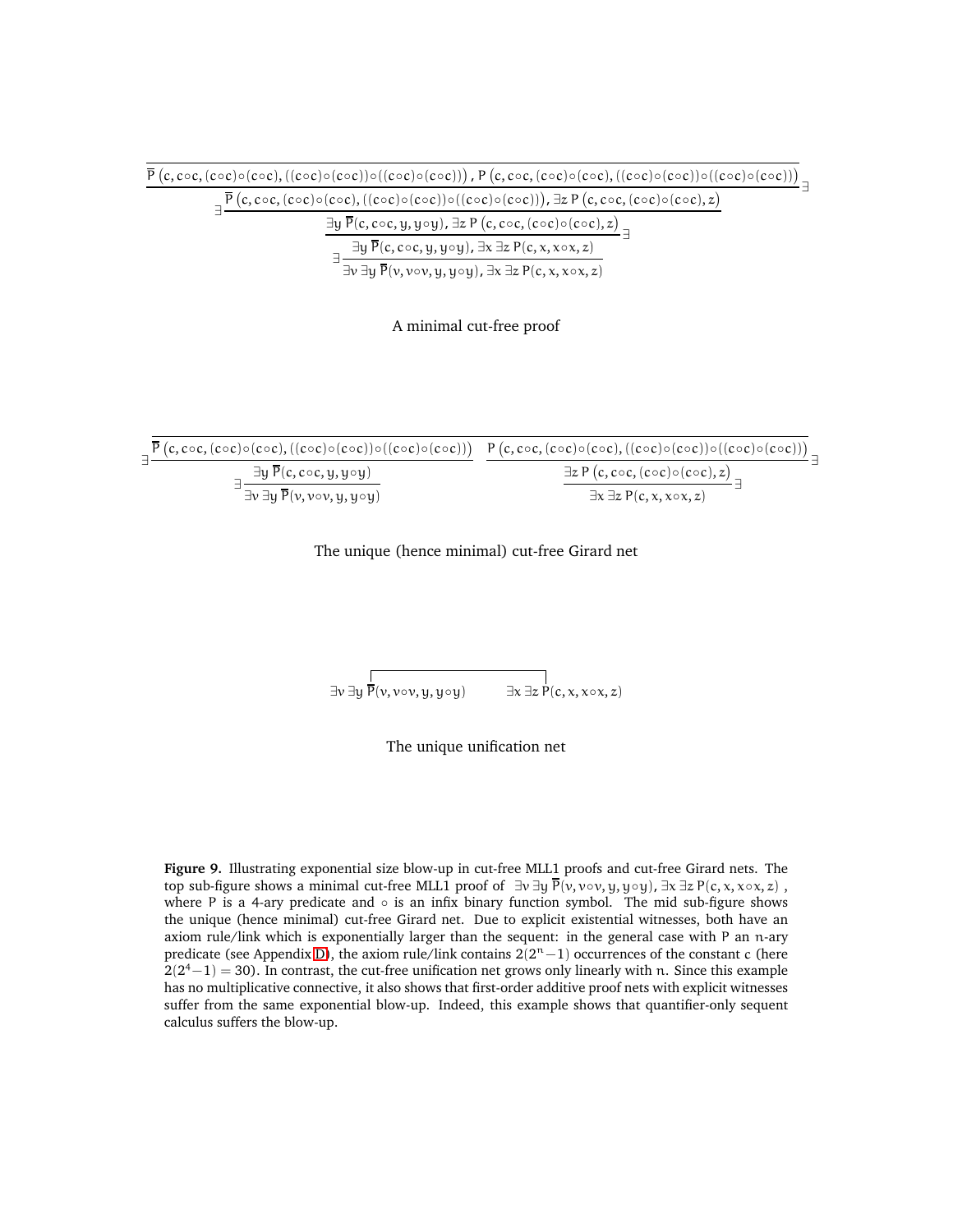This represents a major deficiency in Girard's MLL1 nets because a polynomially-bounded variant of cut-free MLL1 sequent calculus exists [\[LS94\]](#page-33-2), placing MLL1 in the complexity class NP. It is also a severe regression from MLL nets, since cut-free MLL nets are *linearly bounded*: there exists a multiplier k against which every provable MLL sequent Γ has a short cut-free MLL net, *i.e.*, a cut-free MLL net θ such that  $|\theta| \le k|\Gamma|$ . In fact, since every cut-free MLL net θ on Γ is just an axiom linking on Γ , cut-free MLL nets are *linearly sized*: there exists a multiplier k such that, for every provable sequent Γ, every cut-free MLL proof net on Γ satisfies  $|\theta| \le k|\Gamma|$ .

The size blow-up example in Figure [9](#page-26-0) is particularly interesting because it has no multiplicative connective, thus also shows that Girard's first-order additive nets [\[Gir96\]](#page-33-0) with explicit existential witnesses suffer from the same size blow-up; indeed, it shows that even quantifier-only sequent calculus has the blow-up.

Unification nets resolve both of the complexity issues with Girard nets:

- (1) *Cut elimination is local and linear-time*. As in an MLL proof net, a cut reduction in a unification net is a purely local graph rewrite and the time complexity of eliminating all cuts from a unification net θ is linear (Theorem [9\)](#page-24-3).
- (2) *Cut-free unification nets are linearly-sized*. Like a cut-free MLL proof net, a cut-free unification net is a linking on a sequent. Thus cut-free unification nets are linearly bounded, since every provable MLL1 sequent Γ has a cut-free unification net of size  $O(|\Gamma|)$ . Furthermore, like cut-free MLL proof nets, cut-free unification nets are *linearly sized*: *every* cut-free unification net on Γ has size  $O(|\Gamma|)$ .

# <span id="page-27-0"></span>**9 Factorizing the surjection through Girard nets and unification calculus**

In this section we factorize the surjection  $|-|$  from cut-free MLL1 proofs onto cut-free unification nets defined in Section [3.1.1](#page-11-2) in two different ways: the two outer paths of the commuting square described in Section [1.2](#page-2-1) and depicted in Figure [2.](#page-3-0)

In Section [9.1](#page-27-1) we pass through cut-free Girard nets. The first leg thus eliminates redundant rule orderings, and the second leg eliminates redundant existential witnesses. In Section [9.2](#page-28-0) we do the opposite, first eliminating redundant witnesses, then eliminating redundant rule orderings, via an artificial abstraction of MLL1 sequent calculus without explicit existential witnesses which we call *unification calculus* (whose sole purpose is to obtain such a factorization).

## <span id="page-27-1"></span>**9.1 Factorization through cut-free Girard nets**

<span id="page-27-2"></span>Define the translation of a cut-free Girard net to a linking in the same manner as the translation of a cut-free proof: track the axiom links down onto the concluding formulas.

LEMMA 8 Every cut-free Girard net translates to <sup>a</sup> cut-free unification net.

*Proof.* Let G be a cut-free Girard net on Γ. Thus the concluding formulas of G are in bijection with the formulas in Γ . Let the linking θ on Γ be the translation of G. We must prove that θ is correct. First,  $θ$  is unifiable: define the unifier σ by x→t for each  $\exists$ -link  $\frac{A(x) + t}{\exists x A}$  which is non-vacuous (*i.e.*, such that x occurs free in A). The assignment σ is a well-defined unifier since each axiom link of G goes between atoms  $P(t_1, \ldots, t_n)$  and  $\overline{P}(t_1, \ldots, t_n)$  (with identical term sequences  $(t_1, \ldots, t_n)$ , in contrast to unification nets for which we require only that the predicate symbols be dual). Every switching of θ induces a corresponding switching of G: the choice of left/right into a  $\mathfrak{B}$  in  $G(\theta)$  yields a choice for the corresponding formula in G, and a choice of edge  $\exists x \rightarrow \forall y$  into the vertex  $\forall y$  in  $G(\theta)$ , from the precedence  $\exists x \rightarrow \forall y$  associated with  $x \mapsto t$  in  $\sigma$  for some term t containing y, determines a corresponding jump in G from the hypothesis of the  $\exists$ -link  $\frac{A[x\mapsto t]}{\exists xA}$  to the conclusion of the  $\forall$ -link  $\frac{B}{\forall yB}$ . Thus  $\theta$  is correct, since any non-tree switching of  $\theta$  induces a non-tree switching of G.

THEOREM 11 The translation from cut-free Girard nets to cut-free unification nets is surjective.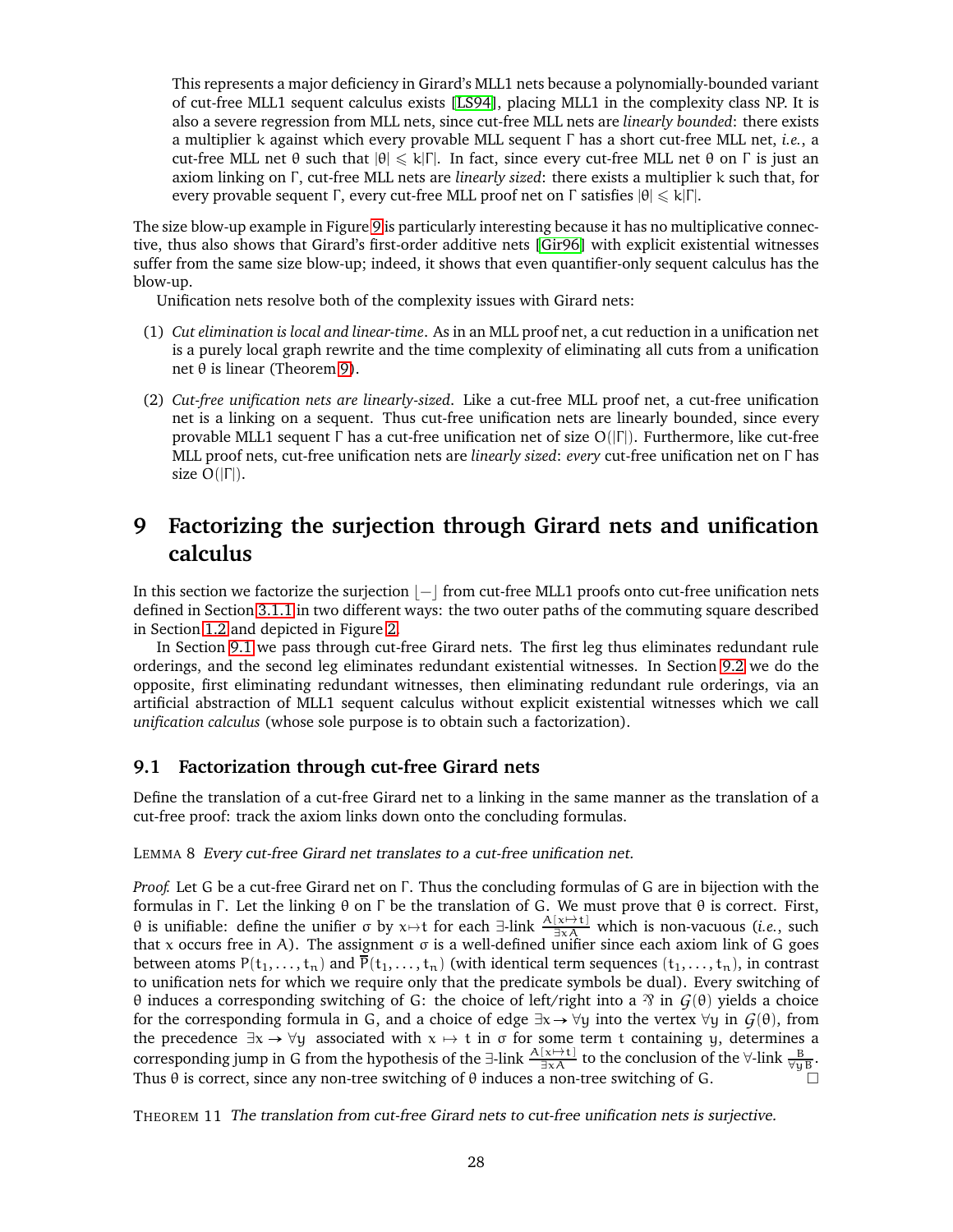*Proof.* Let θ be a cut-free unification net on Γ with mgu σ. We unfold θ into a cut-free Girard net G by working upwards from each root of Γ.

We first unfold each formula A in Γ to a fragment of G with conclusion A. Define the unfolding  $\hat{A}$  of a formula A as the following tree, alternating between Girard-links and formulas, whose root, called the *conclusion* of  $\hat{A}$ , is the formula A. If A is an atom, then  $\hat{A} = A$ . If  $A = B \otimes C$ , define  $\hat{A}$ as  $B_{B\otimes C}$ , the disjoint union of  $\widehat{B}$  and  $\widehat{C}$  and a  $\otimes$ -link taking the conclusions B and C of  $\widehat{B}$  and  $\widehat{C}$  as hypotheses and A = B⊗C as its conclusion. If A = B $\%$ C define  $\hat{A}$  analogously, with  $\%$  in place of ⊗. If  $A = \forall x B$ , define  $\widehat{A}$  as  $\frac{B}{\forall x B}$ , the tree  $\widehat{B}$  with a  $\forall$ -link taking the conclusion B of  $\widehat{B}$  as its hypothesis and  $A = \forall x B$  as its conclusion. If  $A = \exists x B$ , define  $\hat{A}$  as  $\frac{B[x \mapsto t]}{\exists x B}$ , where t is the the term assigned to x by the mgu  $\sigma$  and  $\widehat{B}[x\mapsto t]$  is the result of substituting t for x in every formula in  $\widehat{B}$ . Thus  $\widehat{A}$  is the tree  $\widehat{B}[x\rightarrow t]$  and a  $\exists$ -link whose hypothesis is the conclusion  $B[x\rightarrow t]$  of  $\widehat{B}[x\rightarrow t]$  and whose conclusion is A =  $\exists xB$ . Define the unfolding  $\hat{\Gamma}$  of  $\Gamma$  as the disjoint union of the unfoldings of its formulas. By induction, the atoms in  $\hat{\Gamma}$  are in bijection with the leaves of  $\Gamma$ .

Define G from  $\widehat{\Gamma}$  as follows: for each link {l, l′} in θ between a pair of leaves in Γ, add a axiom-link  $\hat{\iota}$   $\hat{\iota}'$  between the corresponding pair of atoms in  $\Gamma$ .

We must show that G is a cut-free Girard net. First we prove that the atoms either end of each axiom-link in G are strictly dual: if one end is  $P(s_1,...,s_n)$  the other is  $\overline{P}(s_1,...,s_n)$  (identical term sequences). Each axiom-link  $\widehat{L}$  in G was derived from a link L in  $\theta$  between leaves labelled P( $t_1, \ldots, t_n$ ) and  $\bar{P}(t'_1,\ldots,t'_n)$ . Since the mgu  $\sigma$  equalizes corresponding term sequences, we have  $t_i\sigma=t'_i\sigma$  where tσ denotes the result of substituting existential variables in t according to σ. The same substitutions of existential variables applied during the construction of the unfolded formulas in  $\hat{\Gamma}$ , hence the axiomlink  $\hat{L}$  in G is between  $P(t_1\sigma, \ldots, t_n\sigma)$  and  $\overline{P}(t_1\sigma, \ldots, t_n\sigma)$ , which are strictly dual (by definition of unifiability of  $θ$  with mgu  $σ$ ).

We must show that G has no switching cycle. Without loss of generality every jump from a formula A with an eigenvariable x to the conclusion  $\forall x B$  of the corresponding  $\forall x$ -link can move to an edge from either (a) the hypothesis B of the  $\forall x$ -link, or (b) the hypothesis C of a  $\exists$ -link: if A is above ∀xB, choose (a), following the path between A and B; otherwise A must have a ∃-link below it which prevents the eigenvariable  $x$  from being free in the conclusion, and we choose (b), following the path between A and the hypothesis C of the ∃-link. With switchings so transformed, there is a one-to-one correspondence between switchings of G and switchings of θ.

By induction, since the translation from cut-free Girard nets to cut-free unification nets (Lemma [8\)](#page-27-2) uses the converse steps to those above (removing rather than adding witnesses), G translates to  $\theta$ .  $\square$ 

The composite of the two surjections, from cut-free MLL1 to cut-free Girard nets, then on to cutfree unification nets, is the translation  $|-|$  from cut-free MLL1 proofs to unification nets defined in Section [3.1.1](#page-11-2) (the diagonal of Figure [2\)](#page-3-0): both surjections are defined by the same tracking of dual predicate symbols down from axioms.

### <span id="page-28-0"></span>**9.2 Factorization through cut-free unification calculus**

Let Π be a proof of Γ . Define its *skeleton* as Πι for ι the identity on the non-vacuous existential variables of Π. (Re-witnessing Πσ was defined in Section [5.1.1.](#page-18-1)) Define a *unification proof* of Γ as a skeleton of a proof of Γ , and define *unification calculus* as the MLL1 proof system comprising unification proofs. In general, a skeleton will not be a well-formed sequent calculus proof since its axioms can be ill-formed, with non-dual predicates  $Pt_1 \ldots t_n$  and  $\bar{P}u_1 \ldots u_1$  (just like the links of a unification net).

A unification proof U can be verified in polynomial time: check the unifiability of the (ill-formed) axioms; if unifiable, let σ be a most general unifier; verify that Uσ is a well-defined MLL1 proof. Naively this is exponential time (since constructing the mgu is exponential time and space, in general), however, we can use the same technique as in the quadratic-time complexity proof (Theorem [1\)](#page-13-1) to build a sequential mgu, then lazily confirm that every rule of Uσ would be a well-formed rule, were we to actually carry out the substitution σ at each rule (verifying that the predicates in every axiom link become dual, and the  $\forall$  rule side condition on free variables holds).

That the surjection from cut-free MLL1 to cut-free unification nets factorizes through cut-free unification calculus is self-evident: instead of extracting links directly from a proof Π, first take the skeleton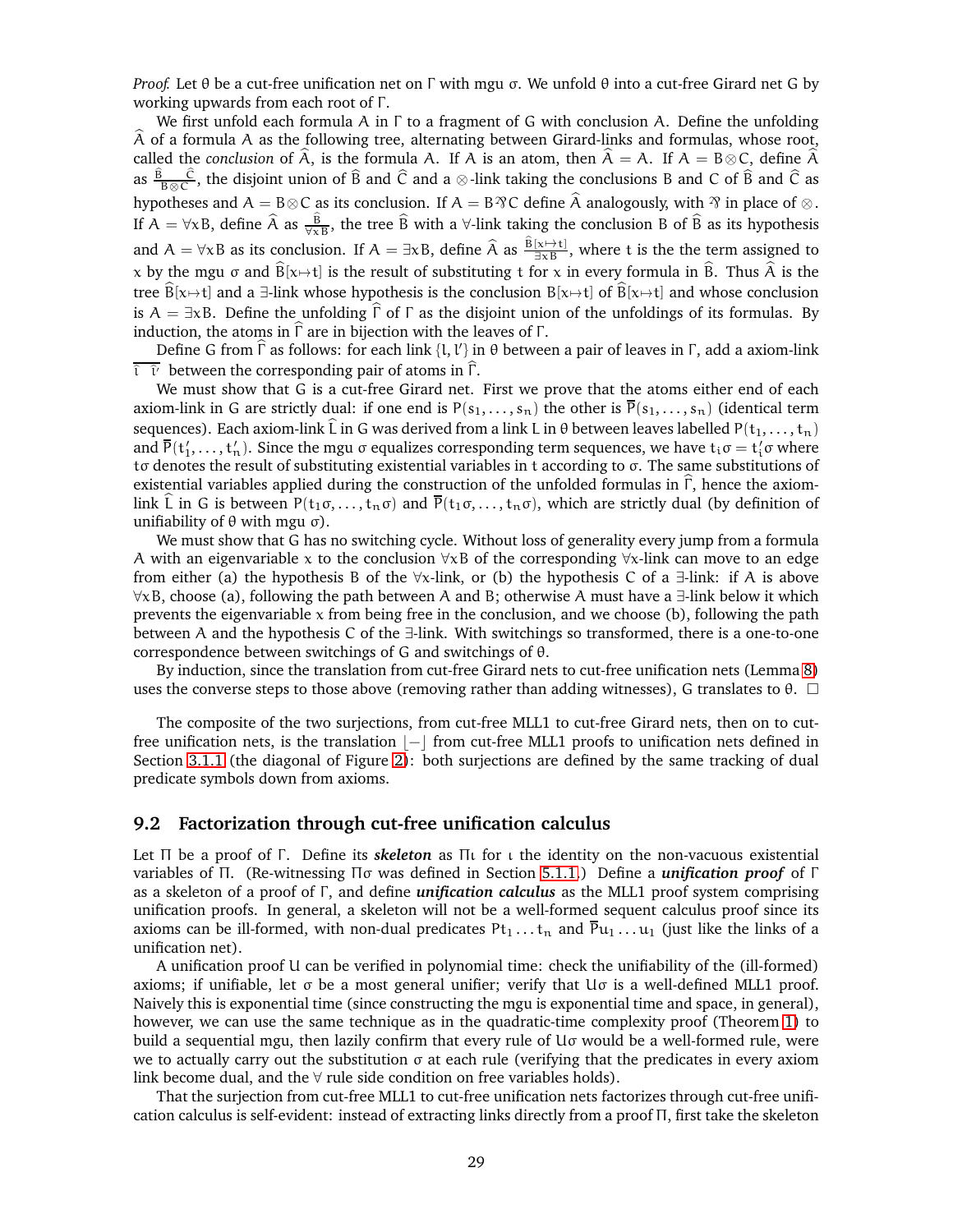Πι (dropping explicit witnesses) then extract the links from Πι (whose axiom rules are the same as Π, only with some terms substituted).

We can define cut elimination on unification calculus by mimicking sequent calculus cut elimination, without the explicit witnesses. Since witnesses are absent, cut elimination is polynomial-time.

# **Appendices**

# <span id="page-29-0"></span>**A MLL sequent calculus cut elimination is non-local and at best quadratic**

Let  $\Pi_n$  be the following cut-free proof, with  $n-1$  tensor rules:

$$
\begin{array}{lll} \frac{p_1,\overline{p}_1 & p_2,\overline{p}_2}{p_1\otimes P_2,\overline{p}_1,\overline{p}_2}\otimes & \frac{}{P_3,\overline{p}_3}\ \\\hline \frac{(P_1\otimes P_2)\otimes P_3,\overline{P}_1,\overline{P}_2,\overline{P}_3}\otimes & \overline{P_4,\overline{P}_4}\ \\\hline \frac{((P_1\otimes P_2)\otimes P_3)\otimes P_4,\overline{P}_1,\overline{P}_2,\overline{P}_3,\overline{P}_4}\otimes & \cdot \\ & \cdot & \cdot & \cdot & \cdot \\\hline \frac{(\cdots((P_1\otimes P_2)\otimes P_3)\cdots)\otimes P_{n-2},\overline{P}_1,\dots,\overline{P}_{n-2}}{(\cdots((P_1\otimes P_2)\otimes P_3)\cdots)\otimes P_{n-1},\overline{P}_1,\dots,\overline{P}_{n-1}}\otimes & \overline{P_{n},\overline{P}_{n}}\ \\\hline \frac{(\cdots((P_1\otimes P_2)\otimes P_3)\cdots)\otimes P_{n-1},\overline{P}_1,\dots,\overline{P}_{n-1}}{(\cdots((P_1\otimes P_2)\otimes P_3)\cdots)\otimes P_{n},\overline{P}_1,\dots,\overline{P}_{n}}\otimes & \cdot\end{array}
$$

Let  $\Pi^*_n$  be  $\Pi_n$  followed by n cut rules against axioms, as follows:

$$
\frac{\Pi_n}{\frac{(\cdots((P_1 \otimes P_2) \otimes P_3)\cdots)\otimes P_n,\overline{P}_1,\ldots,\overline{P}_n}{(\cdots((P_1 \otimes P_2) \otimes P_3)\cdots)\otimes P_n,\overline{P}_1,\ldots,\overline{P}_n} \text{cut}}{\cdots((P_1 \otimes P_2) \otimes P_3)\cdots)\otimes P_n,\overline{P}_1,\ldots,\overline{P}_n} \text{cut}
$$
\n
$$
\vdots
$$
\n
$$
\frac{(\cdots((P_1 \otimes P_2) \otimes P_3)\cdots)\otimes P_n,\overline{P}_1,\ldots,\overline{P}_n}{\cdots}
$$
\n
$$
\frac{(\cdots((P_1 \otimes P_2) \otimes P_3)\cdots)\otimes P_n,\overline{P}_1,\ldots,\overline{P}_n}{\cdots)\otimes P_n,\overline{P}_1,\ldots,\overline{P}_n} \text{cut}
$$

To reduce a cut we must first commute n−1 rules to raise the cut rule and ready the redex. Since redexes are blocked in this manner, MLL sequent calculus is not local.

PROPOSITION 1 MLL sequent calculus cut elimination is at best quadratic time.

*Proof.* The number of commutations required to eliminate all cuts from  $\Pi^*_n$  increases quadratically in n, while the size (number of rules) of  $\prod_{n=1}^{\infty}$  increases linearly in n.

## <span id="page-29-1"></span>**B Additional redundancy in Girard's 1996 variant**

The [\[Gir96\]](#page-33-0) variant of Girard's MLL1 proof nets [\[Gir87,](#page-32-1) [Gir88,](#page-32-3) [Gir91\]](#page-32-4) introduces additional redundancy not present in sequent calculus, since it annotates every ∃-link with an existential witness a term t, even when the quantifier is vacuous (binding no variable). For example, Figure [10](#page-30-2) (left) shows the unique cut-free proof of  $\bar{P}$ ,  $\exists x P$ . The centre of the figure shows the infinitely family of cut-free [\[Gir96\]](#page-33-0) nets  $G_t^{96}$ , one per term t. The unique cut-free unification net is shown on the right.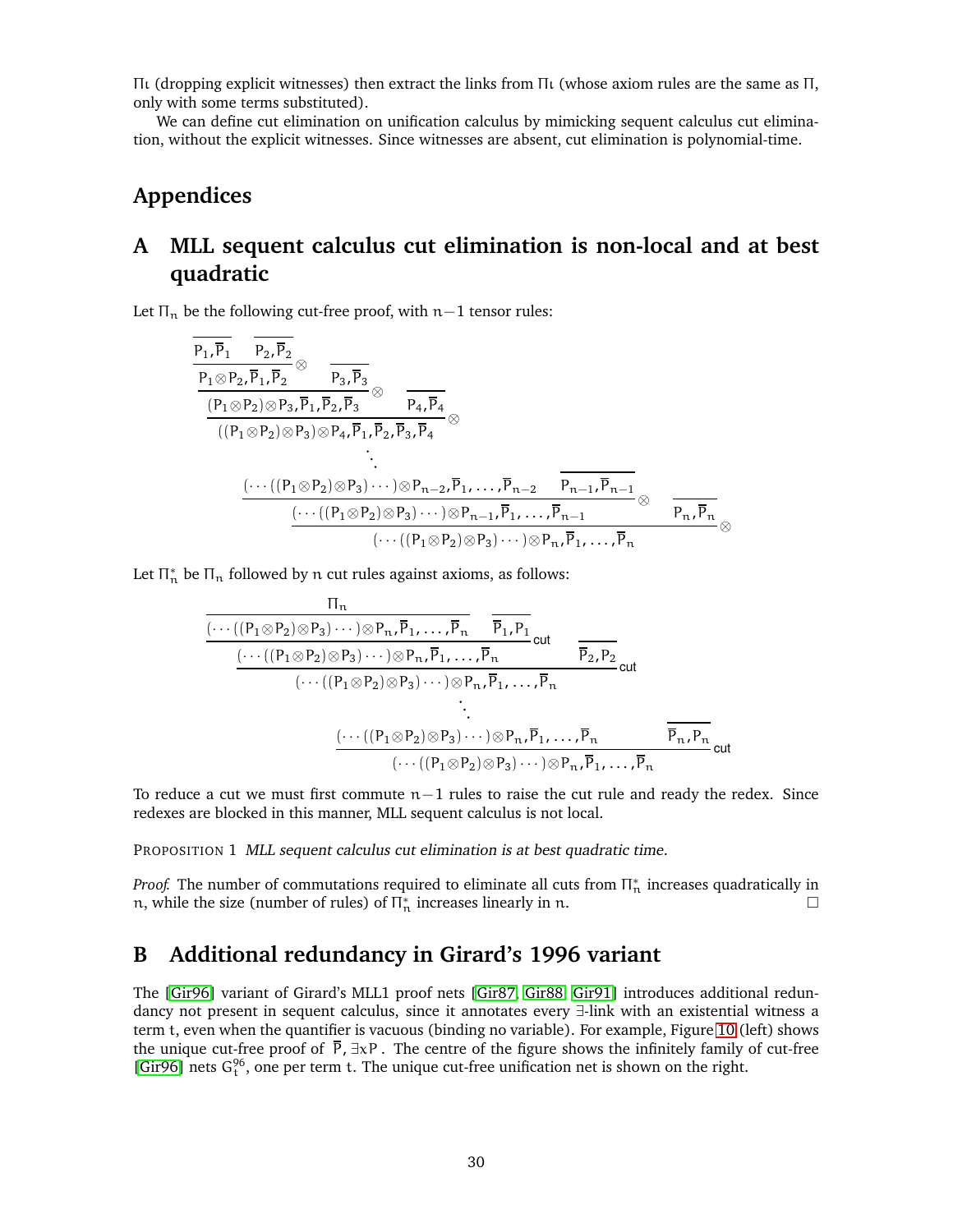<span id="page-30-2"></span>

**Figure 10.** Additional redundancy in the [\[Gir96\]](#page-33-0) variant of Girard MLL1 nets.

## <span id="page-30-0"></span>**C Exponential computation blow-up in Girard nets**

As in MLL1 sequent calculus, cut elimination of Girard nets is non-local due to global substitution of terms during cut elimination. The top half of Figure [5](#page-7-0) showed an example. Cut elimination is exponential time and space because exponential growth can arise from iterating substitutions such as  $x \mapsto fxx$  which duplicate terms. For example, let G be the Girard net

$$
\frac{\overline{\overline{P}x}}{\forall x \overline{P}x} \frac{\overline{P}x}{\frac{\overline{P}x \otimes \overline{P}fxx}{\exists x (P x \otimes \overline{P}fxx)}} \frac{\overline{P}fxx}{\exists \dot{x} P \dot{x}}
$$

where f is a binary function symbol. Let  $G<sup>n</sup>$  be the result of cutting n copies of G against one another, using n–1 cuts, each between copies of  $\forall x \vec{P}x$  and  $\exists \dot{x} P\dot{x}$  (renaming variables as necessary to preserve uniqueness of eigenvariables). For example, the first Girard net shown in Figure [11](#page-31-0) is  $G^4$ . The cut-free normal form  $|G^n|$  of  $G^n$  contains a term with  $2^n$  occurrences of x, illustrating how cut elimination blows up the size of a Girard net exponentially. The second Girard net shown in Figure [11](#page-31-0) illustrates  $|G^4|$ ; observe the right-most term with  $2^4 = 16$  occurrences of x. For comparison, the bottom half of Figure [11](#page-31-0) shows the corresponding cut elimination for unification nets, which is local and linear-time.

## <span id="page-30-1"></span>**D Exponential size blow-up in Girard nets**

The following example demonstrates the size blow-up of Girard nets. In fact, since it has no multiplicative connective, it also shows that Girard's first-order additive nets [\[Gir96\]](#page-33-0) with explicit existential witnesses suffer from the same size blow-up; indeed, it shows that even quantifier-only sequent calculus has the blow-up. Let  $\circ$  be an infix binary function symbol, and define  $\alpha_n$  and  $\beta_n$  as the n-ary predicates

$$
\begin{array}{rcl}\n\alpha_n & = & \overline{P}(x_1, x_1 \circ x_1, x_3, x_3 \circ x_3, \dots) \\
\beta_n & = & P(\ c, x_2, x_2 \circ x_2, x_4, \dots)\n\end{array}
$$

where c is a constant (nullary function), each  $\mathrm{x_{i}}$  is a variable, and the ellipsis terminates at the  $\mathrm{n^{th}}$ argument of the predicate. Define the two-formula sequent

$$
\Gamma_n = \exists x_1 \exists x_3 \exists x_5 \dots \alpha_n , \exists x_2 \exists x_4 \exists x_6 \dots \beta_n
$$

where neither quantifier series extends beyond  $\exists x_n$ . The unique cut-free Girard net G<sub>n</sub> on  $\Gamma_n$  has one axiom link and n ∃-links, and grows exponentially with n because its axiom link contains  $2(2^n-1)$ copies of the constant c. For example, here are the axiom links of  $G_1$ ,  $G_2$ ,  $G_3$  and  $G_4$ , respectively: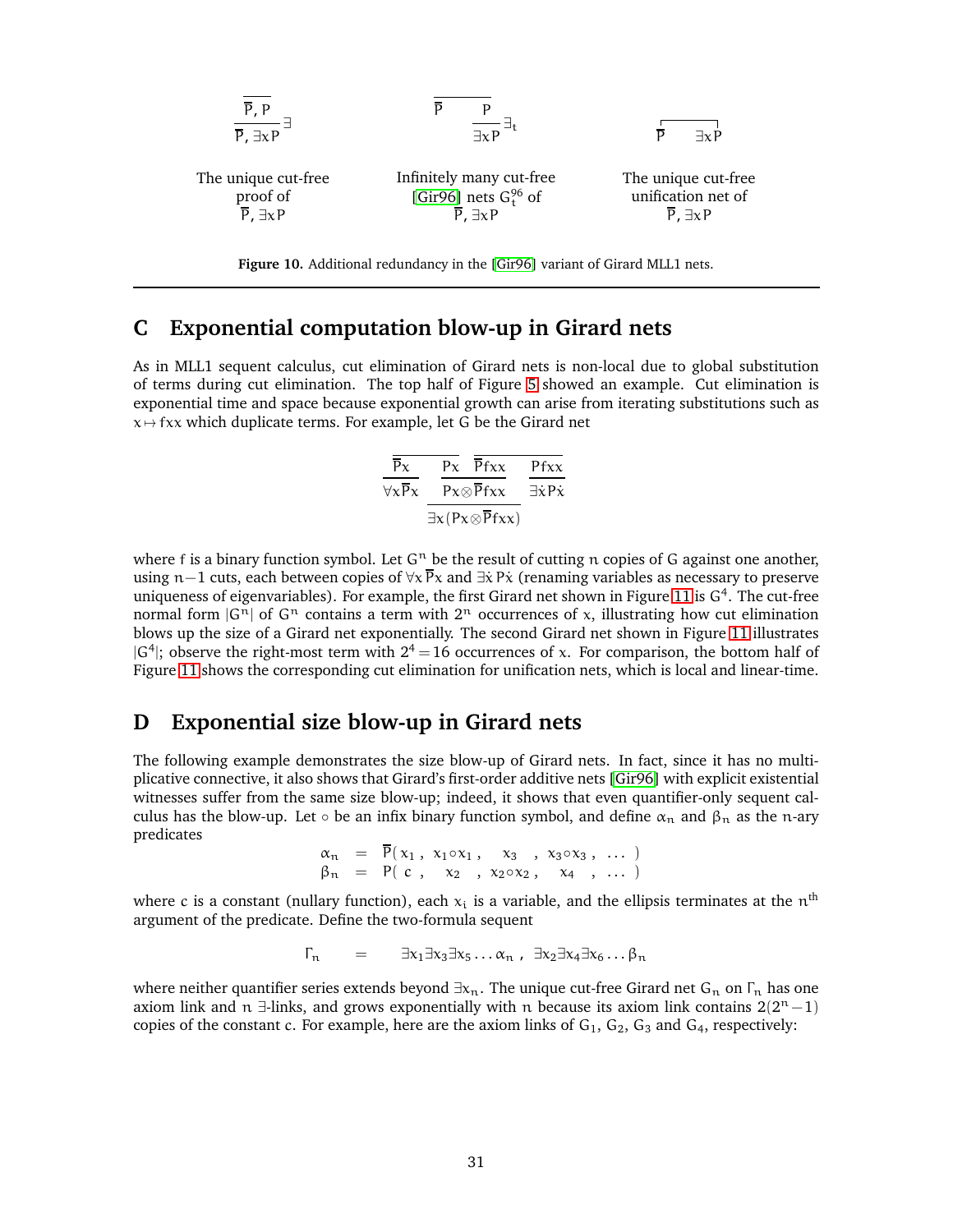**Cut elimination of Girard nets blows up exponentially:**

<span id="page-31-0"></span>

| $\bar{P}x$                           | $Px$ Pfxx                                | Pfxx                        | $\overline{P}\dot{x}$                  | $P\dot{x}$ $\overline{P}f\dot{x}\dot{x}$                             | $Pf\dot{x}\dot{x}$            | $\bar{P}\ddot{x}$                        | $\overline{P}$ f $\ddot{x}\ddot{x}$<br>$P\ddot{\chi}$                                                                                           | $Pf\ddot{x}\ddot{x}$          | $\overline{P}\hat{x}$                  | $\overline{P}$ fîx<br>Pî                                         | $Pf\hat{x}\hat{x}$              |
|--------------------------------------|------------------------------------------|-----------------------------|----------------------------------------|----------------------------------------------------------------------|-------------------------------|------------------------------------------|-------------------------------------------------------------------------------------------------------------------------------------------------|-------------------------------|----------------------------------------|------------------------------------------------------------------|---------------------------------|
| $\overline{\forall x \overline{P}x}$ | $Px \otimes Pfxx$                        | $\exists \dot{x} P \dot{x}$ | $\forall \dot{x} \overline{P} \dot{x}$ | $P\dot{\chi}\otimes\overline{P}f\dot{\chi}\dot{\chi}$                | $\exists \ddot{x} P \ddot{x}$ | $\forall \ddot{x} \overline{P} \ddot{x}$ | $P\ddot{x}\otimes\overline{P}f\ddot{x}\ddot{x}$                                                                                                 | $\exists \ddot{x} P \ddot{x}$ | $\forall \hat{x} \overline{P} \hat{x}$ | $P\hat{x} \otimes Pf\hat{x}\hat{x}$                              | $\exists \tilde{x} P \tilde{x}$ |
|                                      | $\exists x (Px \otimes \overline{P}fxx)$ |                             |                                        | $\exists \dot{x} (P \dot{x} \otimes \overline{P} f \dot{x} \dot{x})$ |                               |                                          | $\exists \ddot{x} (P \ddot{x} \otimes \overline{P} f \ddot{x} \ddot{x})$                                                                        |                               |                                        | $\exists \hat{x} (P\hat{x} \otimes \overline{P}f\hat{x}\hat{x})$ |                                 |
|                                      |                                          |                             |                                        |                                                                      |                               |                                          | Non-local cut reductions<br>substituting $\dot{x} \mapsto f x x$ , $\ddot{x} \mapsto f \dot{x} \dot{x}$ , $\hat{x} \mapsto f \ddot{x} \ddot{x}$ |                               |                                        |                                                                  |                                 |

 $\overline{P}x$  ∀xPx $\overline{P_{\chi}}$   $\overline{P_{f\chi\chi}}$  Px⊗Pfxx Pfxx⊗Pffxxfxx Pffxxfxx⊗Pfffxxfxxffxxfxx Pfffxxfxxffxxfxx⊗Pffffxxfxxffxxfxxfffxxfxxffxxfxx $\exists x (Px \otimes \overline{Pf}x x) \quad \exists \dot{x} (P\dot{x} \otimes \overline{Pf}\dot{x}\dot{x})$ Pfxx PffxxfxxPffxxfxx PfffxxfxxffxxfxxPfffxxfxxffxxfxx PffffxxfxxffxxfxxfffxxfxxffxxfxxPffffxxfxxffxxfxxfffxxfxxffxxfxx∃ $\ddot{x}$ (P $\ddot{x}$ ⊗Pf $\ddot{x}\ddot{x}$ ) ∃x̂(Px̂⊗Pfx̂x̂) ∃xP˜ <sup>x</sup>˜

**Cut elimination of unification nets is linear time:**



**Figure 11.** Cut elimination complexity comparison.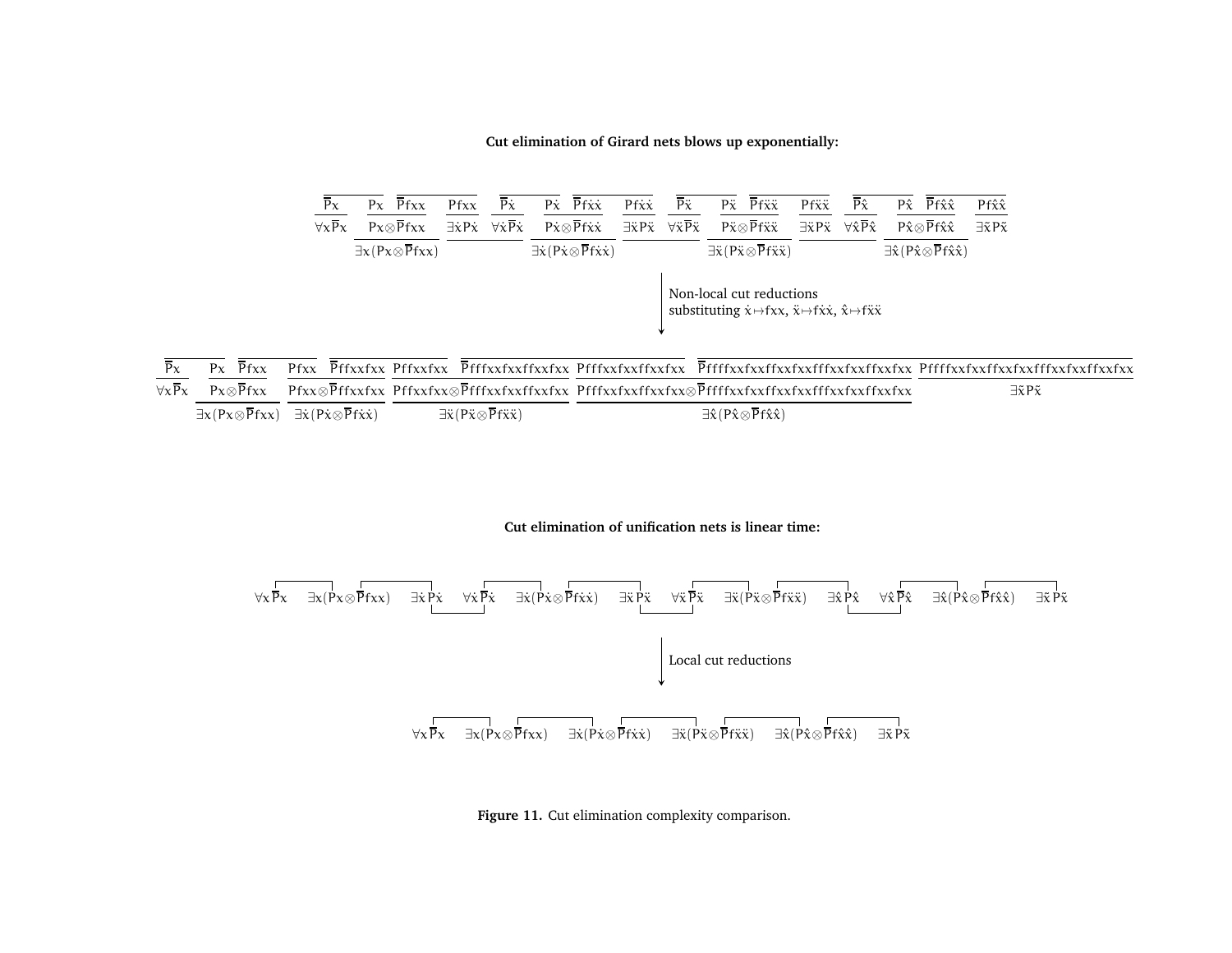$\overline{P}(c)$ ,  $P(c)$ 

# $\overline{P(c, c \circ c), P(c, c \circ c)}$

```
\overline{P}(c, c \circ c, (c \circ c) \circ (c \circ c)) , P(c, c \circ c, (c \circ c) \circ (c \circ c))
```
 $\overline{P}(c, c \circ c, (c \circ c) \circ (c \circ c), ((c \circ c) \circ (c \circ c)) \circ ((c \circ c \circ c) \circ (c \circ c)) \circ ((c \circ c) \circ (c \circ c)) \circ ((c \circ c) \circ (c \circ c)) \circ ((c \circ c) \circ (c \circ c)) \circ ((c \circ c) \circ (c \circ c)) \circ ((c \circ c) \circ (c \circ c)) \circ ((c \circ c) \circ (c \circ c)) \circ ((c \circ c) \circ (c \circ c)) \circ ((c \circ c) \circ (c \circ c)) \circ ((c \circ c) \circ (c \circ c)) \circ ((c \circ c) \circ (c \circ c))$ 

Figure [9](#page-26-0) depicts  $G_4$  in full.

## <span id="page-32-0"></span>**E Intuition for cuts as existentially closed tensors**

This appendix provides some proof-theoretic intuiton behind treating cut as an existentially closed tensor:

$$
A\ \overline{A}\qquad \approx \qquad \exists \vec{x}(A\otimes \overline{A})
$$

Consider the proof below-left, with a conventional cut rule (without the explicit cut  $A\overline{A}$  after the rule).  $\overline{p}$ <sub>x</sub>,  $\overline{p}$ <sub>x</sub>,

$$
\frac{\overline{p}_{x,Px}}{\overline{p}_{x,Px}} \xrightarrow[\overline{p}_{x,\exists zPz}]{\overline{p}_{x,\exists zPz}}_{cut} \text{cut} \quad \frac{\overline{p}_{x,Px}}{\overline{p}_{x,Px} \otimes \overline{p}_{x,\exists zPz}}_{\forall x \overline{p}_{x,Px} \otimes \overline{p}_{x,\exists zPz}} \text{cut} \quad \frac{\overline{p}_{x,Px}}{\overline{p}_{x,Px} \otimes \overline{p}_{x,\exists zPz}} \text{performs} \quad \frac{\overline{p}_{x,Px}}{\overline{p}_{x,Px} \otimes \overline{p}_{x,\exists zPz}} \text{performs} \quad \frac{\overline{p}_{x,Px}}{\overline{p}_{x,Px} \otimes \overline{p}_{x,\exists zPz}} \text{performs} \quad \frac{\overline{p}_{x,Px} \otimes \overline{p}_{x,\exists zPz}}{\overline{p}_{x,\exists y(Py \otimes \overline{p}_{y}), \exists zPz}} \text{performs} \quad \frac{\overline{p}_{x,Px} \otimes \overline{p}_{x,\exists zPz}}{\overline{p}_{x,\exists y(Py \otimes \overline{p}_{y}), \exists zPz}} \text{performs} \quad \frac{\overline{p}_{x,Px} \otimes \overline{p}_{x,\exists zPz}}{\overline{p}_{x,\exists y(Py \otimes \overline{p}_{y}), \exists zPz}} \text{performs} \quad \frac{\overline{p}_{x,Px} \otimes \overline{p}_{x,\exists zPz}}{\overline{p}_{x,\exists y(Py \otimes \overline{p}_{y}), \exists zPz}} \text{performs} \quad \frac{\overline{p}_{x,Px} \otimes \overline{p}_{x,\exists zPz}}{\overline{p}_{x,\exists y(Py \otimes \overline{p}_{y}), \exists zPz}} \text{performs} \quad \frac{\overline{p}_{x,Px} \otimes \overline{p}_{x,\exists zPz}}{\overline{p}_{x,\exists y(Py \otimes \overline{p}_{y}), \exists zPz}} \text{performs} \quad \frac{\overline{p}_{x,Px} \otimes \overline{p}_{x,\exists zPz}}{\overline{p}_{x,\exists y(Py \otimes \overline{p}_{y}), \exists zPz}} \text{performs} \quad \frac{\overline{p}_{x,Px} \otimes \overline{p}_{x,\exists zPz}}{\over
$$

Were we to naively replace the cut rule by a  $\otimes$ -rule, following the standard propositional recipe of encoding a cut as a tensor, we would obtain the ill-formed proof above-center: the ∀-rule fails the side condition on free variables because x is free in Px⊗ $\overline{P}x$ . The conventional cut rule (in the proof above-left) hides the free x in the cut formulas Px and  $\bar{P}x$ , thereby enabling the subsequent  $\forall$ -rule. By adding an ∃-rule after the ⊗-rule, as above-right, we achieve a similar hiding of x to enable the ∀-rule.

## **References**

- <span id="page-32-8"></span>[And81] Peter B. Andrews. Theorem proving via general matings. *J. ACM*, 28(2), 1981.
- <span id="page-32-7"></span>[Bib81] Wolfgang Bibel. On matrices with connections. *J. ACM*, 28(4), 1981.
- <span id="page-32-9"></span>[BvdW95] G. Bellin and J. van de Wiele. Subnets of proof-nets in MLL<sup>−</sup>. In *Advances in Linear Logic*, pages 249–260, Cambridge, U.K., 1995. Cambridge University Press.
- <span id="page-32-6"></span>[Car10] Alessandra Carbone. A new mapping between combinatorial proofs and sequent calculus proofs read out from logical flow graphs. *Inf. Comput.*, 208(5):500–509, 2010.
- <span id="page-32-5"></span>[CR79] S. A. Cook and R. A. Reckhow. The relative efficiency of propositional proof systems. *J. Symb. Logic*, 44:36–50, 1979.
- <span id="page-32-10"></span>[Dan90] V. Danos. *La logique linéaire appliquée à l'étude de divers processus de normalisation et principalement du lambda calcul*. PhD thesis, Univ. de Paris, 1990.
- <span id="page-32-2"></span>[DR89] V. Danos and L. Regnier. The structure of multiplicatives. *Archive for Mathematical Logic*, 28:181–203, 1989.
- <span id="page-32-1"></span>[Gir87] J.-Y. Girard. Linear logic. *Theoretical Computer Science*, 50:1–102, 1987.
- <span id="page-32-3"></span>[Gir88] J.-Y. Girard. Quantifiers in linear logic. In *Temi e propsettive della logica e della filosofia della scienza contemporanee*, volume 1, pages 95–130. CLUEB, Bologna, Italy, 1988.
- <span id="page-32-4"></span>[Gir91] J.-Y. Girard. Quantifiers in linear logic II. *Nuovi problemi della logica e della filosofia della scienza*, 2, 1991.